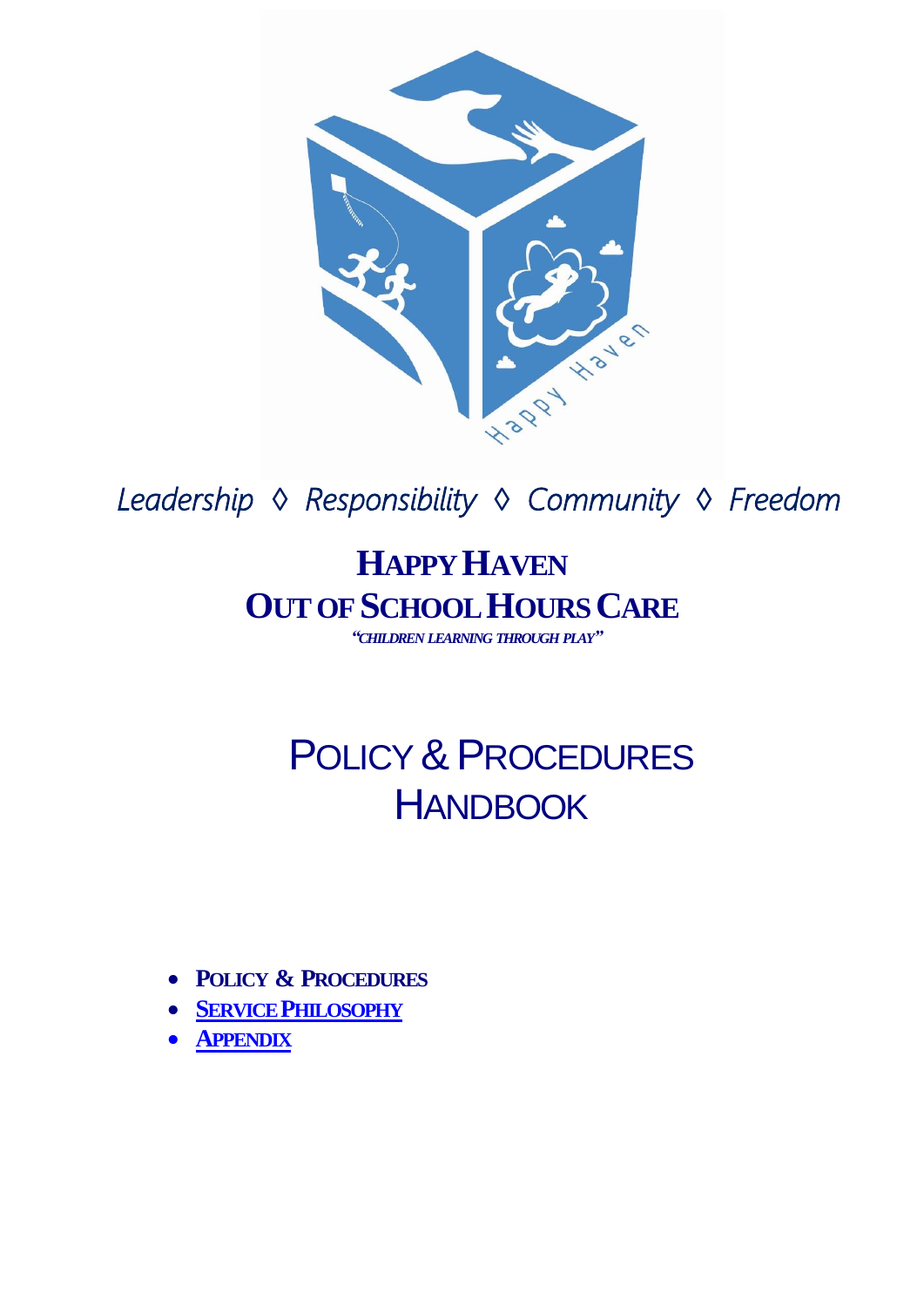Administration

Haven OSHC Service aims to provide a high-quality service, one that children enjoy attending and parents are comfortable sending their children, knowing they will be safe. Happy Haven OSHC acknowledges that providing a high-quality service means more than keeping the children happy, it means having good administrative practices. Happy Haven OSHC recognises that all stake holders need to contribute to the service in different ways and that confidentiality is maintained and access is fair and consistent.

| S1-1 | <b>Access to the Service</b> |                                   |
|------|------------------------------|-----------------------------------|
|      | $S1 - 1/1$                   | <b>Enrolments and Orientation</b> |
|      | $S1 - 1/2$                   | Over Capacity                     |
|      | $S1 - 1/3$                   | Suspension/Exclusion              |
|      | $S1 - 1/4$                   | Children Referred From School     |

- S1-1/5 [Late Collection](#page-8-0)
- S1-1/6 [Family Contact](#page-9-0)
- S1-1/7 Error! Reference source not found.
- S1-1/8 Error! Reference source not found.
- S1-1/9 [Hours of Operation](#page-11-0)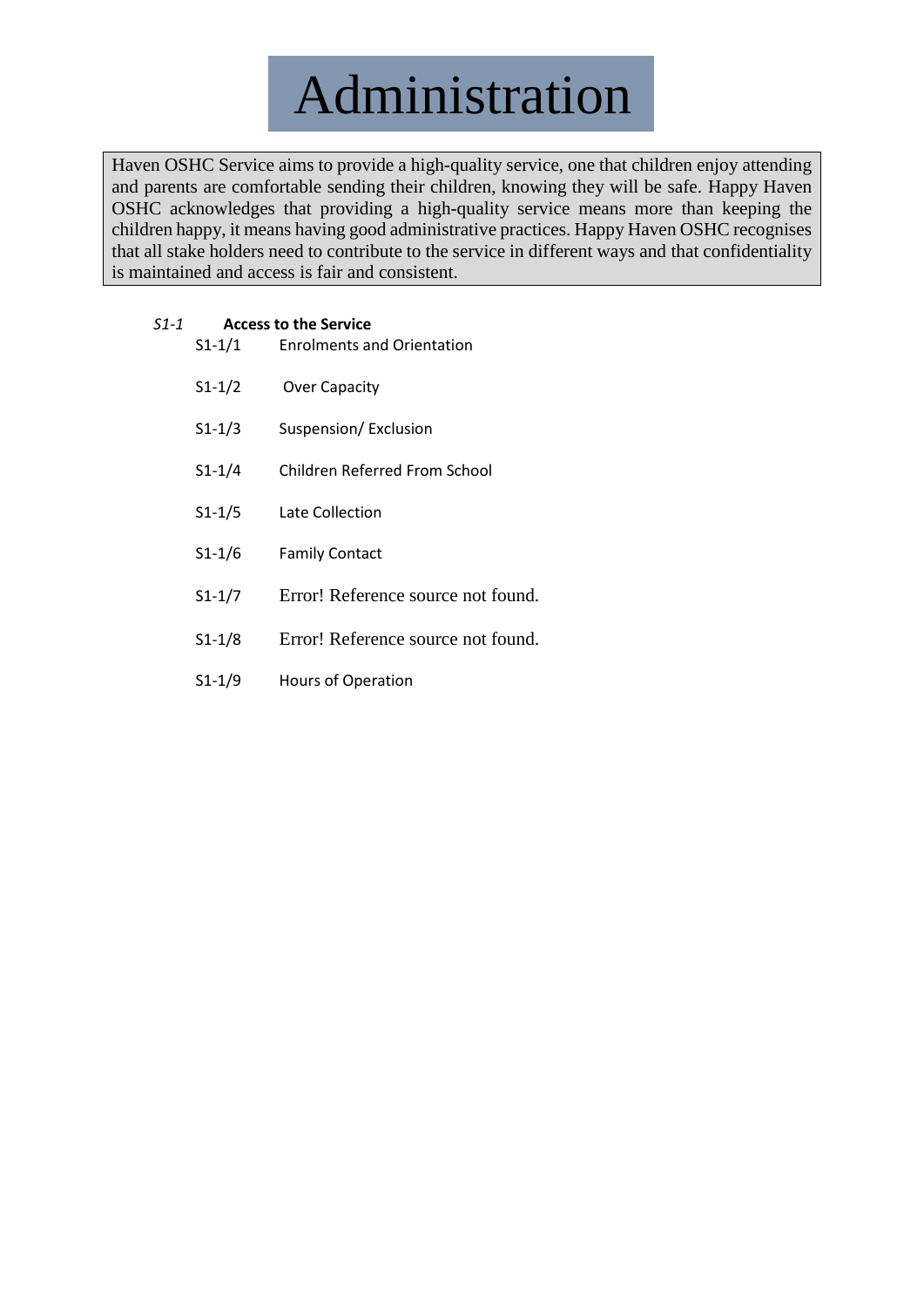## <span id="page-2-0"></span>**Policy S1-1: Access to the Service**

Access for families and children to Happy Haven OSHC Service will be non-discriminatory. Children's access to safety and care at the service will be ensured, and the custodial rights of parents to access the service will be protected. Other persons including members of the community, professionals and students, will be provided access to the service where it is of benefit to the service. This may include enhancing the program's quality, ensuring the protection of the welfare and rights of children and staff, or provide training and experience to people in the children's service field.

## <span id="page-2-1"></span>**Policy S1-1/1: Enrolments and Orientation**

Enrolments will be accepted according to the Australian Government 'Priority of Access' Guidelines. Enrolments will be considered for Junior Primary/Primary school aged children, and upon negotiation with the Director outside of this. We acknowledge the importance of a thorough induction process to ensure all families feel welcomed and informed with relevant information prior to their children's attendance. The service will ensure accurate and updated information is readily available to enrolling families. Families have an obligation to ensure accurate, relevant and updated information is provided to the service in order for the service to provide the best quality of care to their children.

#### **Procedure:**

An enrolment form must be completed by each family for each child. Enrolments will be subject to Australian Government Priority of Access Guidelines *(see Appendix 34)*

Happy Haven management will determine limits on the number of children with additional needs that the service is able to appropriately care for – the referring agency will be advised of this decision. Where possible or appropriate we can refer families to another Happy Haven OSHC service.

On enrolment parents will:

- be given an induction to the service (when a parent is not fluent in English, the enrolment interview will, wherever possible, be conducted in their first language)
- provided with a 'Parent/Guardian Handbook'
- advised about access to service policies
- required to complete the Enrolment Form.

Enrolment information will be kept in a confidential file. Access to this information is available only to the Director, service educators, Happy Haven management and Australian Government department Officers where appropriate. Parents will have access to their own file (*see Confidentiality Policy*). It is the responsibility of a parent to notify the service of any changes to family circumstances.

*Part 4.7 Leadership and Service Management, Division 1, Subdivision 1, 160 (1), (3) & (4) – Child Enrolment Records to be Kept by Approved Provider and Family Day Care Educator*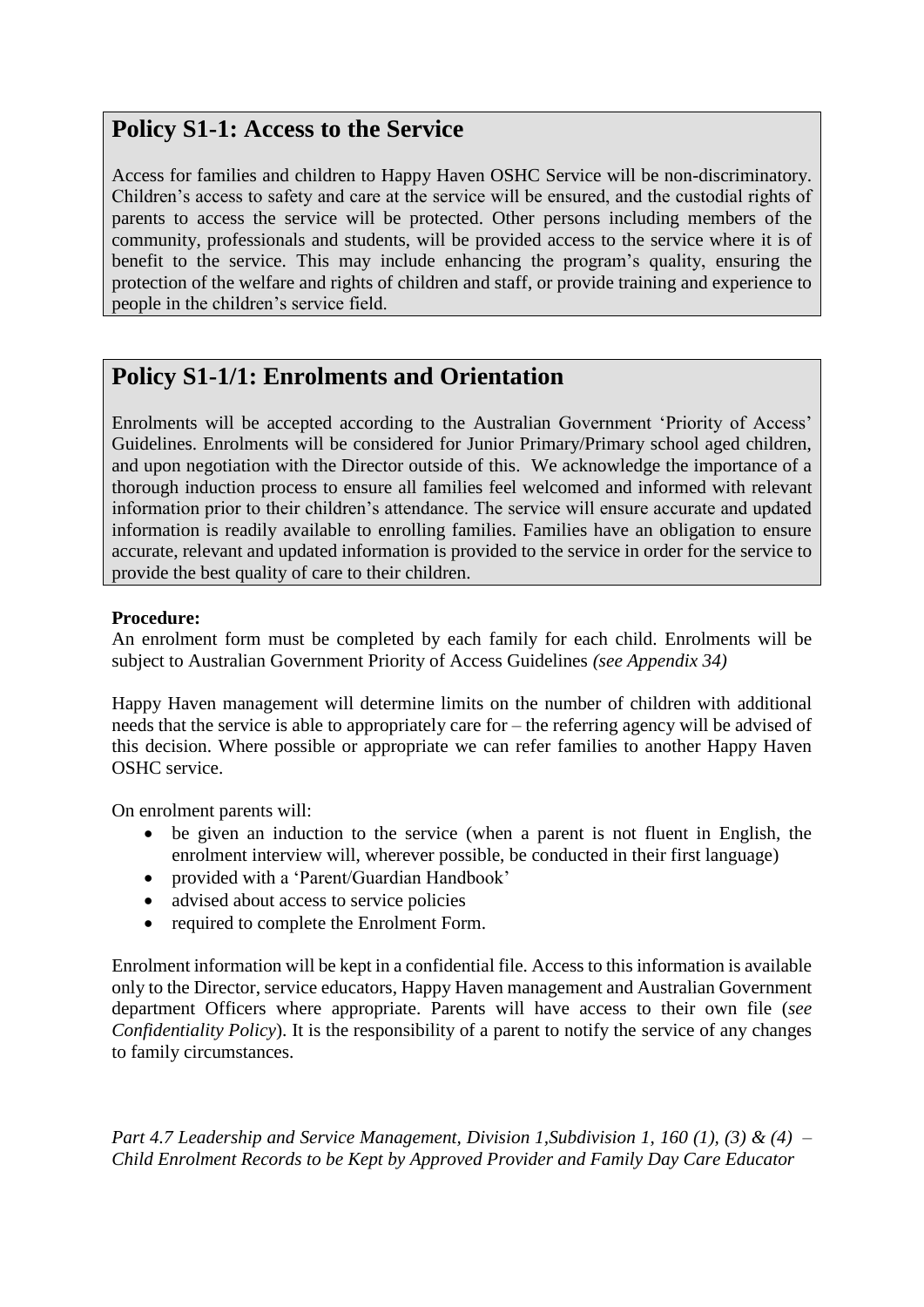*"The approved provider of an education and care service must ensure that an enrolment record is kept that includes the information set out in subregulation (3) for each child enrolled at the education and care service. (1)*

*An enrolment record must include the following information for each child—*

*(a) the full name, date of birth and address of the child;*

*(b) the name, address and contact details of—*

*(i) each known parent of the child; and*

*(ii) any person who is to be notified of an emergency involving the child if any parent of the child cannot be immediately contacted; and*

*(iii) any person who is an authorised nominee (Note: Authorised nominee means a person who has been given permission by a parent or family member to collect the child from the education and care service. See section 170(5) of the Law.); and*

*(iv) any person who is authorised to consent to medical treatment of, or to authorise administration of medication to, the child; and*

*(v) any person who is authorised to authorise an educator to take the child outside the education and care service premises;*

*(c) details of any court orders, parenting orders or parenting plans provided to the approved provider relating to powers, duties, responsibilities or authorities of any person in relation to the child or access to the child;*

*(d) details of any other court orders provided to the approved provider relating to the child's residence or the child's contact with a parent or other person;*

*(e) the gender of the child;*

*(f) the language used in the child's home;*

*(g) the cultural background of the child and, if applicable, the child's parents;*

*(h) any special considerations for the child, for example any cultural, religious or dietary requirements or additional needs;*

*(i) the relevant authorisations set out in regulation 161;*

*(j) the relevant health information set out in regulation 162. (3)*

*In this regulation—*

*parenting order means a parenting order within the meaning of section 64B(1) of the Family Law Act 1975 of the Commonwealth;*

*parenting plan means a parenting plan within the meaning of section 63C(1) of the Family Law Act 1975 of the Commonwealth, and includes a registered parenting plan within the meaning of section 63C(6) of that Act. (4)"*

*Part 4.7 Leadership and Service Management, Division 1, Subdivision 1, 161 (1) & (2) – Authorisations to be Kept in Enrolment Record*

*"The authorisations to be kept in the enrolment record for each child enrolled at an education and care service are—*

*(a) an authorisation, signed by a parent or a person named in the enrolment record as authorised to consent to the medical treatment of the child, for the approved provider, nominated supervisor or an educator to seek—*

*(i) medical treatment for the child from a registered medical practitioner, hospital or ambulance service; and*

*(ii) transportation of the child by an ambulance service; and*

*(b) if relevant, an authorisation given under regulation 102 for the education and care service to take the child on regular outings. (1)*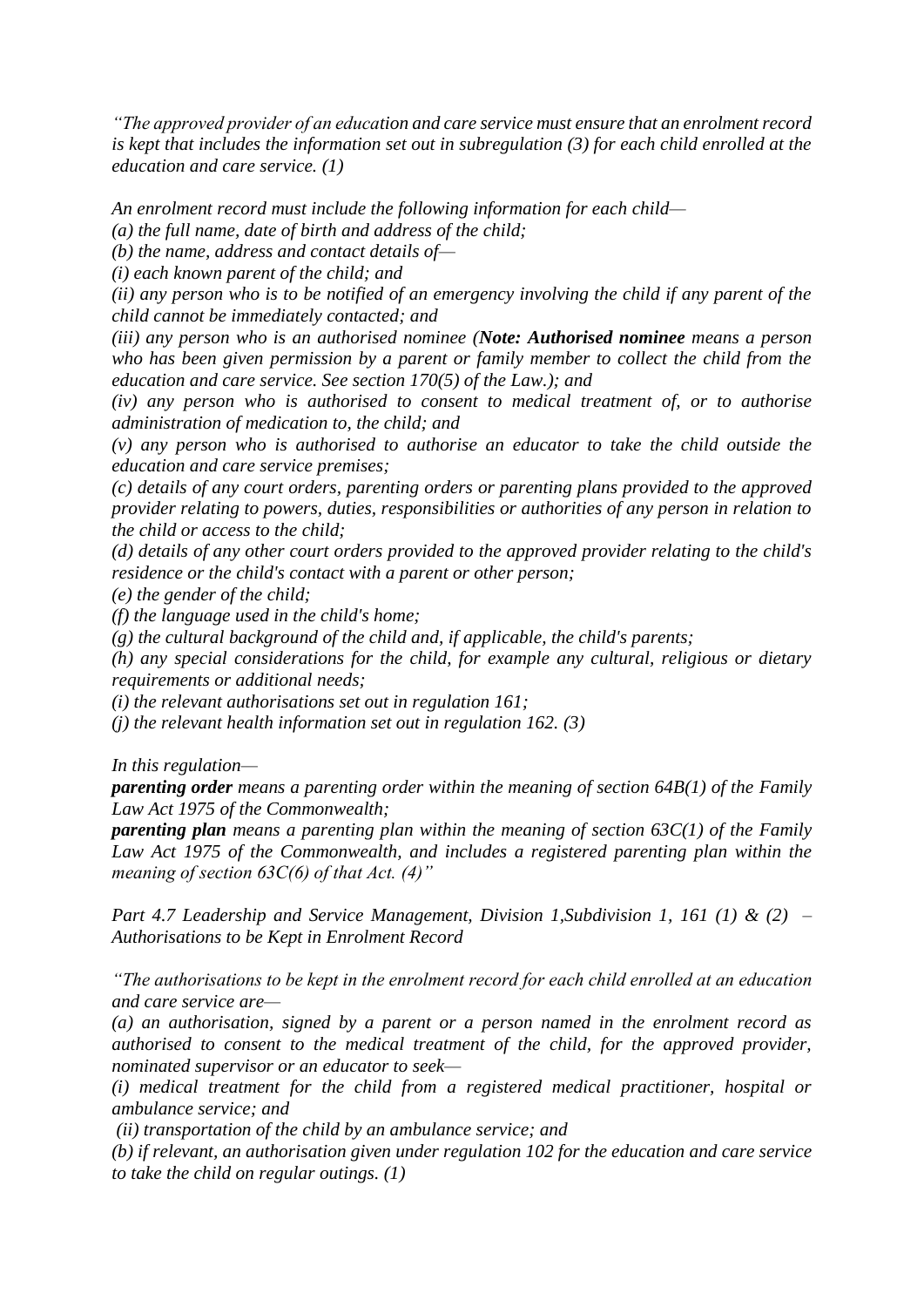Part 4.7 Leadership and Service Management, Division 1, Subdivision 1, 162 – Health *Information to be Kept in Enrolment Record*

*"The health information to be kept in the enrolment record for each child enrolled at the education and care service is—*

*(a) the name, address and telephone number of the child's registered medical practitioner or medical service; and*

*(b) if available, the child's Medicare number; and*

*(c) details of any—*

*(i) specific healthcare needs of the child, including any medical condition; and*

*(ii) allergies, including whether the child has been diagnosed as at risk of anaphylaxis; and (d) any medical management plan, anaphylaxis medical management plan or risk minimisation plan to be followed with respect to a specific healthcare need, medical condition or allergy referred to in paragraph (c); and*

*(e) details of any dietary restrictions for the child; and*

*(f) the immunisation status of the child; and*

*(g) if the approved provider or a staff member or family day care educator has sighted a child health record for the child, a notation to that effect."*

*Enrolments will be subject to Australian Government Priority of Access Guidelines (in Childcare Service Handbook, DEEWR, 2011-12, 6.3).* 

*Equal Opportunity principles will be observed in relation to access to the service for children, parents and staff. (See Equal Opportunity Policy, Staff Selection Policy)*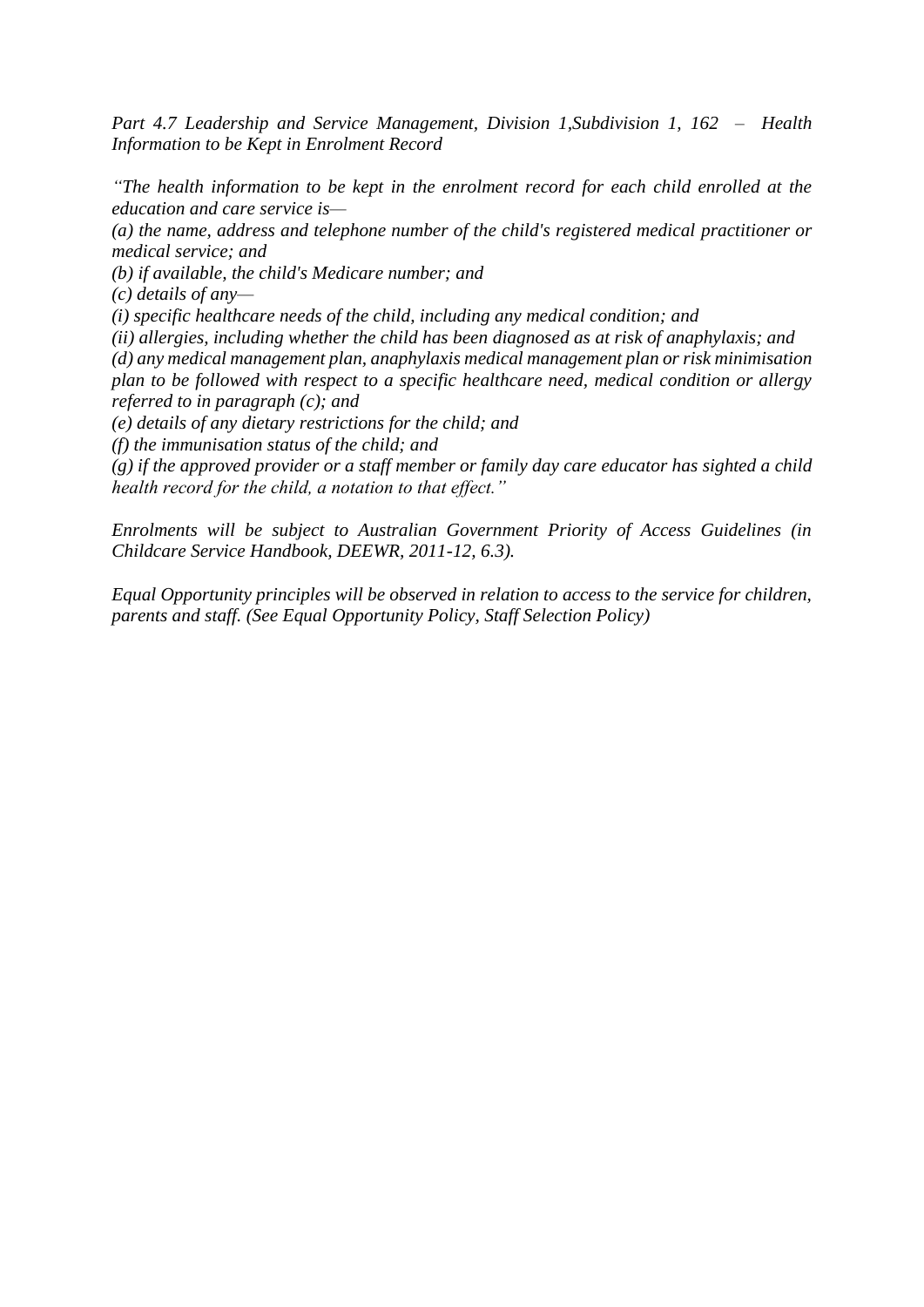## <span id="page-5-0"></span>**Policy S1-1/2: Over Capacity**

If the service is at capacity for a session and a family requires care for their child, we will follow the Australian Government Priority of Access Guidelines.

- If a place is not immediately available at the service, the child may be put on a waiting list
- Details about priority of access eligibility, and care requirements will be required
- Once on the waiting list, the family is asked to contact the service regularly to confirm they wish to remain on the list
- When a place becomes available the family will be contacted by the service and enrolment may proceed.
- We will not exceed our capacity as determined by DSS and The Board.
- If we were nearing our capacity in terms of licensed places, we would apply for more places.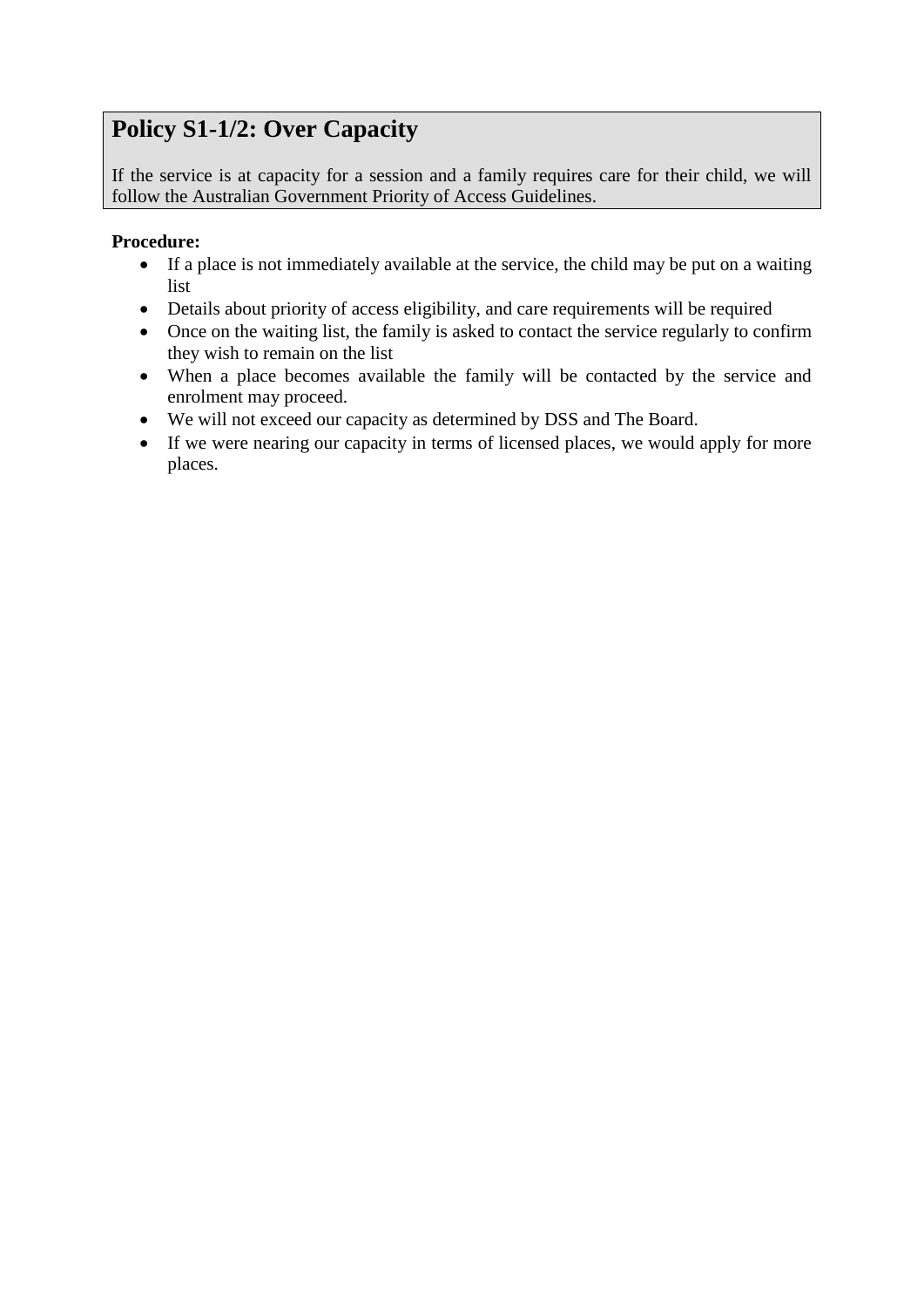## <span id="page-6-0"></span>**Policy S1-1/3: Suspension/ Exclusion/ Refusal of Care**

The service reserves the right to suspend or exclude a child's bookings or enrolment if it is in the best interests of the service and its children.

#### **Procedure:**

Suspension or exclusion from the service will occur when:

•

- After all other avenues of communication and support have been exhausted or when after consultation with the school Principal we believe a child is in psychological danger as a result of an unusually prolonged inability to settle into care, or
- A child puts one or more children or educators at risk through inappropriate/dangerous behaviour *(see Behaviour Management policy)*
- If a child is suspended/excluded for behavioural reasons, the length of time will be determined as appropriate by the Director
- Bookings for the child being externally suspended/excluded will be cancelled for that period with no charge being made to parent account. Changes to bookings to siblings made by the parent must still comply with our cancellation policy.
- If a child / carer / collection authority fails to conform to service policies and procedures, one or all people involved with the booking / enrolment may be excluded from the service. Upon a  $1<sup>st</sup>$  breach, a written warning will be sent to the enrolling carer. Upon a  $2<sup>nd</sup>$  breach they may be excluded from the service at the discretion of the Director
- If a parent / collection authority is physically or verbally abusive, destroys or damages OSHC property, or is discriminatory towards anyone in any way, that person and the family associated with the booking may be immediately excluded from the service at the discretion of the Director in consultation with the Principal. Consideration will be given to the severity of the behaviour, any mitigating circumstances, and any prior breaches of policy or inappropriate behaviour as outlined in this procedure.
- On swimming excursions, we will not accept bookings for children four years old or younger, due to a requirement to provide a higher and unmanageable level of supervision and support (see access to service S1-1/7 and Water Safety S4-5).
- Children may be excluded from the service if medication is required but has not been provided by parents, or if documentation required to provide medication is not current.
- Children may be refused care due to over-capacity (According to Australian Government Priority of Access Guidelines).
- If a child is continually collected late from the service, the family may be excluded from care *(see S1-1/5 Late Collection).*

Children who are not immunised may be excluded from care during outbreaks of some infectious diseases, even if the child is well

*(see also Health policy for policies relating to infectious disease and immunisation, and unwell children & staff) & (see also Fees policy, which outlines procedures when fees are not paid) & (see also Late Collection Policy)*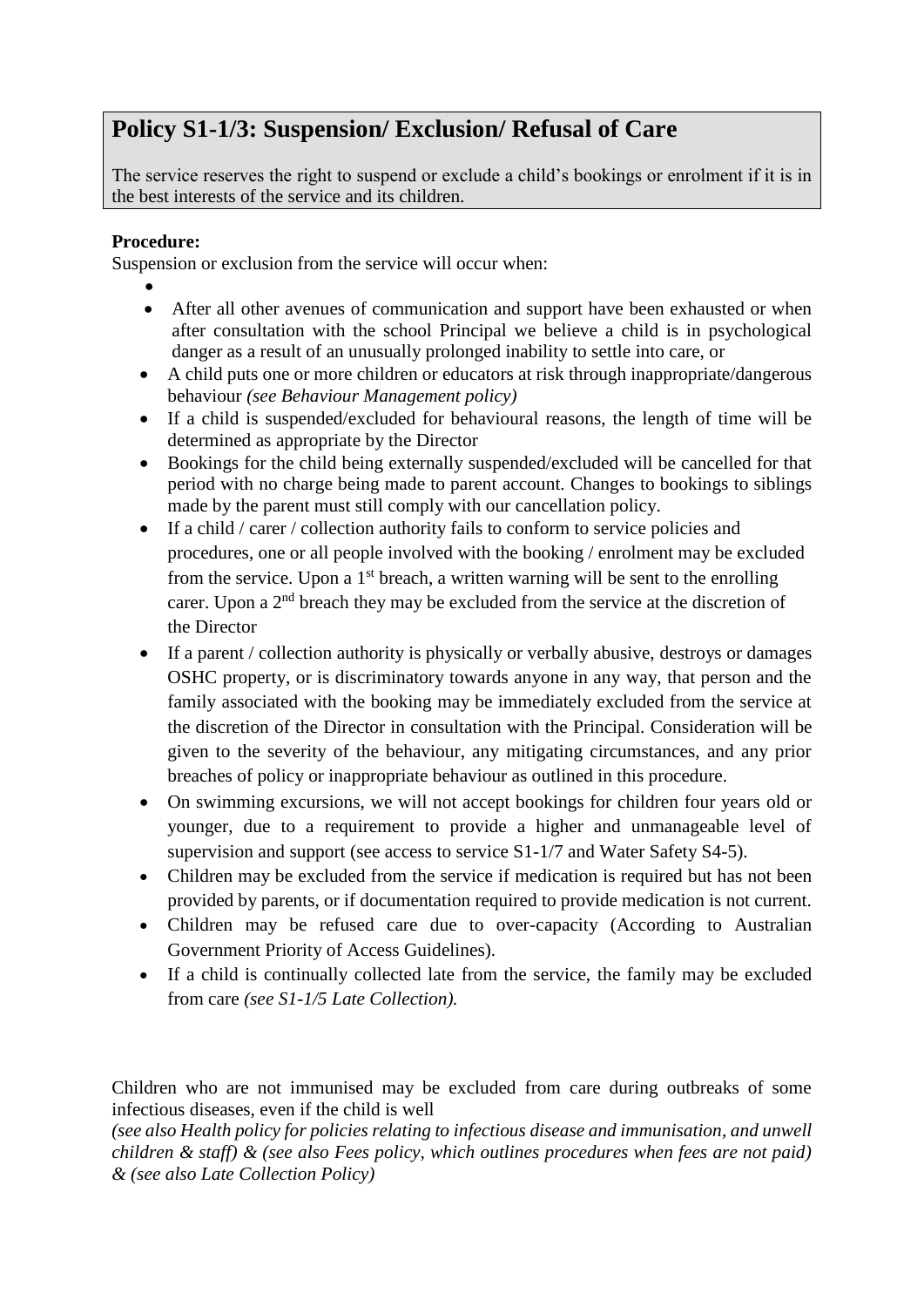## <span id="page-7-0"></span>**Policy S1-1/4: Children Referred From School**

In the circumstance of a child not being collected from school and not being booked into OSHC, the service may provide care for this child/ren under certain provisions whereby we are confident we can ensure the safety and wellbeing of the child.

- The school is to consult with the parent/ Emergency contact and advise that they intend to send the child to OSHC, and that the full fee is payable on collection
- Relevant enrolment details must be made available to the OSHC service by the school upon collection/delivery of the child by the school
- The custodial parent will be liable for any fees incurred
- Full fees will need to be paid upon collection of the child *(see Fees Policy)*, or alternatively a full enrolment must be completed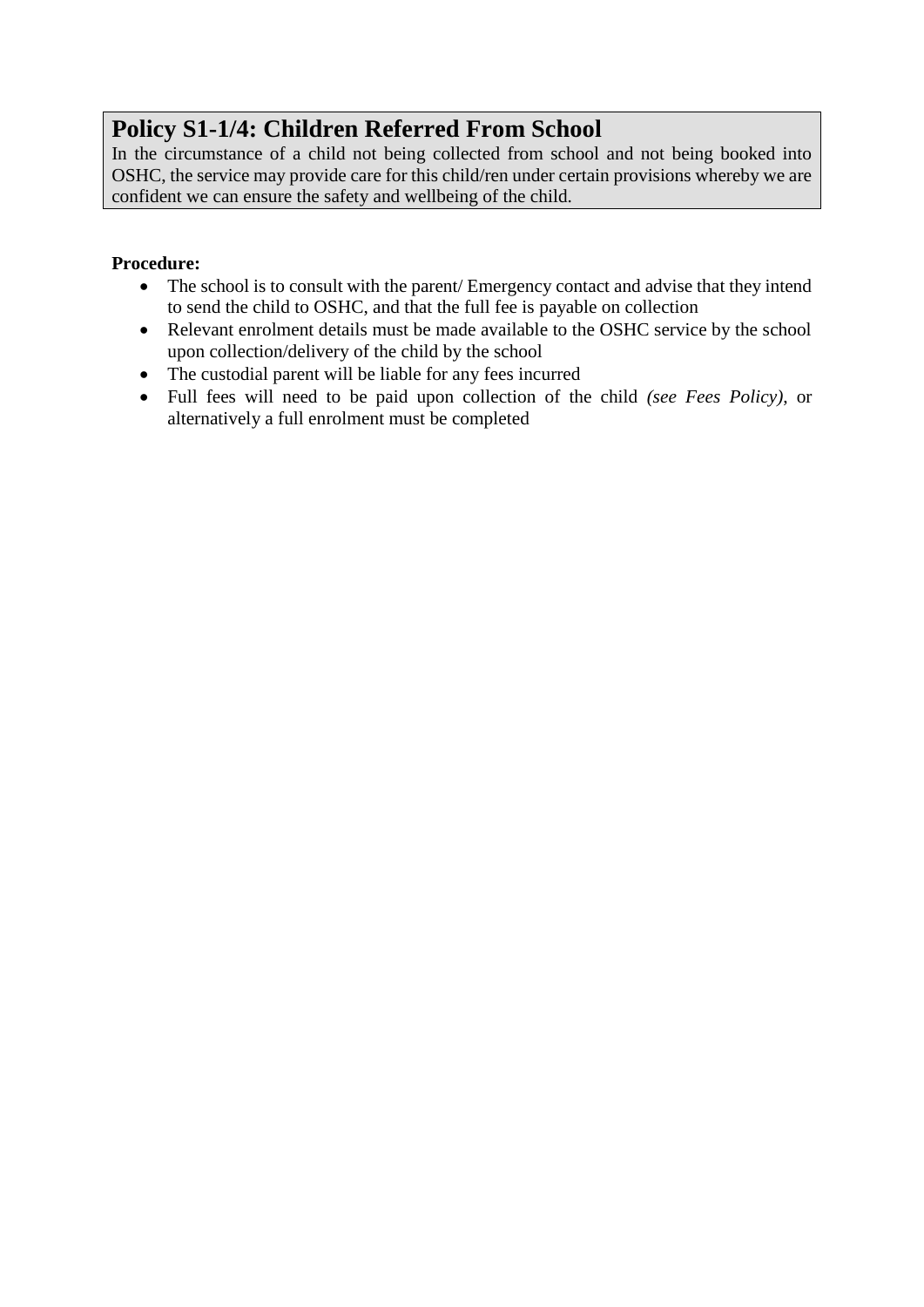## <span id="page-8-0"></span>**Policy S1-1/5: Late Collection**

While our service's operating hours are designed to meet the needs of the community, we understand there will be circumstances where parents will be unavoidably detained and unable to collect their child by the service's closing time. The service will maintain our duty of care during this period of time, however measures will be put in place to deter children being left in our care past the service's closing time.

- Parents who are delayed and unable to collect their child prior to the service closing must telephone the service to advise of their lateness and expected time of arrival, or they should arrange for collection or emergency contact authorities to collect the child by the service's closing time
- Parents must keep the service informed of the progress of the arrangement for the child to be collected
- If the parent has not contacted the service and the child has not been collected after the closing time, the service will attempt to telephone the parent
- If this is not possible the service will telephone any contact people listed on the child's enrolment form to arrange for the child's immediate collection
- If no-one can be contacted and the child has not been collected 30 minutes after the service's normal closing time or at the Director's\* discretion, the police will be contacted and asked to take responsibility for the child and a mandatory report may be done
- In the case of a family collecting their child after the service's closing time, the service reserves the right to deny access to care. Exclusion from the service will be considered when this occurs more than; twice in one week, four times in a month or seven times a year.
- Company management will be notified immediately if the service is unable to contact any person listed on the enrolment form, or immediately prior to contacting the police
- If a child is collected after the service's closing time, parents will be charged a late fee in line with the service's fees policy and fee schedule.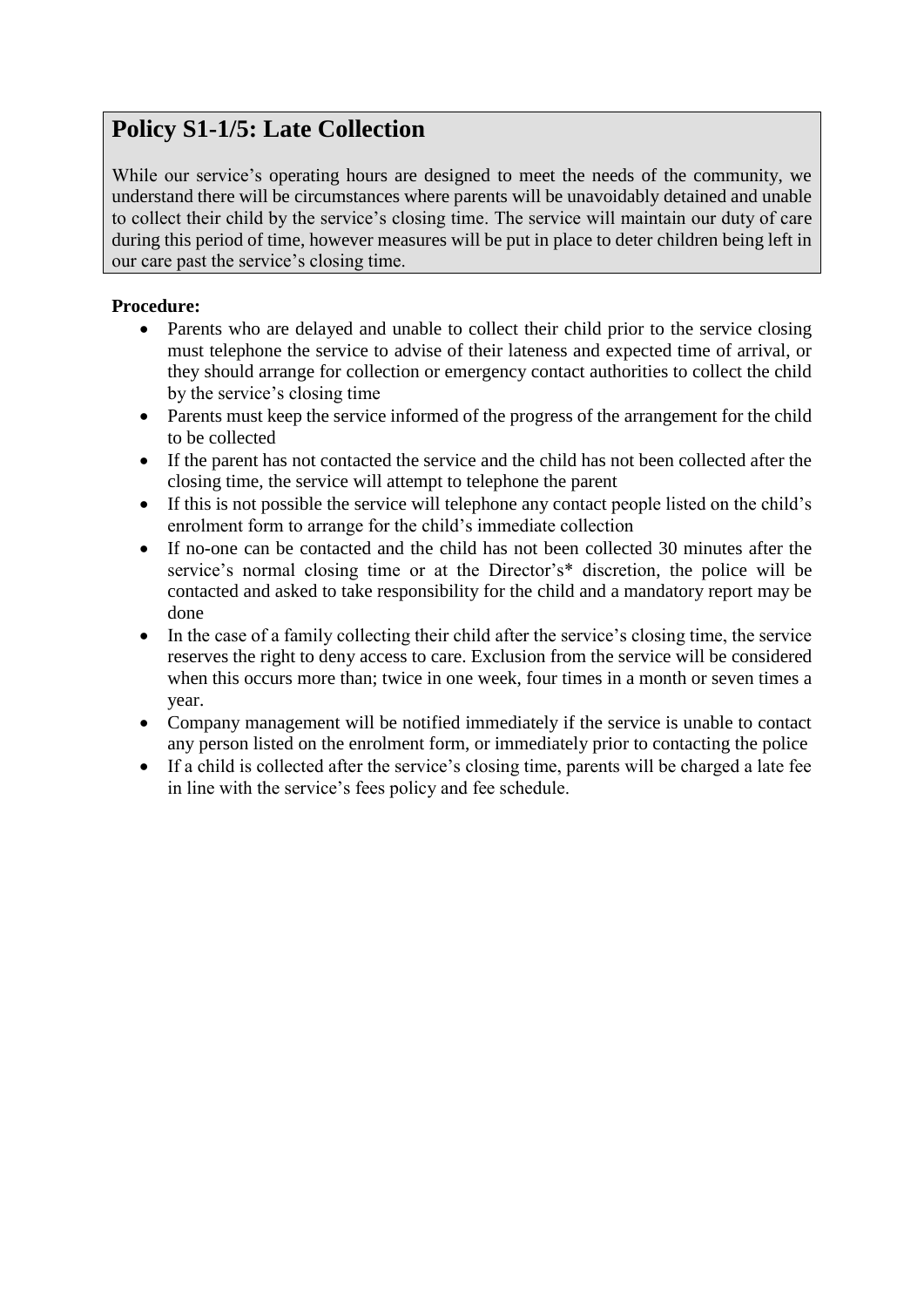## <span id="page-9-0"></span>**Policy S1-1/6: Family Contact**

We respect and encourage the rights of families to be involved in their children's lives. We encourage open and trusting relationships and communication between the service and families as we believe it is of paramount importance for the child's wellbeing and development.

- Sensitive information about families will be treated confidentially and only shared with OSHC Educators and other agencies where necessary.
- Educators will communicate with parents in a positive and supportive manner that encourages the parent/child relationship and the parent/educator relationship
- Every effort will be made to treat both parents equally.
- Parents are encouraged to discuss any issues or concerns they may have about their child with the Director at a reasonable time
- Educators will not discuss with parents confidential information regarding any other child or family within the service.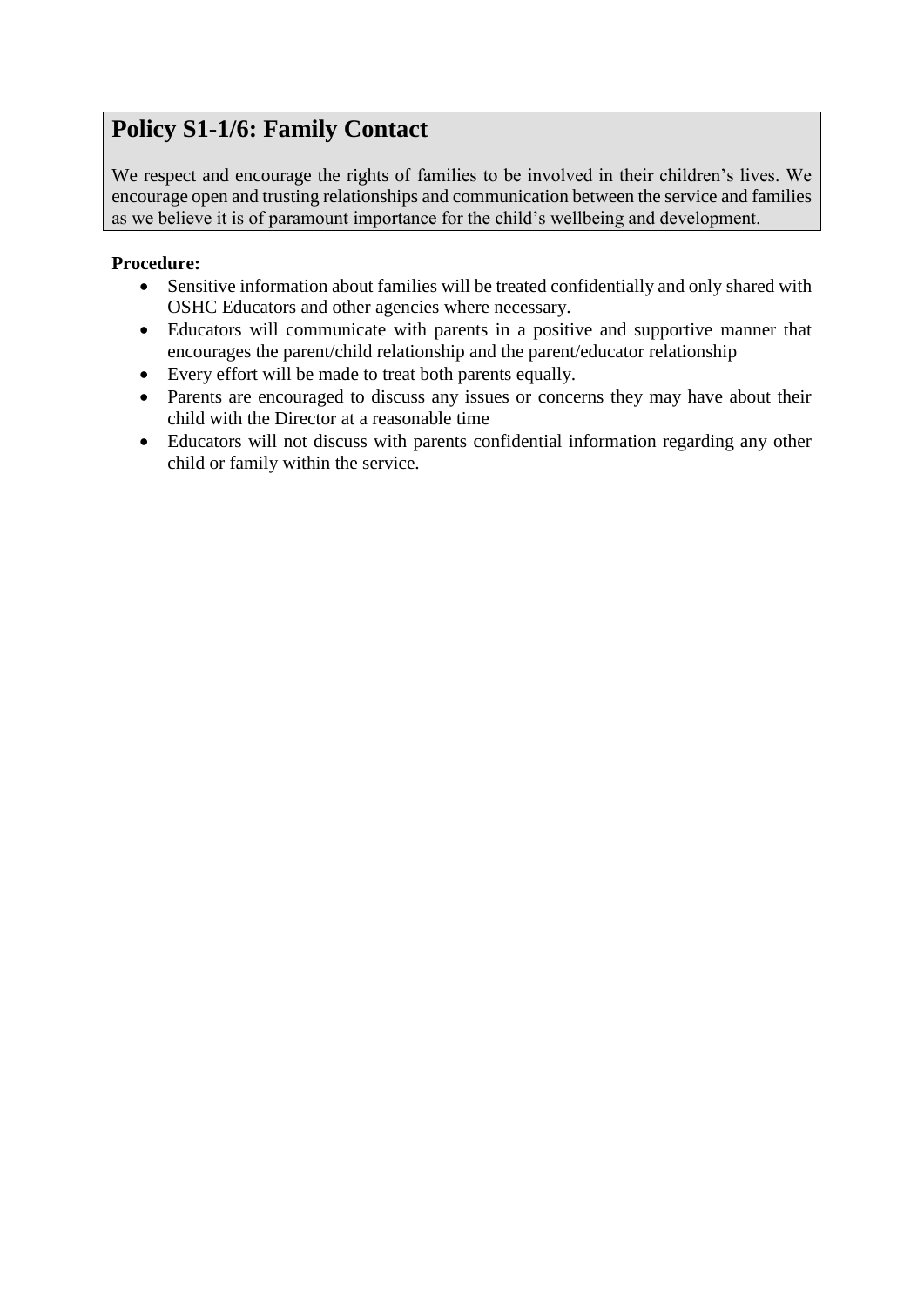*Part 4.6 Collaborative Partnerships With Families and Communities, 157, (1) & (4) – Access For Parents*

*"The approved provider of an education and care service must ensure that a parent of a child being educated and cared for by the service may enter the education and care service premises at any time that the child is being educated and cared for by the service. Penalty: \$1000. (1)*

*Despite subregulations (1) to (3), the approved provider, nominated supervisor or family day care educator is not required to allow a parent to enter the education and care service premises if—*

*(a) permitting the parent's entry would—*

*(i) pose a risk to the safety of the children and staff of the education and care service; or*

*(ii) conflict with any duty of the provider, supervisor or educator under the Law; or*

*(b) the provider, supervisor or family day care educator is aware that the parent is prohibited by a court order from having contact with the child. (4)"*

**Notes: 1 A compliance direction may be issued for failure to comply with subregulation (1).**

**2 Other regulations also relate to collaboration with families including requirements to give information about educational programs to parents, for parents to provide enrolment information, for information to be provided or displayed to parents and for administration areas to have adequate space for consulting with parents.**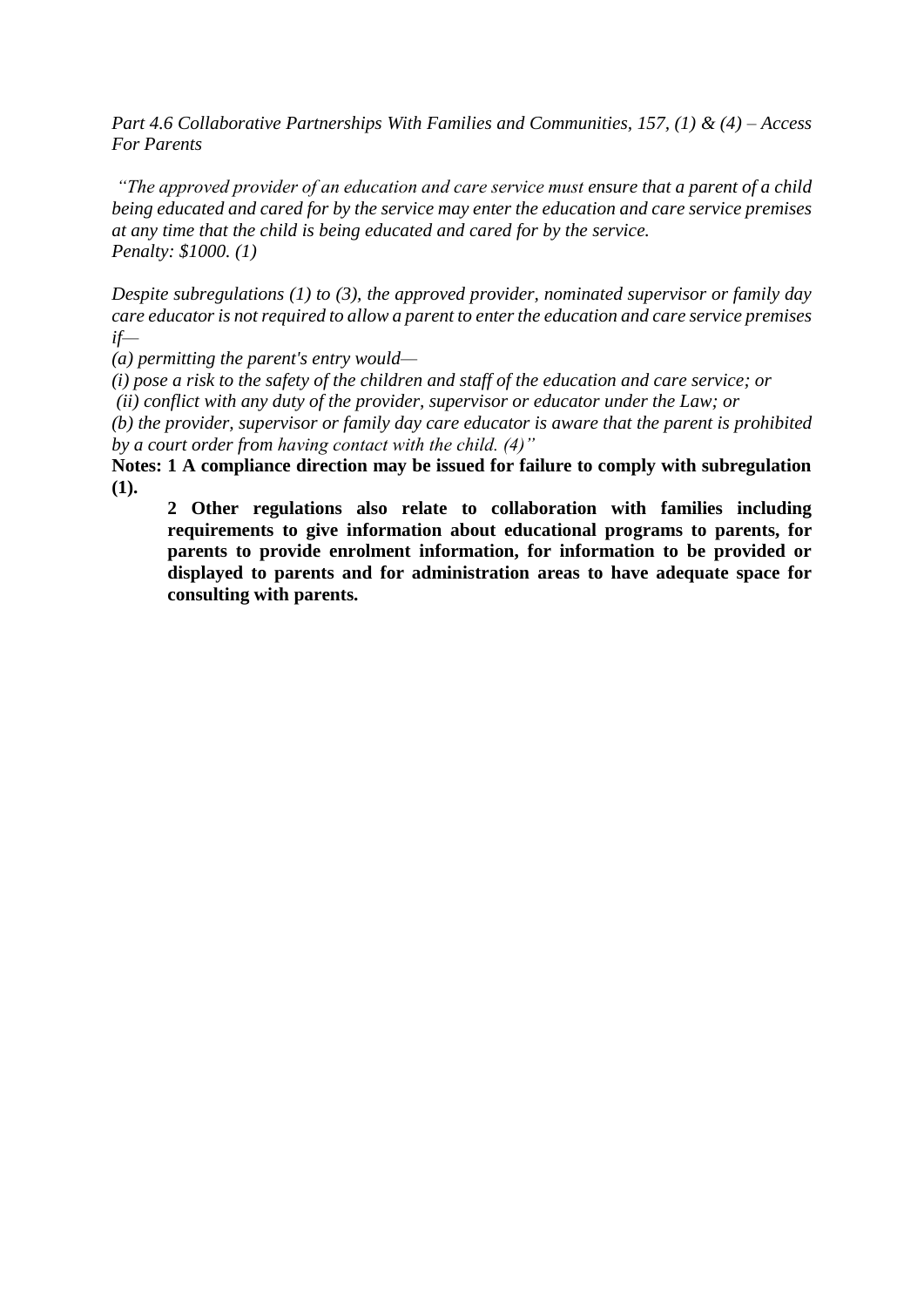## <span id="page-11-0"></span>**Policy S1-1/9: Hours of Operation**

We will meet the needs of parents in our community who either work, study or have other commitments by operating for days and hours that allow them to reasonably get to and from their work or place of study.

#### **Procedure:**

Hours and days of operation for a site will be as outlined in the LSA (Licence & Service agreement)

The service will not operate on Public Holidays and weekends.

The service will have a period of closure over the Christmas Holidays in accordance with the LSA and as approved by the site's Governing Council/ School Board.

Happy Haven OSHC may decide to close the service for a specific reason (called OSHC pupilfree days) where families will be given 30 days notice (where possible), this closure needs to be approved by the school's Governing Council/ School Board.

Changes to hours of operation and the closure/ opening of care components will be communicated to families giving the required notice period as outlined in our License and Service Agreement.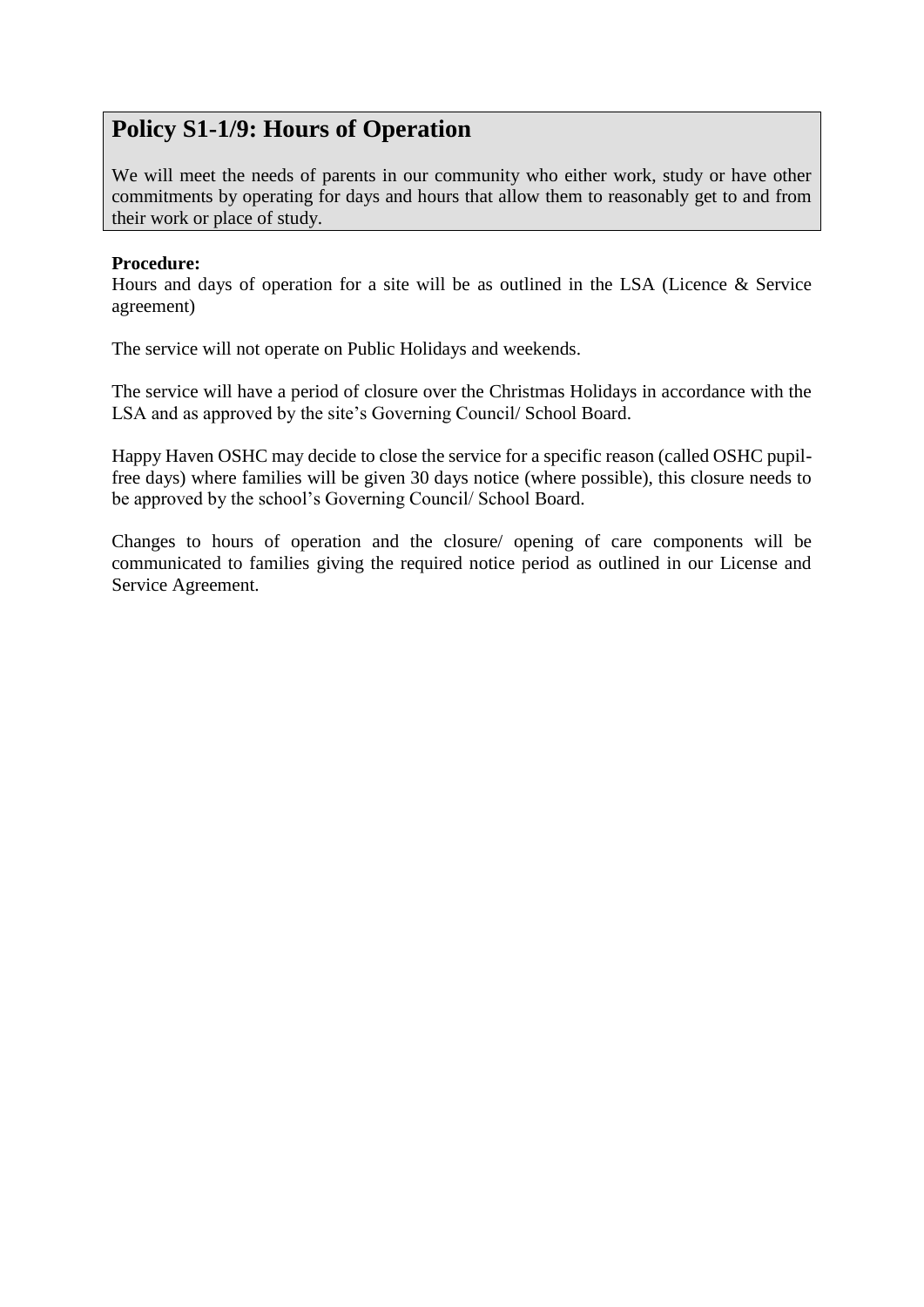## Finance

We aim to provide a quality service that meets the needs of the children by providing them with the resources they require and meet the needs of the parents by providing affordable care. Happy Haven is responsible for all financial aspects of the service and will ensure that all funding, government legislation and acts are adhered to, and that clear records of all the financial transactions are recorded and stored for the required time in a secure place.

#### <span id="page-12-0"></span>**S2-1 [Bad Debt](#page-12-0)**

- **S2-3 [Fees](#page-14-0)**
- **S2-5 [Miscellaneous Fees](#page-16-0)**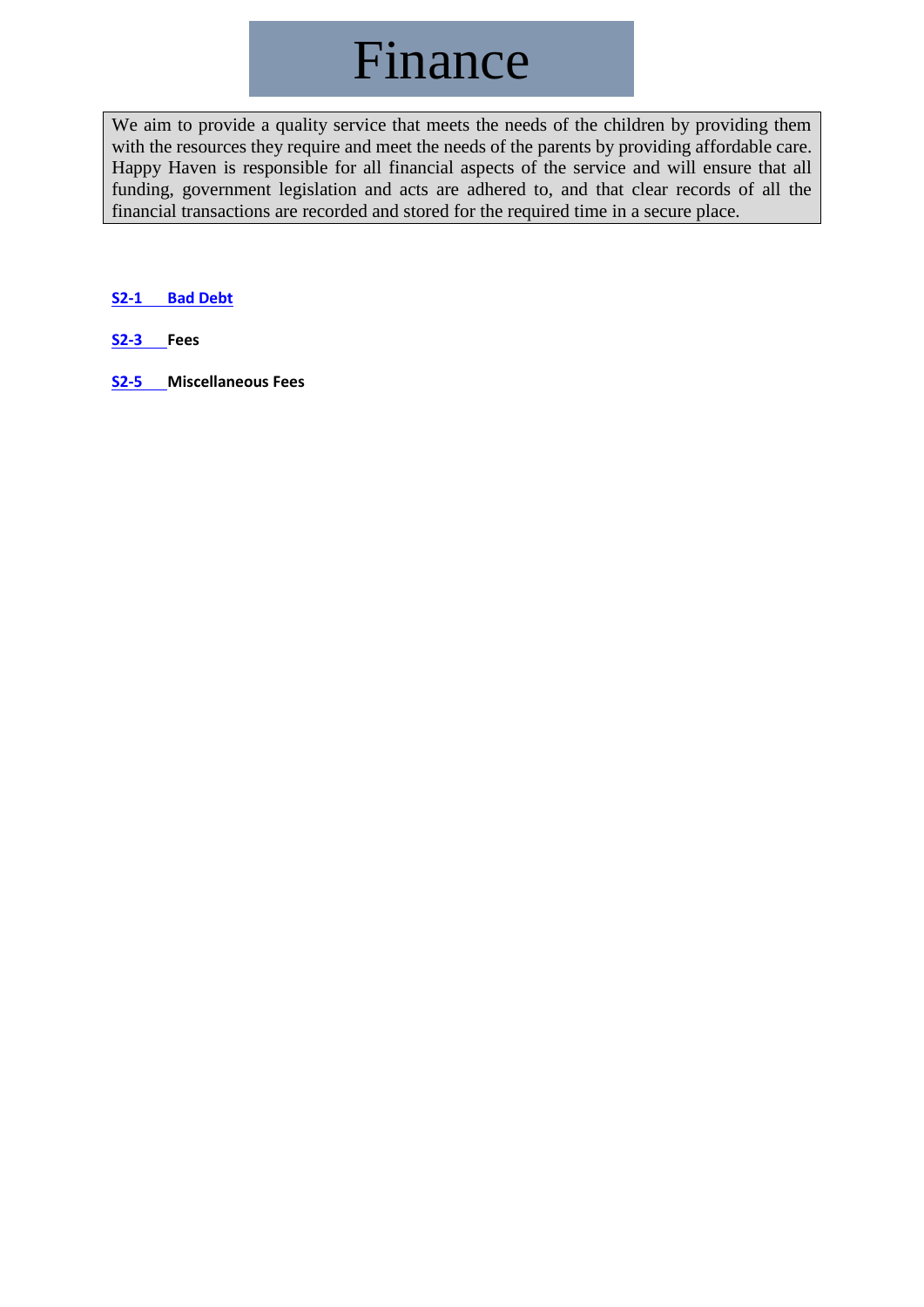## **Policy S2-1: Bad Debt**

The Service understands that sometimes families have difficulty paying OSHC/ Vacation care fees, for a number of reasons. Open communication is encouraged at all times and confidentiality will be maintained.

- After two weeks of non-payment and if no arrangements to pay have been made, or if arrangements made are not kept, the childcare place will be cancelled with written notification to the parents/caregiver (see exclusion policy)
- If the amount owing is considered minimal by Happy Haven Management it may be written off as a bad debt. However the family will be unable to access the service in the future where any amount is left owing or written off by Happy Haven OSHC *See fee policy S2-3*
- If the unpaid amount is deemed to be high by Happy Haven Management the account may be forwarded to a debt collection agency and they will act as our agent for collecting unpaid fees – the parent will then be liable for debt collection fees. They will need to agree to this on the enrolment form otherwise the enrolment will not be accepted.
- Happy Haven may decide to commence Civil Action through the courts for bad debtors.
- If it is determined that fee recovery is unachievable or not economical, Happy Haven may write off the amount as a bad debt, and no future bookings will be taken from the family whilst the amount is outstanding
- When fees are paid in full, the child may be re-enrolled, but advance fee payment or a bond will be requested
- Special family circumstances will be taken into consideration by Happy Haven Management throughout these processes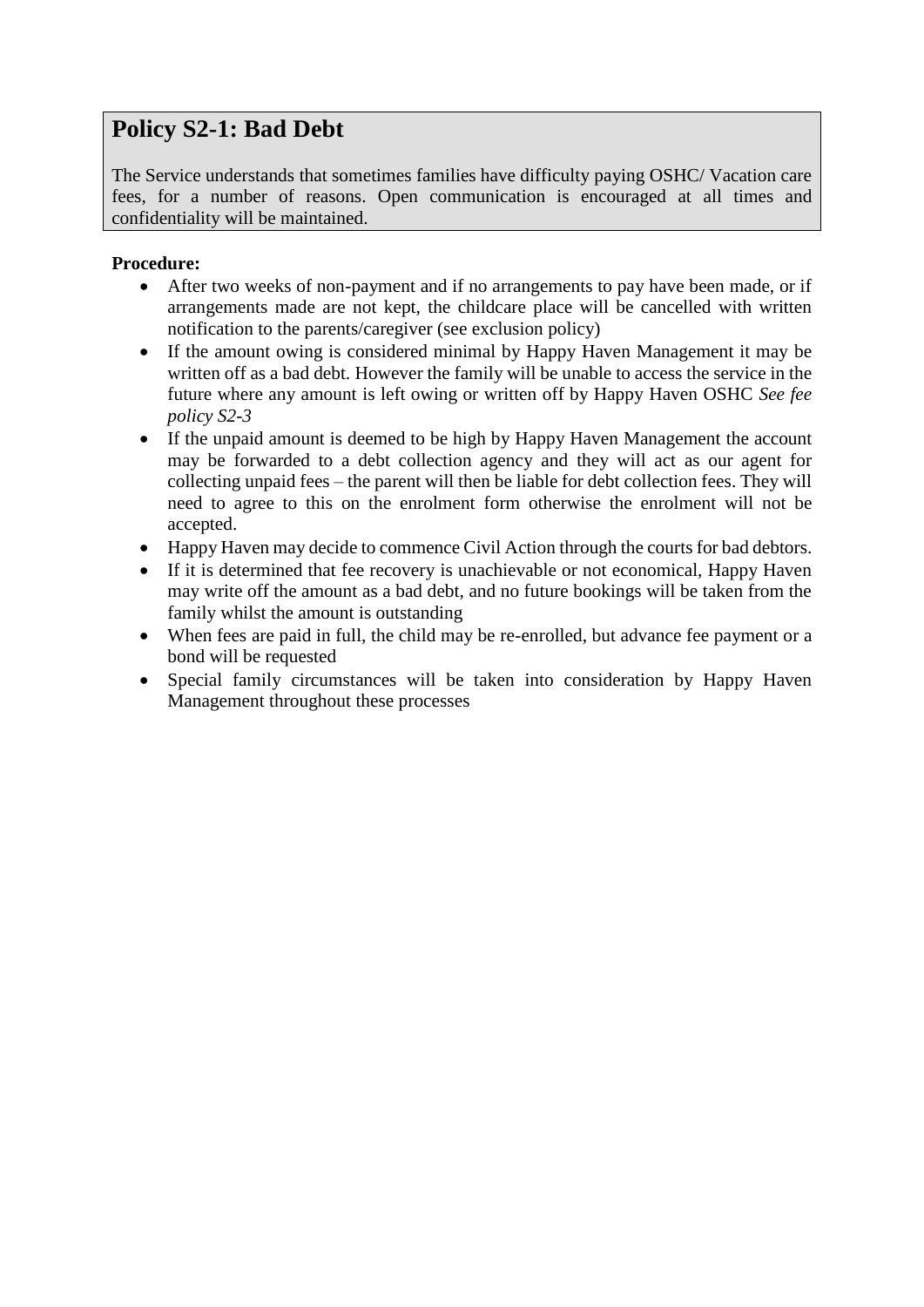## <span id="page-14-0"></span>**Policy S2-3: Fees**

Happy Haven OSHC aims to provide a quality OSHC service. Fee levels will be set by Happy Haven Management each year and approved by the Governing Council/ School Board, on completion of the annual budget and according to the service's required income. Our main source of income is derived from fees, and therefore there is a requirement for families to make regular fee payments. It is the parents' responsibility to ensure they are eligible and assessed as appropriate by the Family Assistance Office.

#### **Procedure:**

Setting Fees

- Happy Haven Management will set the required fee level to meet the services budget
- The Advisory Committee/ School Board are responsible to monitor the fee structure and any increase in fees
- The fee level will be reviewed as needed
- Families will be given 30 days notice of any fee increase
- Fees will be adjusted annually in line with the CPI increase
- Refer to fee schedule in appendices for current fees *[\(see appendix 22\)](../Appendix/Appendix%2022%20-%20Fee%20Schedule.docx)*
- There will be a one off fee upon enrolment for each new family enrolling in the service – a new family is defined as one which has never used Happy Haven OSHC before, or one that has not accessed Happy Haven OSHC for a period of one year (365 days) or longer
- The above procedure does not include families accessing one off emergency care

#### Fee payment

- The service's payment method is via direct debit
- Alternative payment methods may be approved by Happy Haven management in exceptional circumstances.
- A payment statement/invoice in accordance with Australian Government Childcare Services Handbook will be provided.
- Hours/sessions of care will be recorded in accordance with Australian Government requirements
- Casual emergency care is to be paid for in full at the time of care for non-enrolled children.
- Fee payments will be banked as required
- Details of a family's fees and accounts will be confidential and stored appropriately
- Families may request a copy of account records at any time
- Parents should tell the service of their child's inability to attend as soon as thi**s** is known
- For any cancellation of bookings or addition of casual bookings, refer to the fee schedule for individual services
- CCB is paid for up to 42 days absence per financial year across all approved childcare services – the service will comply with requirements set out from the Childcare Services Handbook 2011-12, section 13
- Special Childcare benefit can be approved at the Director's discretion in consultation with Happy Haven Management for extreme circumstances or long term illness as outlined in the Childcare Services Handbook 2011-12, section 13
- Payments of fees must occur weekly or fortnightly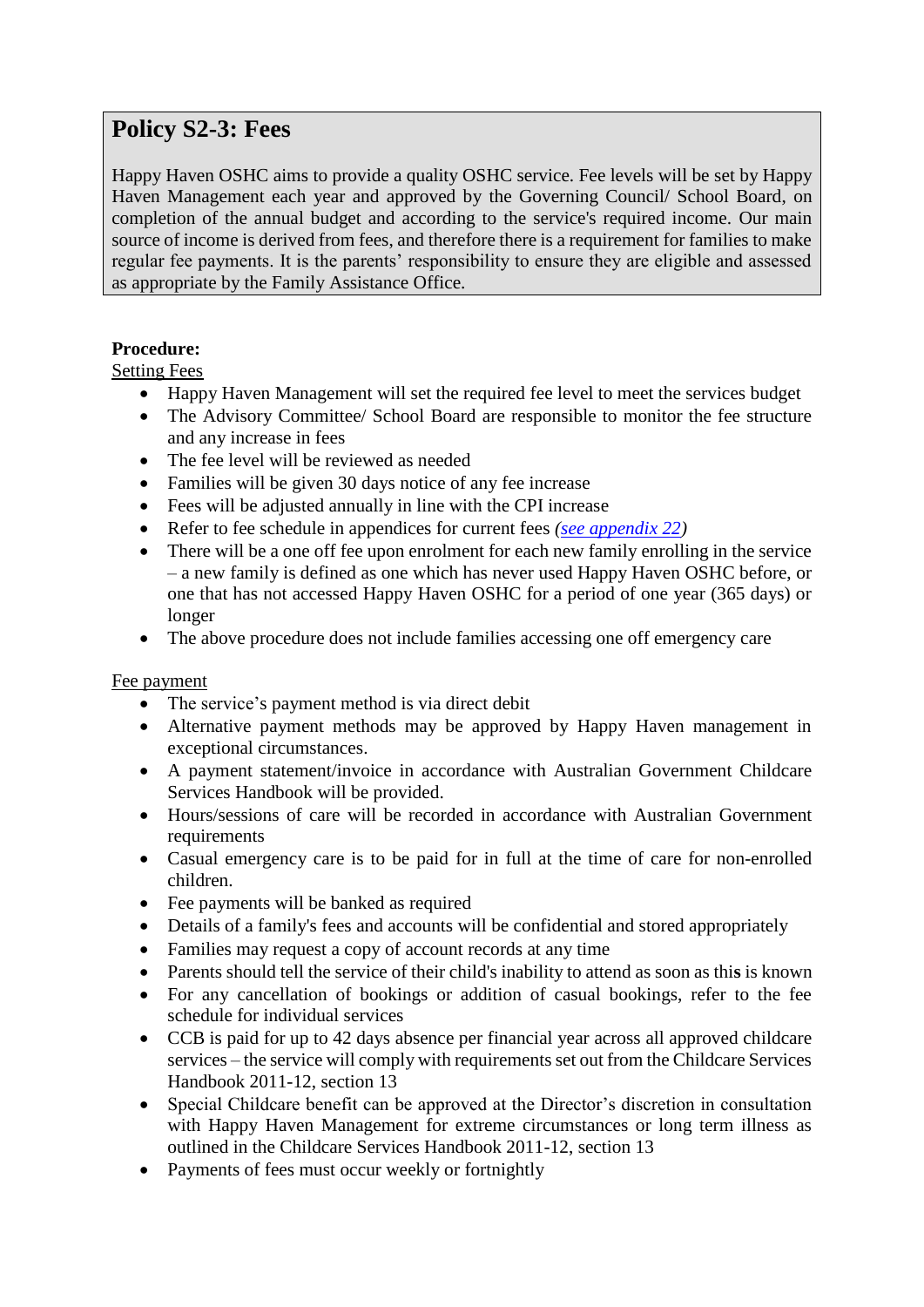• Parents who provide us with an email address will be provided with their account details weekly to the nominated email address. All families will be provided with a statement week 1 of each term for all bookings since their last statement. Accounts will be provided upon individual requests from parents

Parent Entitlement for Fee Assistance

- Childcare Benefit will be deducted from fees in accordance with Australian Government requirements
- Families will only be eligible for CCB if OSHC enrolment and attendance records are accurately completed and signed by the parent
- Families will not be eligible for CCB for any days that their child is absent for days booked prior to their first day of attendance and/or after their last day of attendance – families will be charged full fee in these instances
- All documentation relating to CCB will be kept for the specified period of time and made available to Australian Government officers on request
- Families who cannot afford fees, due to exceptional sudden unforeseen or short-term financial difficulty, will be assisted where possible and/or provided with information of other possible avenues of financial support, including Special Childcare Benefit

#### Overdue Fees

Parents with overdue fees will be encouraged by the Director to discuss any difficulties they may have in meeting payments and to make suitable arrangements to pay. If this is not done, or the agreed arrangements are not kept, the following procedure will apply:

- After two weeks overdue parents will be contacted, advising that their child's place will be cancelled if the account becomes three weeks overdue. Parents will be reminded that they are encouraged to discuss payment difficulties and make suitable arrangements to pay with the **Director**
- After three weeks of non-payment-if no arrangements to pay have been made, or if made and not kept, the place will be cancelled with written notification to the parents/caregiver. The unpaid fees may be passed to our agent for collecting unpaid fees and/or Civil Court Action may be taken *(See bad debts S2-1)*

#### Late Collection

- A late collection fee will be imposed to cover Educator wages and inconvenience when children are collected after closing time
- Special circumstances will be given consideration in relation to collection of late fees.
- See fee schedule for current late fees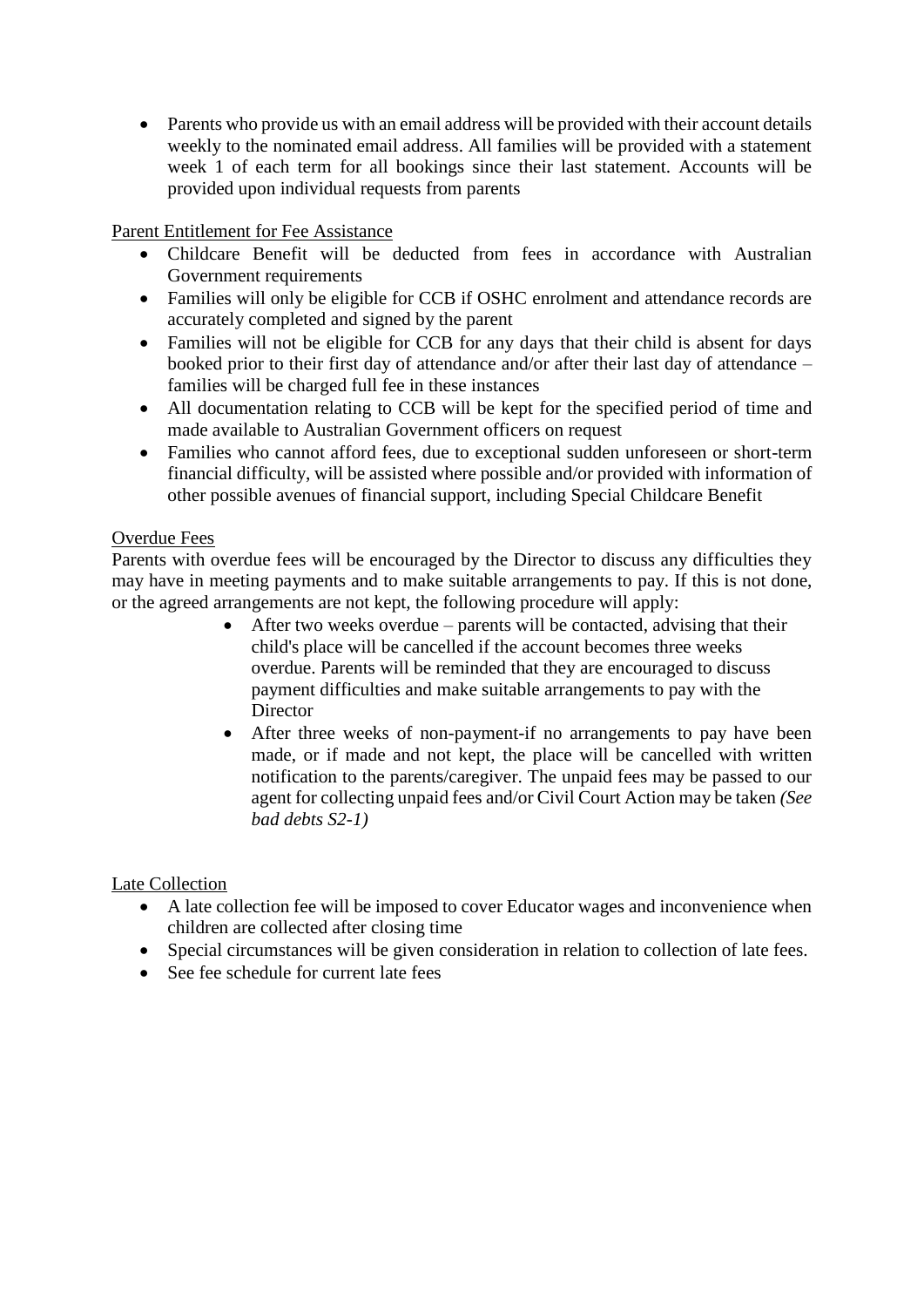## <span id="page-16-0"></span>**Policy S2-5: Miscellaneous Fees**

The service needs to recoup funds whereby a particular family causes a greater financial burden on the service without this burden being carried by all families. This may occur when a particular family or families require the service to allocate extra funds or goods in caring for their child that is above what would be expected for all other children.

- Happy Haven Management will set miscellaneous fees as needed
- Parents will be notified of any miscellaneous fees incurred
- In extenuating circumstances the Director or nominee can approve miscellaneous fees without prior approval from parents, for example in the case of a child on an excursion with no lunch and contact with parents is not possible
- The service will attempt to remind families and take measures to avoid families needing to pay miscellaneous fee where possible
- See fee schedule in appendices for miscellaneous fee charges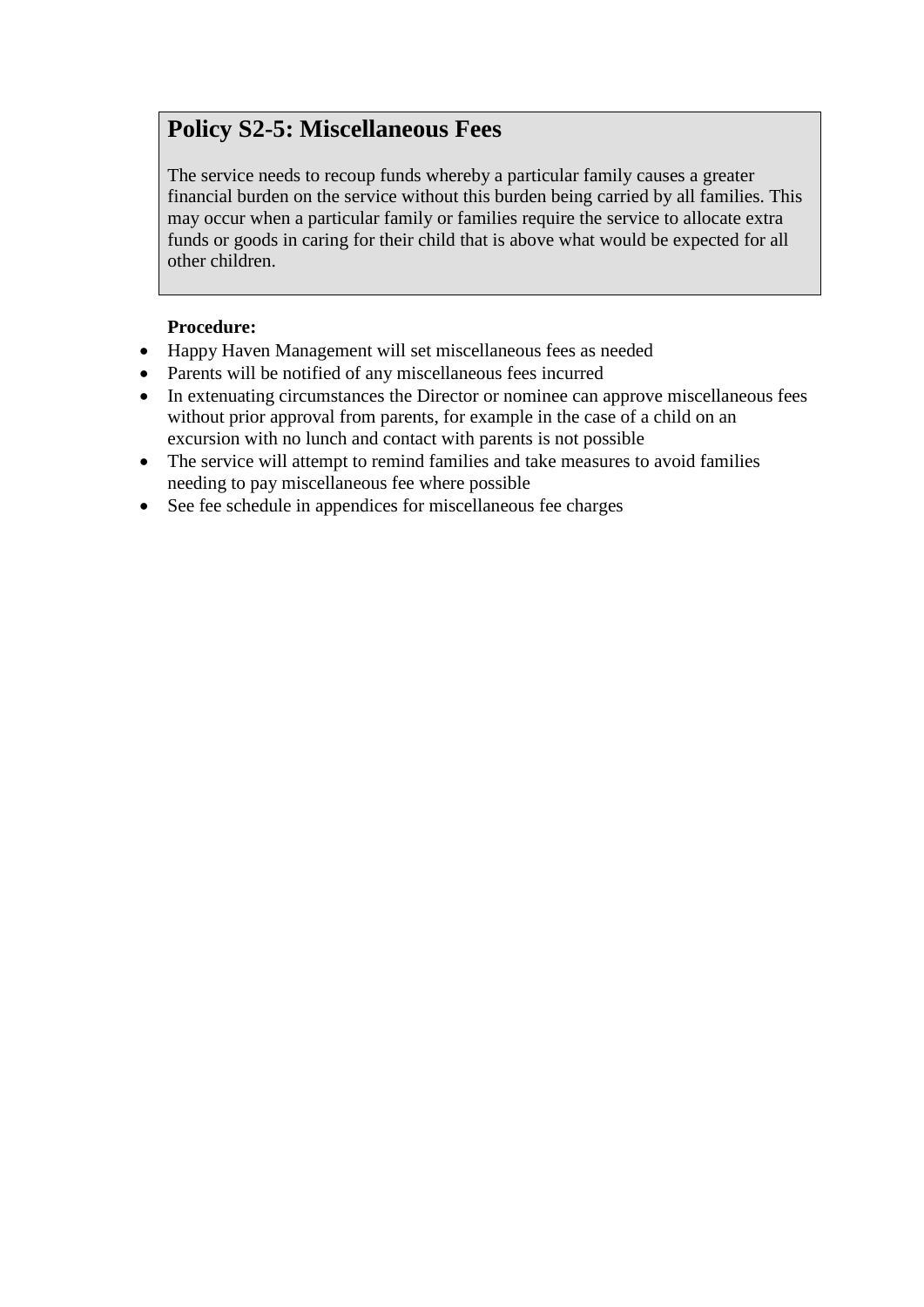# **Grievances**

Happy Haven OSHC Service fosters positive and harmonious relations between all levels of management, educators, families, children and the community. Every stakeholder has the right to a harmonious and responsive working environment. Solutions are sought to all disputes, issues or concerns that affect the operation of the service in a fair and prompt manner. The procedure encourages ownership of issues and participation in the resolution process. The highest standards of confidentiality will be practised at all times.

**S3-1 [Grievances](#page-18-0)**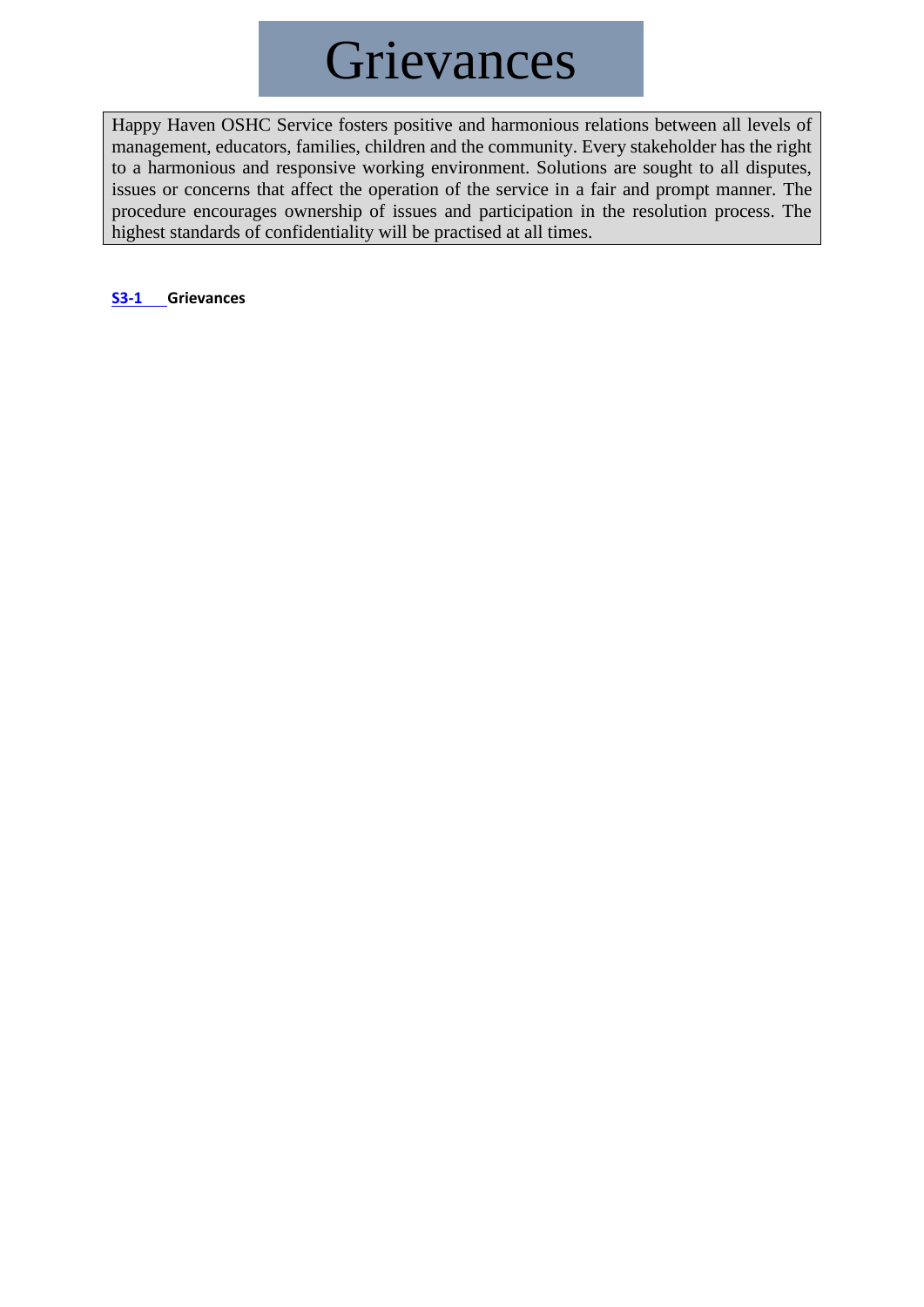### <span id="page-18-0"></span>**Policy S3-1: Grievances**

Happy Haven OSHC fosters positive and harmonious relations between all levels of management, educators, families, children and the community. Every stakeholder has the right to a harmonious and responsive working environment. Solutions are sought to all disputes, issues or concerns that affect the operation of the service in a fair and prompt manner. The procedure encourages ownership of issues and participation in the resolution process. The highest standards of confidentiality will be practiced at all times. It is important that all stakeholders are aware that any type of unfair treatment, bias, aggressive behaviour or harassment is unacceptable.

#### **Procedure:**

Any grievance must be reported using the online form through the educator portal of the website.

Committee Grievance *(see Licence and Services Agreement 201426 Disputes)*

- The parties must attempt to resolve any disputes between them by discussion (parties meaning: The Minister, Governing council, Advisory committee and Happy Haven OSHC.
- If disputes cannot be resolved, they will be referred to the committee for resolution. (Committee meaning the advisory committee). Each party must provide written notice of the dispute and that party's position on the issues specified in the notice.
- In the event of a dispute arising which the Committee has been unable to resolve within 14 days, the dispute will be referred by the Committee to the relevant DECD Regional Director (or his or her nominee), the chairperson of the Governing Council and Happy Haven OSHC Management for resolution.
- If the dispute is not resolved within 28 days (or shorter time if the circumstances require) then the dispute may be referred to an independent mediator mutually agreed by the parties or, failing agreement, to an independent mediator nominated by the President or Acting President of the Law Society of South Australia.

Parent Grievance

- Parents will be provided with clear written guidelines about the service's philosophy, policies and procedures, as well as information detailing grievance procedures in the Family Handbook *(see appendix 36 for our Grievance Flowchart)*
- If the grievance is relating to the service's policies and/or procedures the parent should detail their concern/issue in writing (the parent should be as clear as possible, outlining the issue, including how this impacts on their child/family and provide suggested outcomes)
- The parent should arrange a suitable time to discuss their grievance with the OSHC Director. (The Director\* will then investigate the issue and follow up with all parties)
- If, after discussion with the relevant parties, the parent feels the matter is unresolved. they should take the matter up with Happy Haven Management for resolution.
- Grievances investigated by the Director and Happy Haven Management may involve, interviews with both parties and witnesses; assessment of relevant documentation e.g. job description, policies etc; preparation of clear description of issues; arranging a formal meeting between parties (At all formal grievance resolution meetings all parties are entitled to invite a support person to attend. This person does not provide input to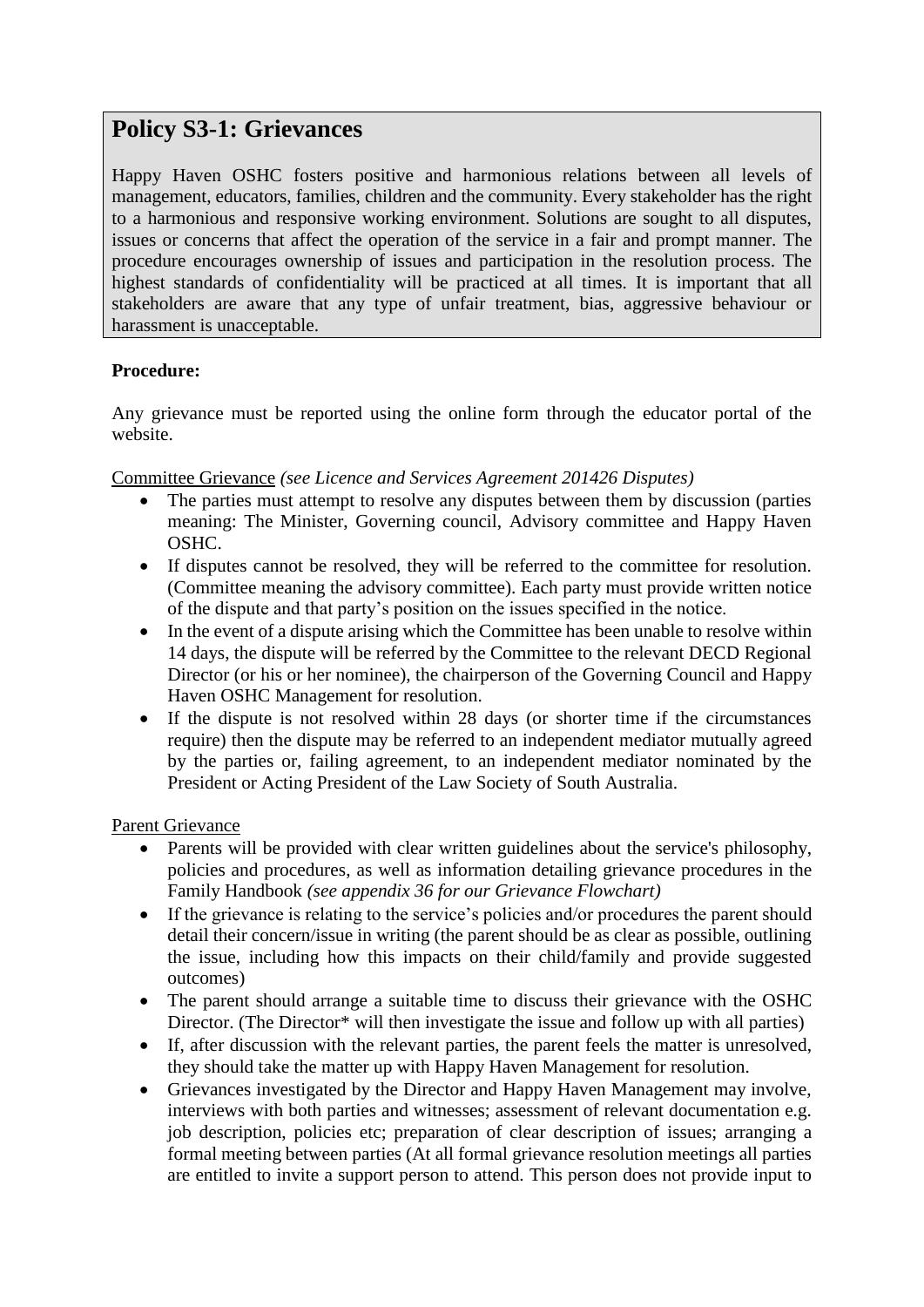the meeting, but may offer support and advice to their party during the meeting). Parties will be notified in writing and informed of the decision by Happy Haven management

• If the parent remains dissatisfied with a Happy Haven Management decision, they can contact outside agencies including DECD, DSS and The Board

#### Child Grievance

- Children are encouraged to talk directly with the person they have a grievance with, alternatively they can approach an adult they feel comfortable with and ask them to follow the grievance procedure for them. *(see appendix 36 for our Grievance Flowchart)*
- An informal and anonymous way children can air their grievance is by placing a comment in the suggestion box.
- Where appropriate or where the complaint is unresolved, children will be encouraged to inform their parents of their concerns
- Regular child feedback and suggestions are sought in order to reduce the likelihood of a grievance occurring

#### Educator Grievance

- Grievances will be addressed in accordance with the Fair Work Act (1994), and the Children's Services Act (1985)
- The educator with a grievance should discuss the problem with the relevant person in a quiet area and in a professional manner
- If after discussion with the relevant person, the educator feels their grievance is unresolved, they must notify the Director of the issue
- The Director will investigate the grievance with all parties concerned
- Once a decision has been made all parties will be advised of the outcome
- Grievances investigated by the Director or nominee may involve interviews with both parties and witnesses; assessment of relevant documentation eg job description, policies etc; preparation of clear description of issues; arranging a formal meeting between parties (At all formal grievance resolution meetings all parties are entitled to invite a support person to attend. This person does not provide input to the meeting, but may offer support and advice to their party during the meeting)
- If the grievance is with the Director, the educator is encouraged to discuss the issue with the Director, if this is not possible or if the issue remains unresolved the educator could then discuss the issue with the Director's line manager
- If the educator still feels, after discussion with the Director (or the Director's line manager), their grievance is unresolved, they should seek assistance from other appropriate outside agencies such as their union or Safe Work SA
- Independent mediation can be requested by any party at any stage of this process

#### Complaints Handling

- Upon receipt of a complaint from a member of the community who is not directly involved in the service, the educator who is approached will listen fully to the complaint, and attempt to resolve the issue if possible and practical – discussion should be conducted discretely and away from children
- If the complainant is aggressive or abusive in any way, the educator should remove any children present from the area and immediately notify the Director or SMIC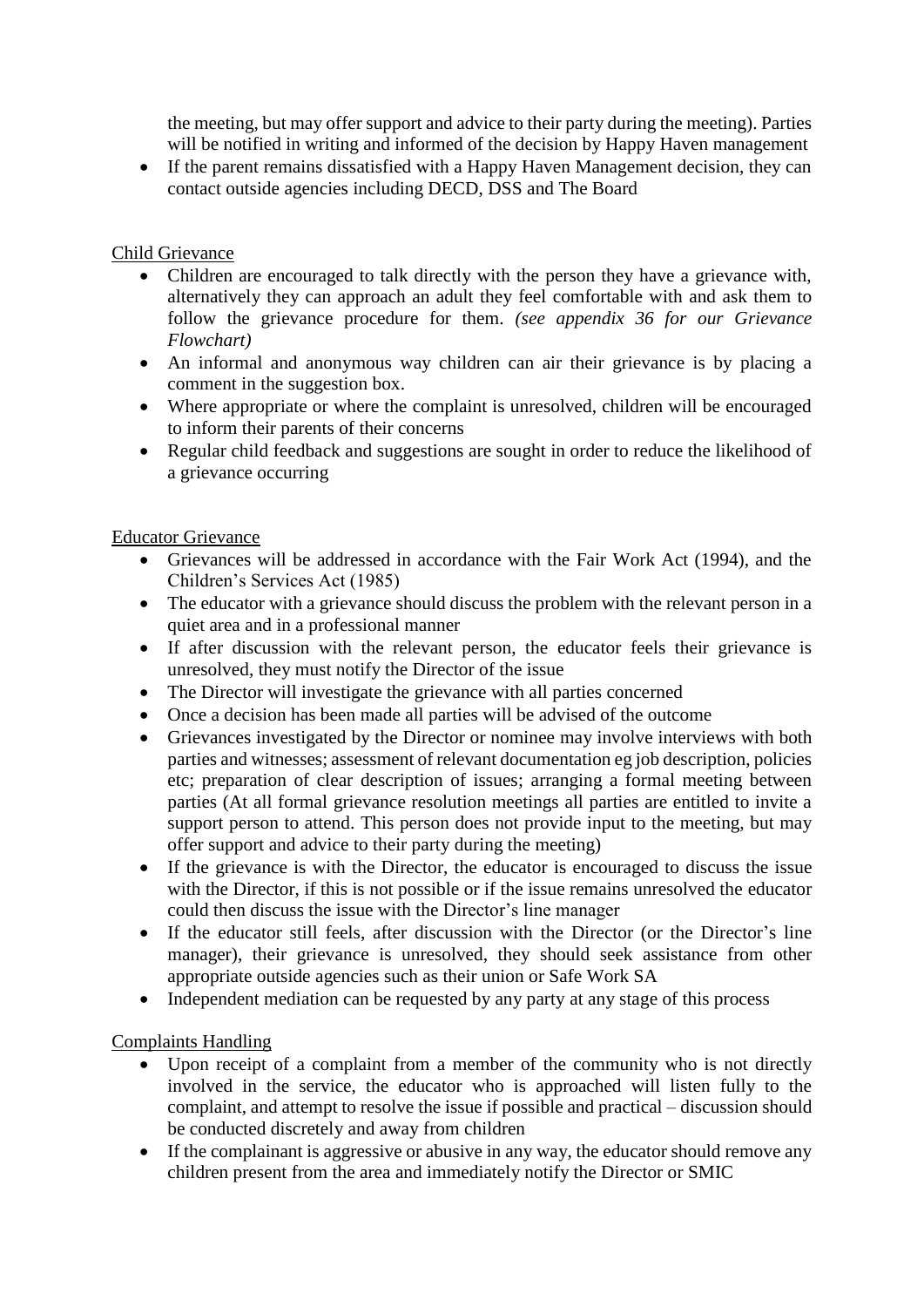- If the educator is unable to resolve the complaint, they will direct the complainant to the Director or SMIC on duty
- If appropriate, the Director or SMIC on duty will then attempt to resolve the issue
- If the member of the community is dissatisfied with the response of the Director or SMIC, they will be referred to put their complaint in writing to Happy Haven management. Parties will be notified in writing and informed of the decision by Happy Haven management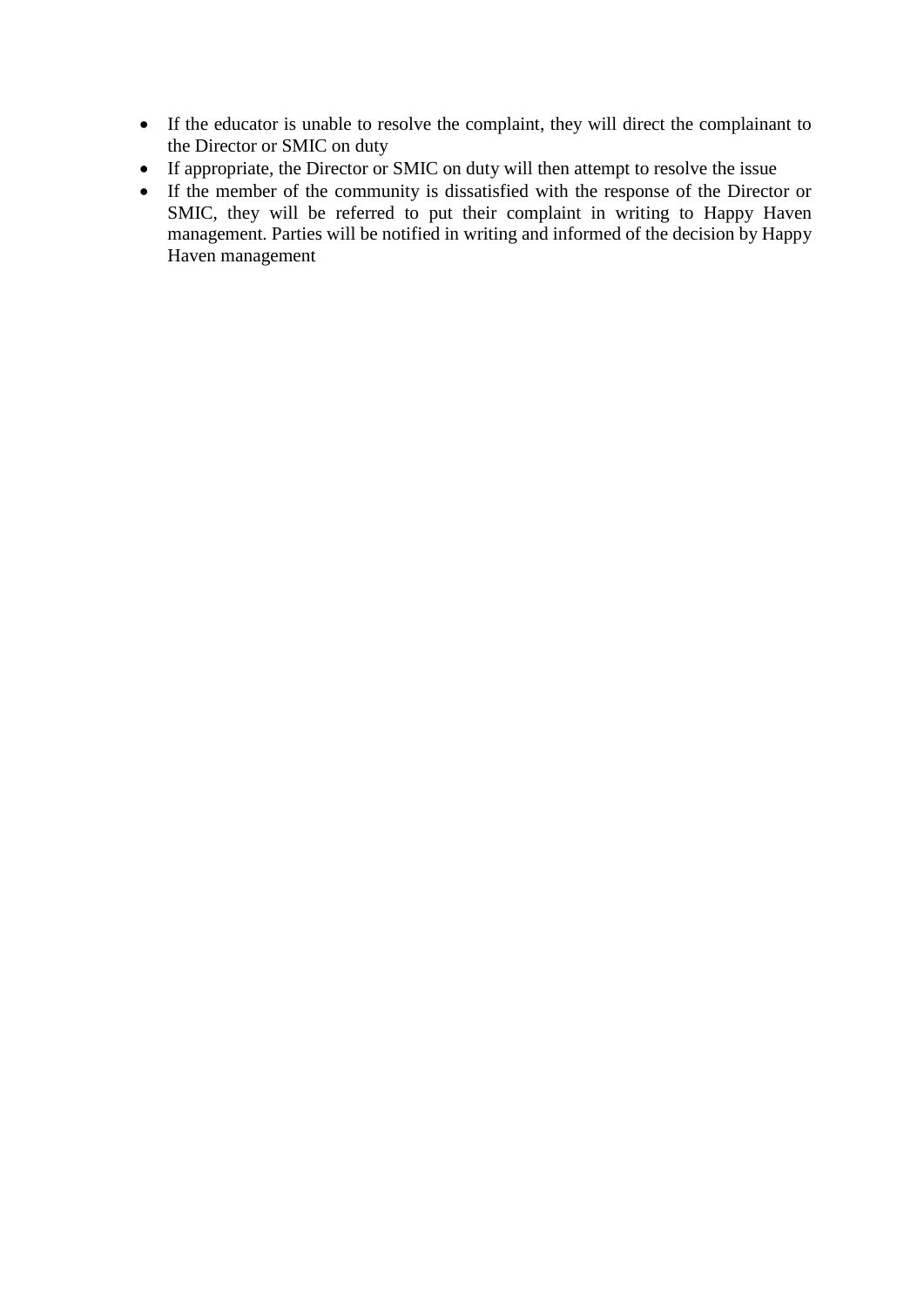# Health and Safety

Happy Haven OSHC Service aims to provide a healthy environment in which children will grow and be safe. Policies were developed keeping in mind that preventative measures are often the most effective way to ensure the health and safety of all children. However we recognise that prevention is not always possible or practical therefore preventative measures will be used in conjunction with control and management measures. *[\(see appendix 20\)](../Appendix/Appendix%2020%20-%20HSP_guidelines_final_text1.pdf), (see [appendix 21\)](../Appendix/Appendix%2021%20-%20EmergencyManagementAllHaz.pdf)*

*S4-1* **[Dealing with Medical Conditions](#page-22-0)** *S4-2* **[Infectious Diseases and Infestations](#page-28-0)** *S4-3* **[Immunisation](#page-31-0)** *S4-4* **[Nutrition](#page-32-0)** *S4-5* **[Water Safety](#page-34-0)** *S4-6* **[Sun Protection](#page-35-0)** *S4-10* **[Soiled Clothing](#page-36-0)** *S4-13* **[Child Safe Environments](#page-37-0)** *S4-15* **[Anti-Bullying](#page-38-0)** *S4-17* **[Delivery and Collection of Children](#page-40-0)**

*S4-19* **[Extreme Weather](#page-42-0)**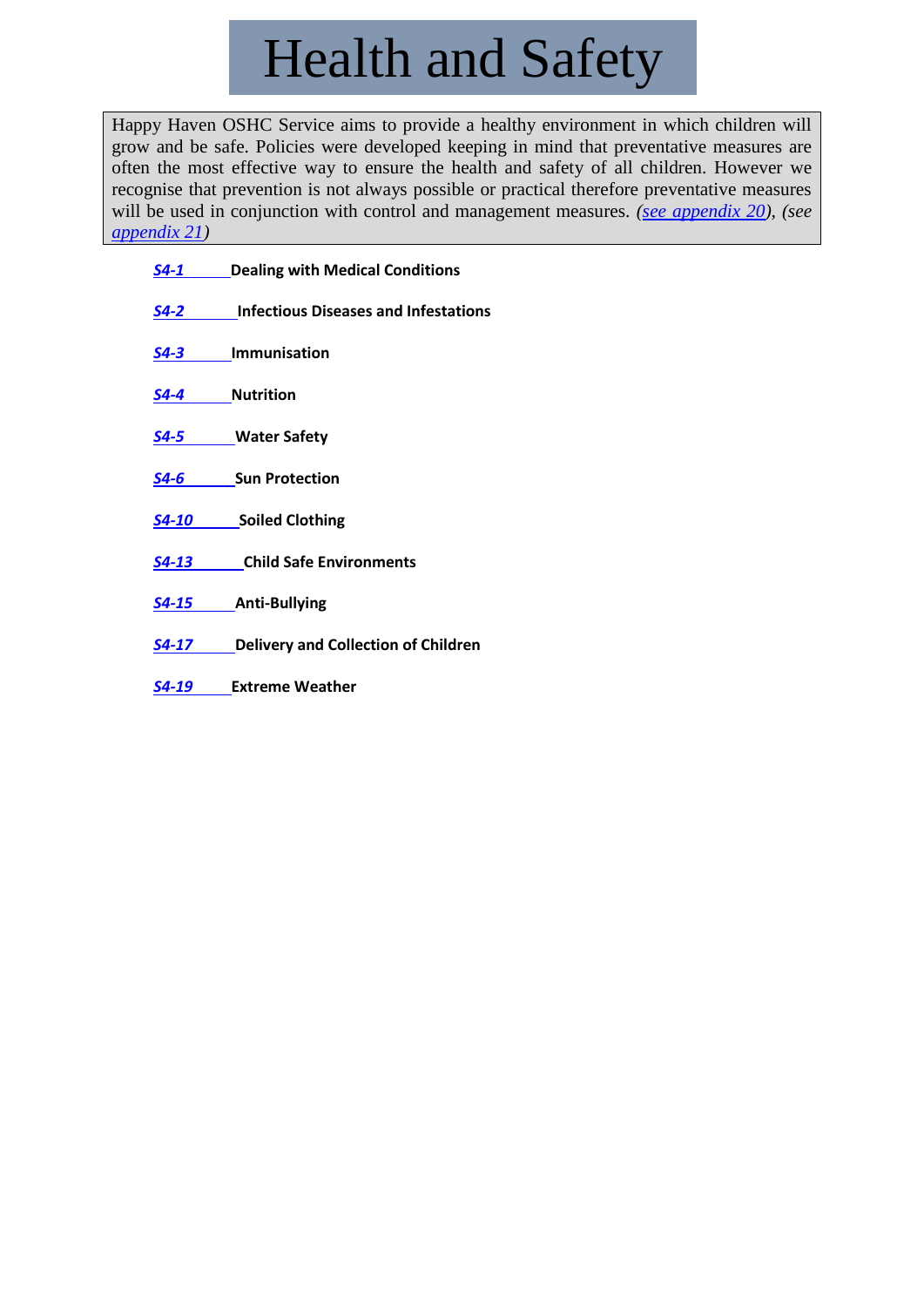## <span id="page-22-0"></span>**Policy S4-1: Dealing with Medical Conditions**

We will provide safe and effective care of children by ensuring that staff are fully aware of children's medical conditions and management of these conditions. Measures will be taken to ensure the rights and dignity of the child is protected.

#### **Procedure:**

Medical Conditions

- Parents will be asked to inform the service of any medical conditions the child may have when filling out the enrolment form or when diagnosed as having a medical condition
- The service will require a medical management plan to ensure that educators are informed of the procedures required for that condition
- Failure to provide the service with medication or medical management plan will result in the children being excluded until the matter is resolved
- All educators will be made aware of individual children's agreed management practices
- The service will undertake a risk assessment to identify what will be needed to support the inclusion of children with medical conditions – family input should be sought
- Where possible and necessary the service will undertake training to better manage the condition
- We will keep families informed of processes undertaken by the service
- Parents of children with an immunity impairment will be advised about the outbreak of contagious diseases so that they may decide if it is in the best interest of the child to not attend the service for a short period

#### Medication

- The Director is responsible for all medication on site regardless of whether it is administered by educators or self-administered by the child.
- Where medication is required for the treatment of long term conditions the service will require a letter from the child's medical practitioner or specialist detailing the child's name, medical condition of the child, name of the medication, the time the medication is to be administered the correct dosage, the route of administration and how the condition is to be managed – the child's parent must complete and sign the service's Request to Administer Prescribed Medication form
- If children are receiving medication at home but not at the service, the service should be advised of the nature of the medication, its purpose and of any possible side effects it may have on the child
- When medication is to be administered by educators, the medication must be given to the service to be stored in a safe, secure space which is accessible only to educators – medications stored at the service must be clearly labelled
- Medications must be stored in accordance with product instructions and in the original container in which dispensed
- Medication must be within the expiry date
- We request that medication is to be provided in the correct dosage for each time it is to be administered (e.g. if half a tablet is to be administered, the parent is to split the tablet prior to giving the service the medication)
- The service will not administer the first dose of a child's new medication this must be done in the presence of the family or health professional in the case of an allergic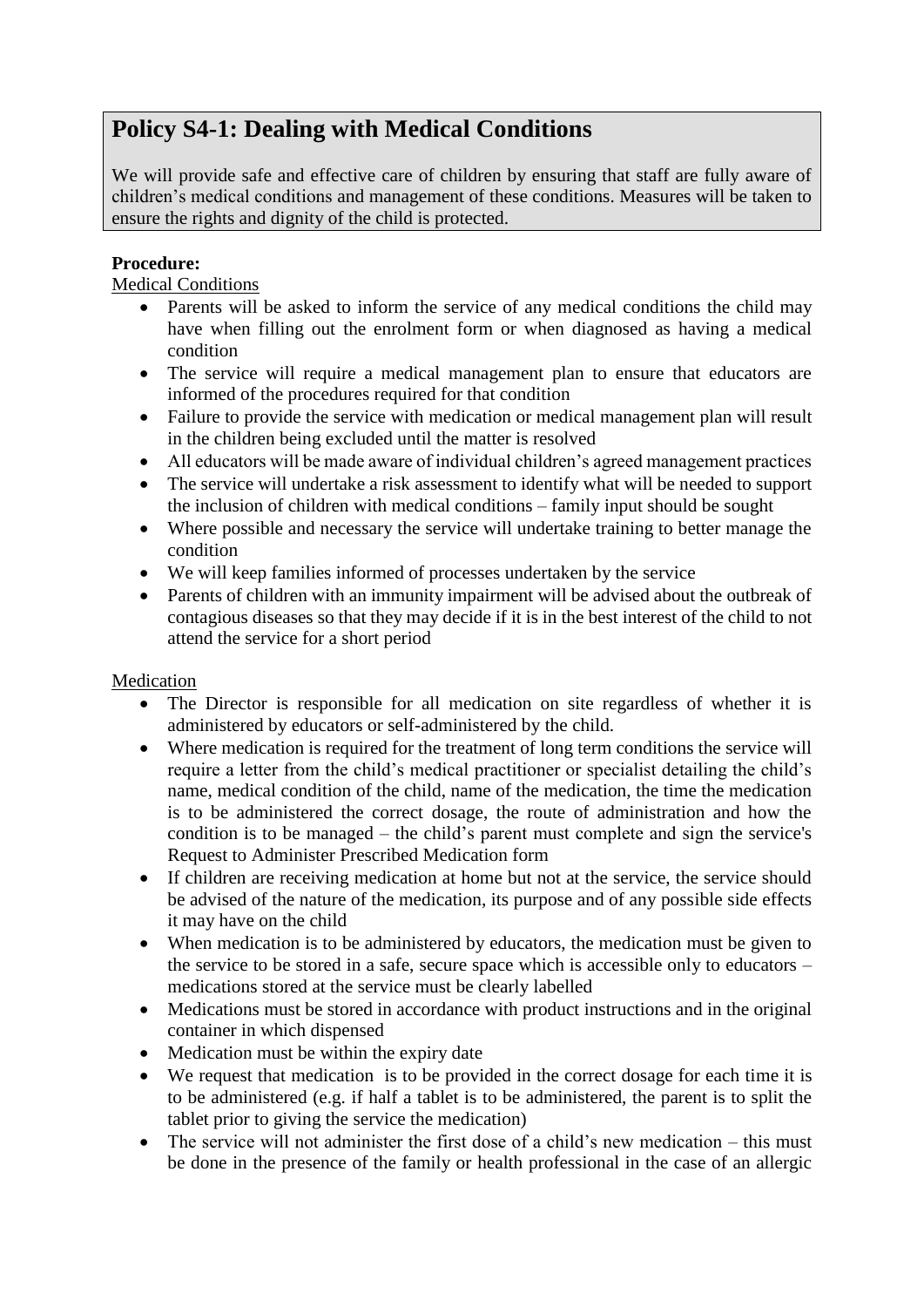reaction. The child should not attend the service until 24hours after receiving a medication for the first time.

- In the case of an asthma emergency, educators who are trained in asthma emergency first aid will administer a bronchodilator via a puffer – the service will ensure that it adheres to National Regulations stipulating that at least one educator on site must have undertaken emergency asthma management training
- The service will only administer adrenaline via an auto injector for the treatment of an anaphylaxis emergency if an anaphylaxis plan and a prescribed auto injector is provided for the child – in all other cases 000 will be called and the educator will follow any instructions given by the phone operator
- When an educator administers medication to a child, they will fill out a medication log, ensuring they are administering the correct medication to the right child, in the right dose, by the correct route and at the right time – (*this [process will be recorded as per](../Appendix/Appendix%202%20-%20Medication%20log.doc)  [appendix 2\)](../Appendix/Appendix%202%20-%20Medication%20log.doc)*
- Where there are two or more educators rostered on, medications will be administered by two educators, one of which must be Qualified and wherever possible have undertaken Medication Management training
- In order for a child to self-administer, they must follow all provisions that the service is held to regarding storage, using the original pharmacy labelled container, recording of administration of medication, administering according to a medication authority from their doctor, and must have an educator supervise the administration
- In the case of an error with administering medication, educators will ring the Poisons Information Centre and follow any instructions given – the child's emergency contact person will be contacted and a notification will be made to Happy Haven management
- Medication Management training will occur annually and all Qualified Educators must attend if they have not completed the training previously

#### Allergies

- Where a child has an allergy the parents will be asked to supply a letter from their doctor, upon enrolment or diagnosis, explaining the effects if the child is exposed to the allergen, and to explain ways the staff can help the child if they do become exposed
- If a food allergy exists, parents will be asked to supply a food alternative where the service is unable to do so – parents will be asked to do an annual review of our recipe book and determine which foods are suitable for consumption by their child and notify the service about food items in the Vacation Care menu
- A list will be kept of all children with allergies, containing what they are allergic to and food alternatives
- All staff will be aware of this list
- All relief staff will be informed of the list on initial employment
- The service will ensure that it meets National Regulations stipulating that at least one educator on site is trained in anaphylaxis management training
- Where the child has a food allergy, particular care is taken to remove the food allergen and reduce the risk of exposure to the child. The service will liase with the families of children with allergies to ensure that due care is taken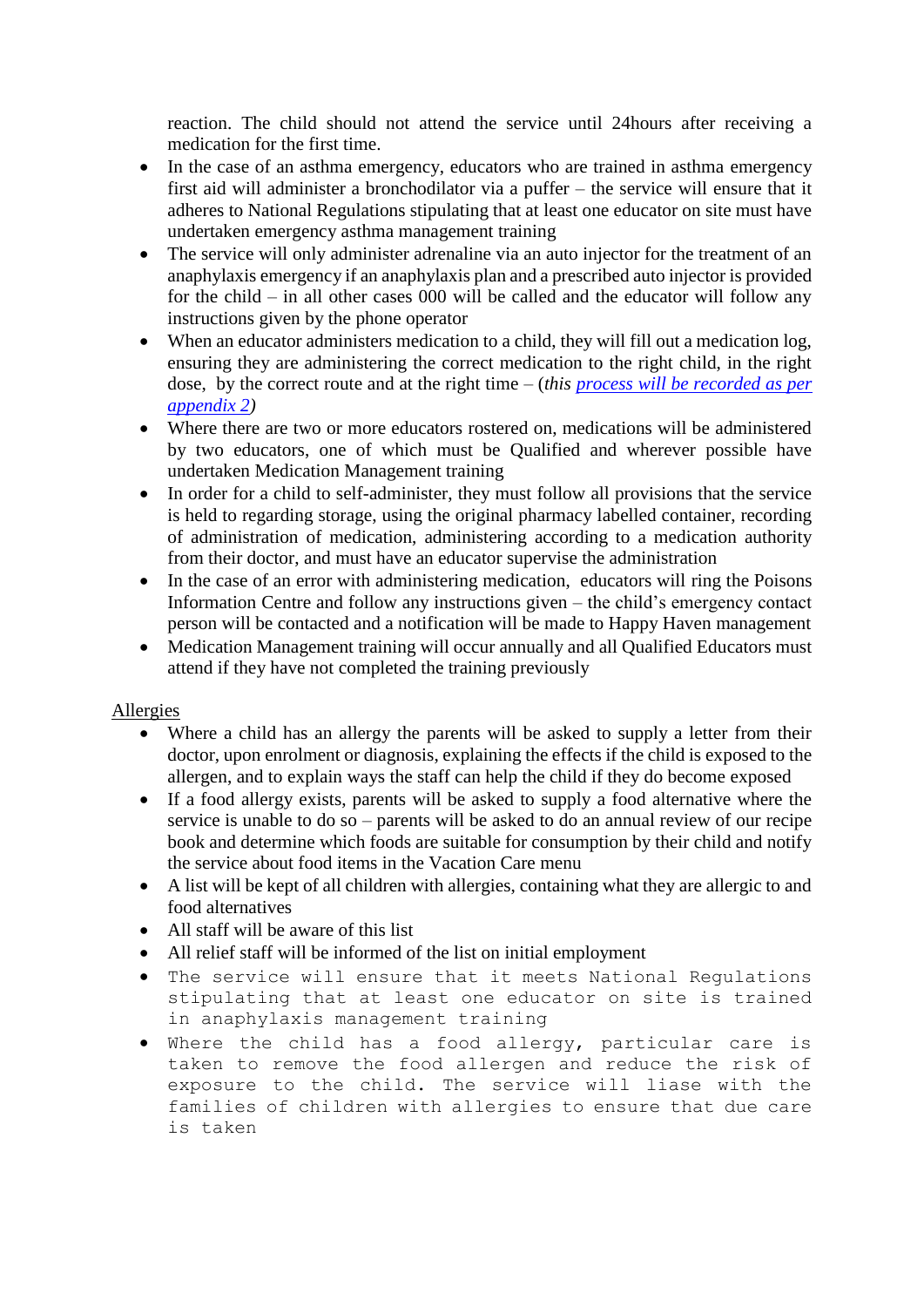• Chilren are not permitted to share food with each other whilst in the care of the service unless at the discretion at the Director\*.

*Health Support Planning in Education and Children's Services (2006) – Government of South Australia, DECD at [www.chess.sa.edu.au/Pathways/HSPbookinfull09.pdf](http://www.chess.sa.edu.au/Pathways/HSPbookinfull09.pdf)*

*Part 4.2 Children's Health and Safety, Division 3, 90 (1) – Medical Conditions Policy*

*"The medical condition policy of the education and care service must set out practices in relation to the following*

- *(a) The management of medical conditions including, asthma, diabetes or a diagnosis that a child is at risk of anaphylaxis*
- *(b) Informing the nominated supervisor and staff members of and volunteers at the service of practices in relation to managing those medical conditions*
- *(c) The requirements arising if a child enrolled at the education and care service has a specific health care need, allergy or relevant medical condition"*

*Part 4.2 Children's Health and Safety, Division 3, 90 (2) – Medical Conditions Policy*

*"The medical conditions policy of the education and care service must set out practices in relation to self-administration of medication by children over preschool age if the service permits that self-administration."*

*Part 4.2 Children's Health and Safety, Division 3, 91 – Medical Conditions Policy to be Provided to Parents*

*"The approved provider of an education and care service must ensure that a copy of the medical conditions policy document is provided to the parent of a child enrolled at an education and care service if the provider is aware that the child has a specific health care need, allergy or other relevant medical condition."*

**Note: A compliance direction may be issued for failure to comply with this regulation.**

*Part 4.2 Children's Health and Safety, Division 4, 92 (1) – Medication Record*

*"The approved provider of an education and care service must ensure that a medication record is kept that includes the details set out in subregulation (3) for each child to whom medication is or is to be administered by the service."*

*Part 4.2 Children's Health and Safety, Division 4, 93 (1) – Administration of Medication*

*"The approved provider of an education and care service must ensure that medication is not administered to a child being educated and cared for by the service unless— (a) that administration is authorised; and*

*(b) the medication is administered in accordance with regulation 95 or 96. Penalty: \$2000."*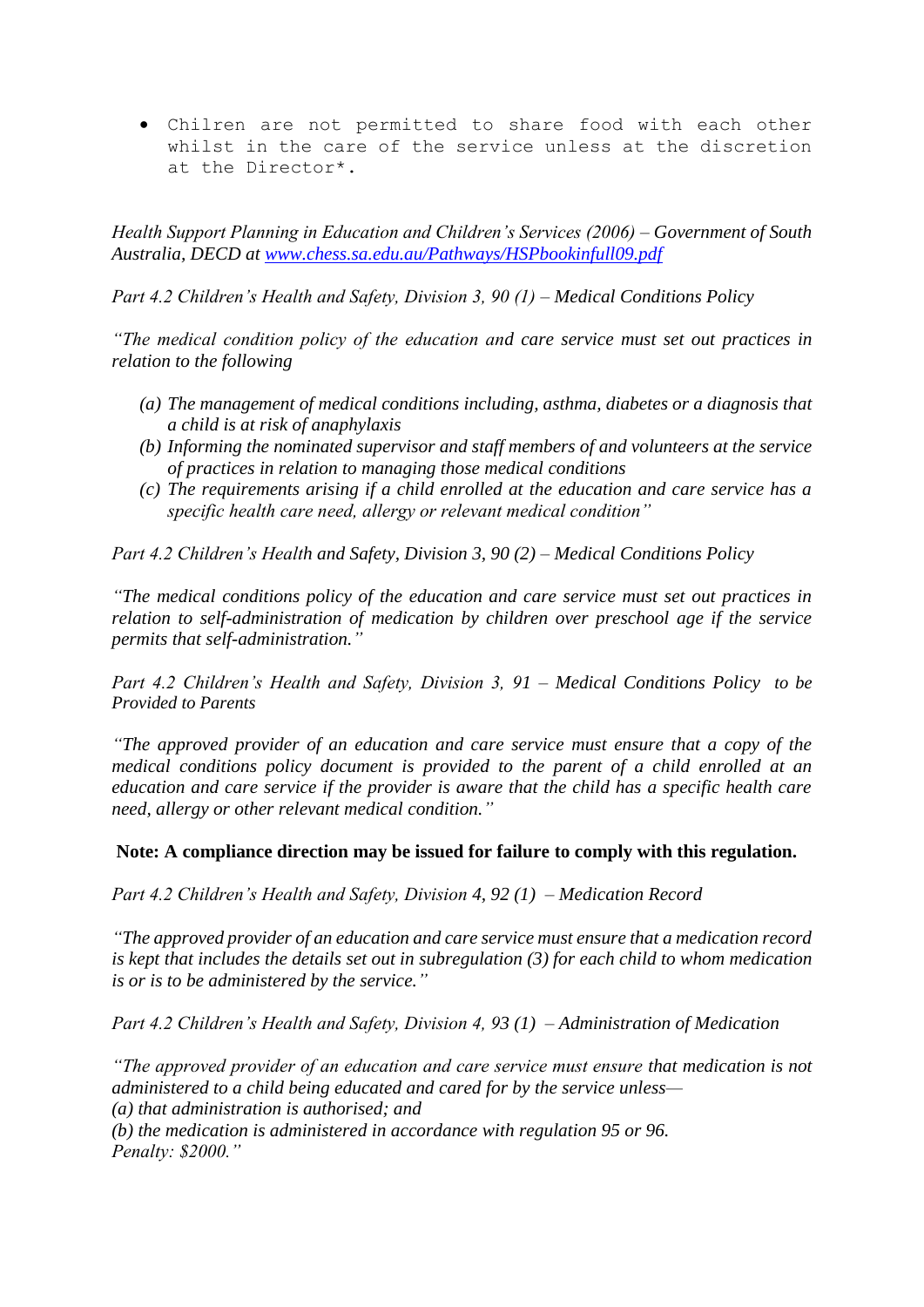*Part 4.2 Children's Health and Safety, Division 4, 93 (2) – Administration of Medication*

*"The approved provider of an education and care service must ensure that written notice is given to a parent or other family member of a child as soon as practicable, if medication is administered to the child under an authorisation referred to in subregulation (5)(b). Penalty: \$1000."*

*Part 4.2 Children's Health and Safety, Division 4, 93 (5) – Administration of Medication " In this regulation the administration of medication to a child is authorised if an authorisation to administer the medication—*

*(a) is recorded in the medication record for that child under regulation 92; or*

*(b) in the case of an emergency, is given verbally by—*

*(i) a parent or a person named in the child's enrolment record as authorised to consent to administration of medication; or*

*(ii) if a parent or person named in the enrolment record cannot reasonably be contacted in the circumstances, a registered medical practitioner or an emergency service."*

*Part 4.2 Children's Health and Safety, Division 4, 94 (1) & (2) – Exception to authorisation requirement—anaphylaxis or asthma emergency*

*"Despite regulation 93, medication may be administered to a child without an authorisation in case of an anaphylaxis or asthma emergency. (1)*

*If medication is administered under this regulation, the approved provider or nominated supervisor of the education and care service or family day care educator must ensure that the following are notified as soon as practicable—*

*(a) a parent of the child;*

*(b) emergency services. (2)"*

*Part 4.2 Children's Health and Safety, Division 4,95 – Procedure for Administration of Medication*

*"Subject to regulation 96, if medication is administered to a child being educated and cared for by an education and care service—*

*(a) the medication must be administered—*

*(i) if the medication has been prescribed by a registered medical practitioner, from its original container, bearing the original label with the name of the child to whom the medication is to be administered, and before the expiry or use by date; or*

*(ii) from its original container, bearing the original label and instructions and before the expiry or use by date; and*

*(b) the medication must be administered in accordance with any instructions—*

*(i) attached to the medication; or*

*(ii) any written or verbal instructions provided by a registered medical practitioner; and*

*(c) except in the case of a family day care service or an education and care service that is permitted to have only 1 educator to educate and care for children, the following must be checked by a person other than the person administering the medication—*

*(i) the dosage of the medication to be administered;*

*(ii) the identity of the child to whom the medication is to be administered."*

*Part 4.2 Children's Health and Safety, Division 4, 96 – Sellf-Administration of Medication*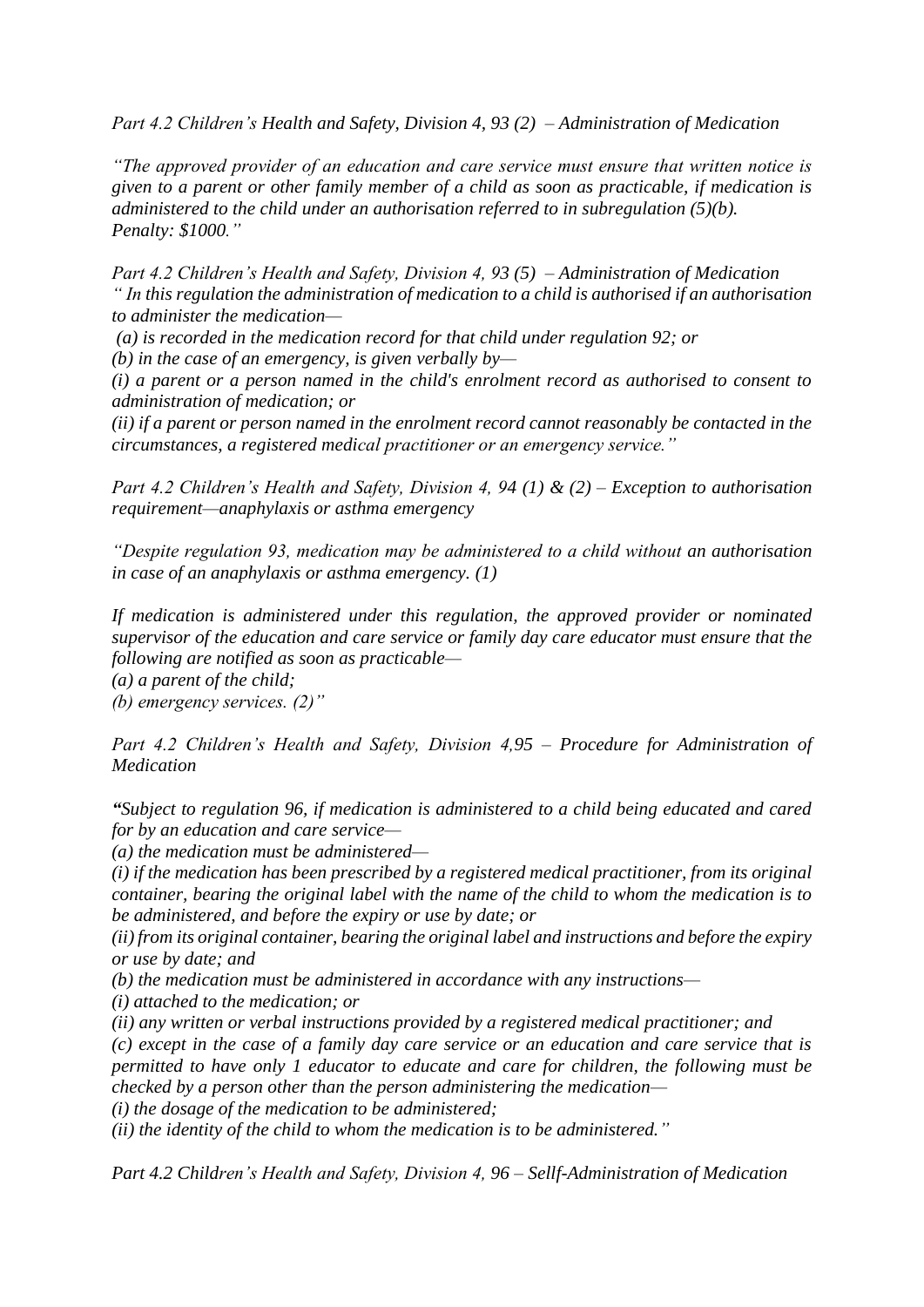*"The approved provider of an education and care service may permit a child over preschool age to self-administer medication if—*

*(a) an authorisation for the child to self-administer medication is recorded in the medication record for the child under regulation 92; and*

*(b) the medical conditions policy of the service includes practices for self-administration of medication***."**

*Part 4.4 Staffing Arrangements, Division 6, 136, (1), (2), (3), (4), & (5) – First Aid Qualifications*

*"The approved provider of a centre-based service must ensure that the following persons are in attendance at any place where children are being educated and cared for by the service, and immediately available in an emergency, at all times that children are being educated and cared for by the service—*

*(a) at least one educator who holds a current approved first aid qualification;*

*(b) at least one educator who has undertaken current approved anaphylaxis management training;*

*(c) at least one educator who has undertaken current approved emergency asthma management training.*

*Penalty: \$2000. (1)*

*If children are being educated and cared for at service premises on the site of a school, it is sufficient for the purposes of subregulation (1) if the educators referred to in that subregulation are in attendance at the school site and immediately available in an emergency. (2)*

*The approved provider of a family day care service must ensure that each family day care educator and family day care educator assistant engaged by or registered with the service— (a) holds a current approved first aid qualification; and*

*(b) has undertaken current approved anaphylaxis management training; and*

*(c) has undertaken current approved emergency asthma management training. Penalty: \$2000. (3)*

*The same person may hold one or more of the qualifications set out in subregulation (1). (4)*

*In this regulation—*

*approved anaphylaxis management training means anaphylaxis management training approved by the National Authority in accordance with Division 7;*

*approved emergency asthma management training means emergency asthma management training approved by the National Authority in accordance with Division 7;*

*approved first aid qualification means a qualification that—*

*(a) includes training in the following that relates to and is appropriate to children—*

*(i) emergency life support and cardio-pulmonary resuscitation;*

*(ii) convulsions;*

*(iii) poisoning;*

*(iv) respiratory difficulties;*

*(v) management of severe bleeding;*

*(vi) injury and basic wound care;*

*(vii) administration of an auto-immune adrenalin device; and*

*(b) has been approved by the National Authority in accordance with Division 7. (5)"*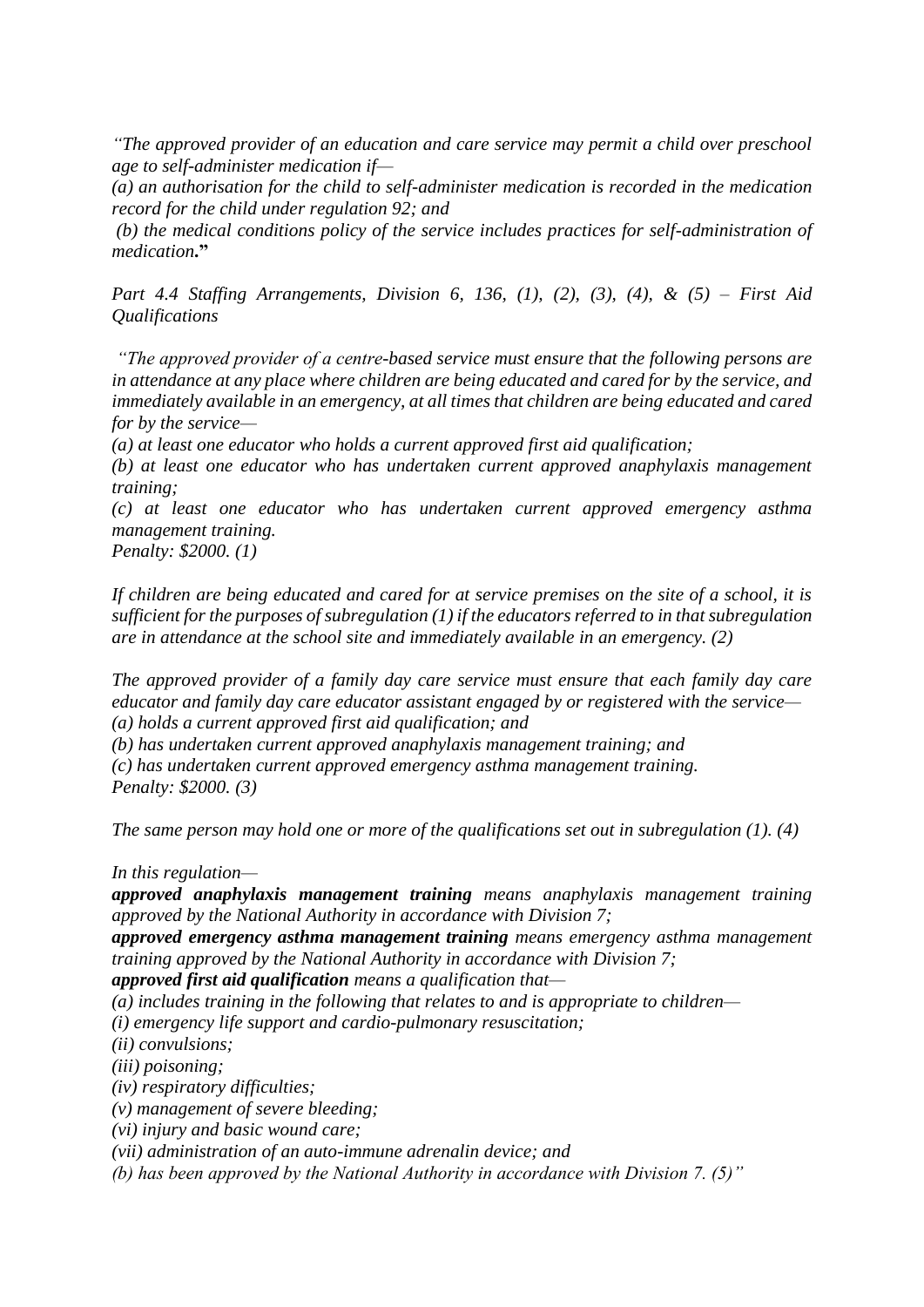**Note: A compliance direction may be issued for failure to comply with subregulation (1).**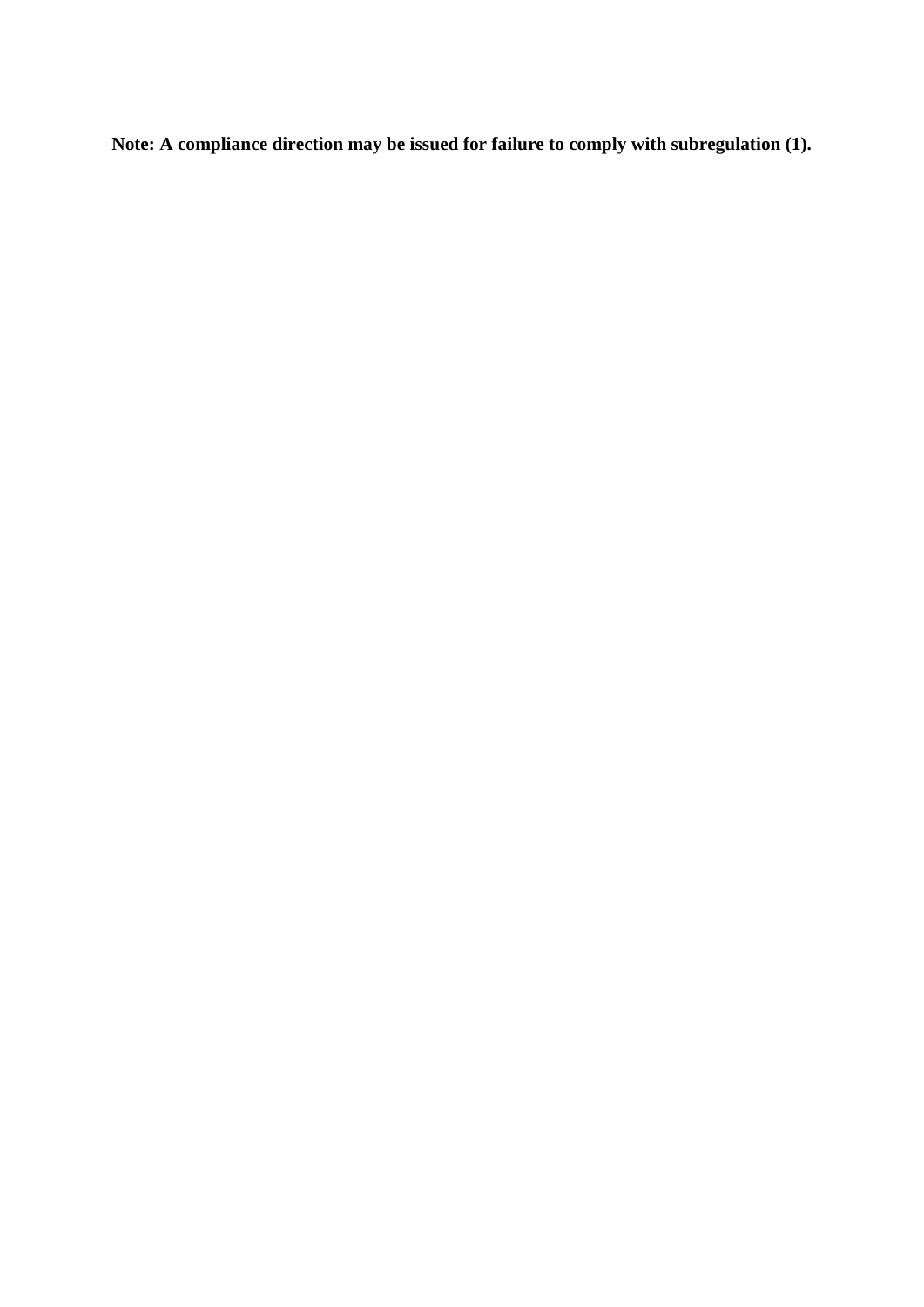## <span id="page-28-0"></span>**Policy S4-2: Infectious Diseases and Infestations**

Happy Haven OSHC follows the guidelines for prevention of infectious diseases as outlined in the document 'Staying Healthy in Child Care: Preventing Infectious Diseases in Child Care' *(National Health and Medical Research Council - see appendix 3).* Children suffering from infectious diseases will be excluded from OSHC for the length of time specified or on the written advice from the child's medical practitioner. *(See also suspension/ exclusion S1-1/3)*

#### **Procedure:**

Infectious Diseases

- Hand washing is the most effective way of controlling infection in the service
- The service will provide appropriate hand washing facilities and will encourage good hand washing technique
- When cleaning a contaminated area staff will follow the procedure as set out in the Government of South Australia's publication "You've Got What?" (3rd Edition 2005 – *see appendix 4)* with particular reference to area 13 and 20 ('Hand washing' and 'Handling Blood and Other Body Substances)
- A medical certificate is required to be readmitted to the service after contracting any recognised infectious disease as outlined by the aforementioned publications.
- For more information visit [www.dh.sa.gov.au/pehs/PDF-files/1203-notifiable-disease](http://www.dh.sa.gov.au/pehs/PDF-files/1203-notifiable-disease-list.pdf)[list.pdf](http://www.dh.sa.gov.au/pehs/PDF-files/1203-notifiable-disease-list.pdf)
- The service will ensure that current information about infectious diseases is held at the service
- The service will ensure information regarding infectious diseases and exclusion from the service is provided to families in the Family Handbook
- The service will provide first aid supplies
- Families will be informed of infectious diseases having occurred at the service
- Children suffering from infectious diseases will be excluded from the service
- The service will regularly clean and disinfect equipment
- Children will be provided with clean drinking and eating utensils for snacks and meals where appropriate – these utensils will be washed or discarded after each use

In the event that an educator suspects that a child at the service is suffering from an infectious disease:

- The educator will approach the Director or nominee for a second opinion
- If the Director or nominee also suspects the child is suffering from an infectious disease and the child is being signed in by a parent, they will request that the child be removed from the service until a medical practitioner has determined that the child is not suffering from an infectious disease, or the child has completed the applicable exclusion periods outlined in the current edition of 'Staying Healthy in Childcare'
- If the child is already in attendance at the service, they will be withdrawn from the main group and taken to a separate area, where the educator will further assess the child's current health condition and maintain surveillance while making the child comfortable
- The educator will refer to 'Staying Healthy in Childcare' for details on the symptoms the child is presenting with – the educator will not make a diagnosis on the child, but may present the information to the child's family
- An educator will contact the family, and if unsuccessful will attempt the emergency contacts and advise them of the child's condition and request that arrangements be made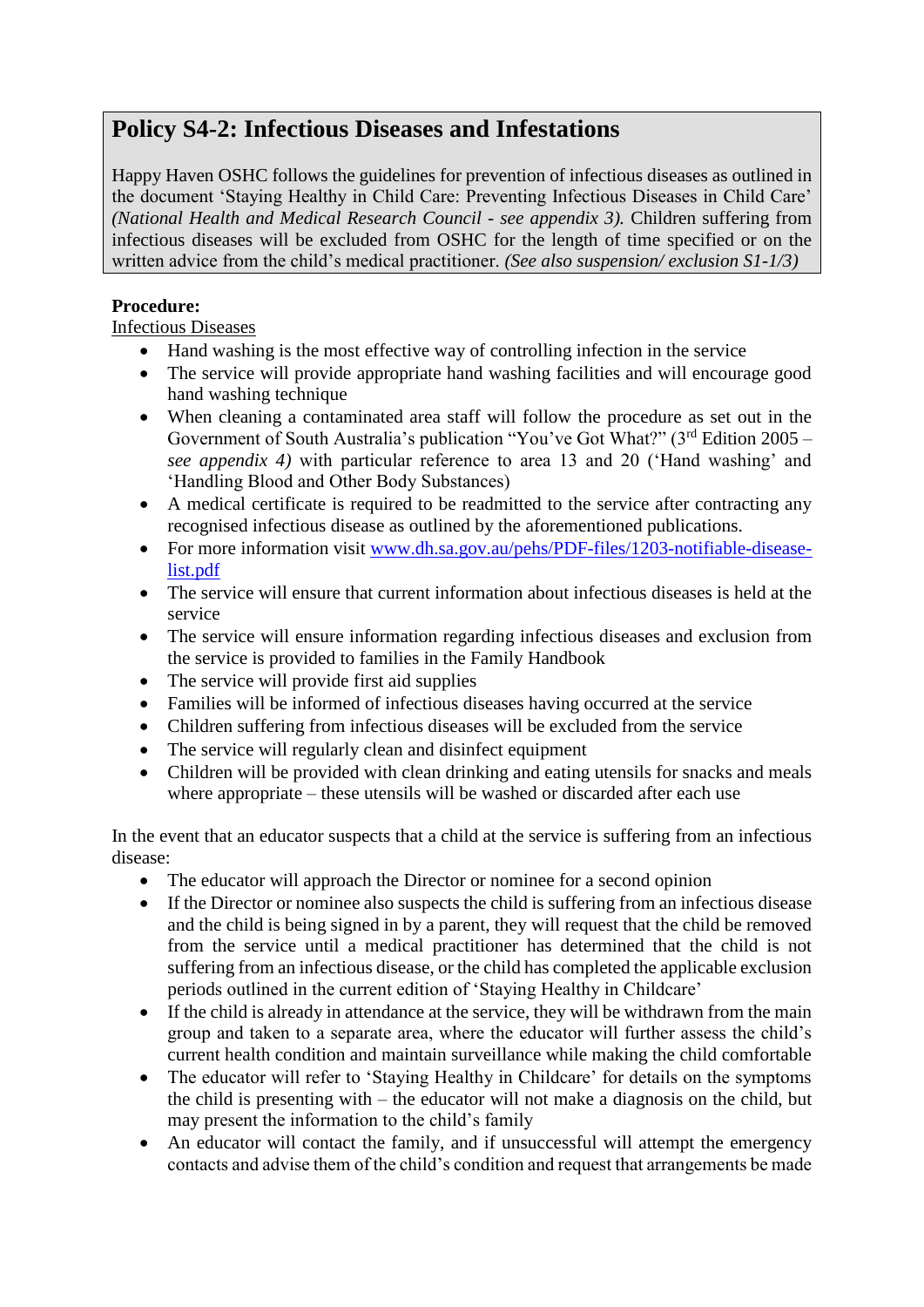to collect the child – in the event where a child does not have to be collected immediately, precautions as described in 'Staying Healthy in Childcare' will be implemented

In the event that a child with an infectious disease has been in attendance at the service the Director will:

- Ensure that the families of children in attendance that day, or any other previous day the child was in attendance and may have been infected, are notified as soon as possible. The method of advising families will be determined by the Director in consultation with the Health department, where appropriate.
- Ensure confidentiality is maintained and only the name and nature of the infectious disease will be disclosed
- Ensure information regarding the infectious disease is made available to families
- Ensure that documentation regarding the infectious disease and the actions taken by the service comply with Regulations
- Directors will notify Happy Haven management of the occurrence of all infectious diseases

#### Headlice

- In the event that a child is suspected of being infested with head lice, parents will be notified by at least the end of the day and provided with information about treatment options
- The parents need to be informed their child will only be readmitted to care after approved and appropriate treatment has been administered
- Other families will be informed when there is an infestation of head lice at the service
- Educators will take measures to reduce children's heads coming into close contact during an outbreak of head lice.

#### General Hygiene

- Benches and tables will be cleaned after each activity and all surfaces cleaned thoroughly, daily. Areas contaminated with body fluids will be disinfected
- The service will ensure that toilets and hand-washing facilities are easily accessible to children.
- Children will be encouraged to flush toilets after use, and wash and dry their hands
- The service will ensure that females have access to hygienic facilities for the appropriate disposal of sanitary pads and tampons
- Toys, dress-up clothes and other materials and equipment such as cushion covers will be washed regularly. The criteria for selecting new toys, equipment, games, furnishings and other materials will include ease of cleaning
- Staff will encourage children to put leftover food and soiled food in the bin or compost
- Bins will be emptied daily
- Food will be prepared, kept and served hygienically
- Children will be encouraged to follow good hygiene and dental care practices. Staff will discuss these subjects with groups and individual children as needed
- Any animal kept at the OSHC service will be maintained in a clean and healthy condition in line with 'The Code of Practice for the Use and Care of Animals in Schools'*[\(see appendix 5\)](../Appendix/Appendix%205%20-%20code%20of%20practice-%20use%20and%20care%20of%20animals%20in%20schools.pdf)*, The service will also comply with the Prevention of Cruelty to Animals Act 1985*.*

*Resources include:*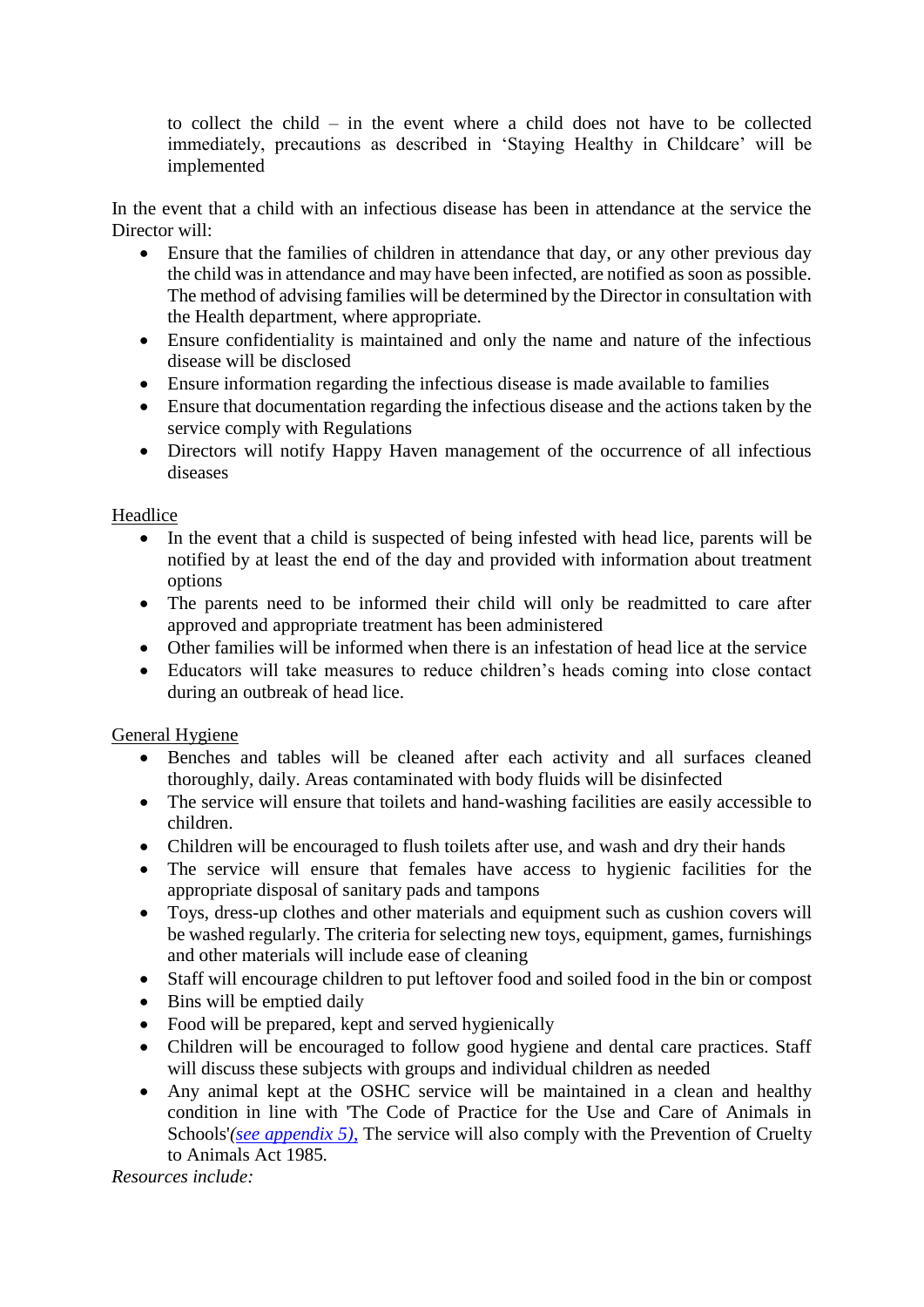*You've Got What? Government of South Australia Department of Health at [www.health.sa.gov.au/pehs/youve-got-what.htm](http://www.health.sa.gov.au/pehs/youve-got-what.htm)*

*Health Support Planning at [www.chess.sa.edu.au/Pathways/HSPbookinfull09.pdf](http://www.chess.sa.edu.au/Pathways/HSPbookinfull09.pdf) Staying Healthy in Child Care – Preventing Infectious Diseases in Child Care, Australian Government National Health and Medical Research Council, at [www.nhmrc.gov.au/guidelines/publications/ch43](http://www.nhmrc.gov.au/guidelines/publications/ch43)*

*SA Health List of Notifiable Diseases at [www.dh.sa.gov.au/pehs/PDF-files/1203-notifiable](http://www.dh.sa.gov.au/pehs/PDF-files/1203-notifiable-disease-list.pdf)[disease-list.pdf](http://www.dh.sa.gov.au/pehs/PDF-files/1203-notifiable-disease-list.pdf)*

*Part 4.2 Children's Health and Safety, Division 1, 77 (1) Health, Hygiene and Safe Food Practices – "The Approved Provider of an education and care service must ensure that staff members of and volunteers at the service implement*

- *(a) Adequate health and hygiene practices*
- *(b) Safe practices for handling, preparing and storing food*

*To minimise risk for children being educated and cared for by the service" Penalty, \$2000*

*Part 4.2 Children's Health and Safety, Division 2, 88 (1) – Infectious Diseases*

*"If there is any occurrence of an infectious disease at the education and care service the Approved Provider of the service must ensure that reasonable steps are taken to prevent the spread of the infectious disease at the service" Penalty, \$2000*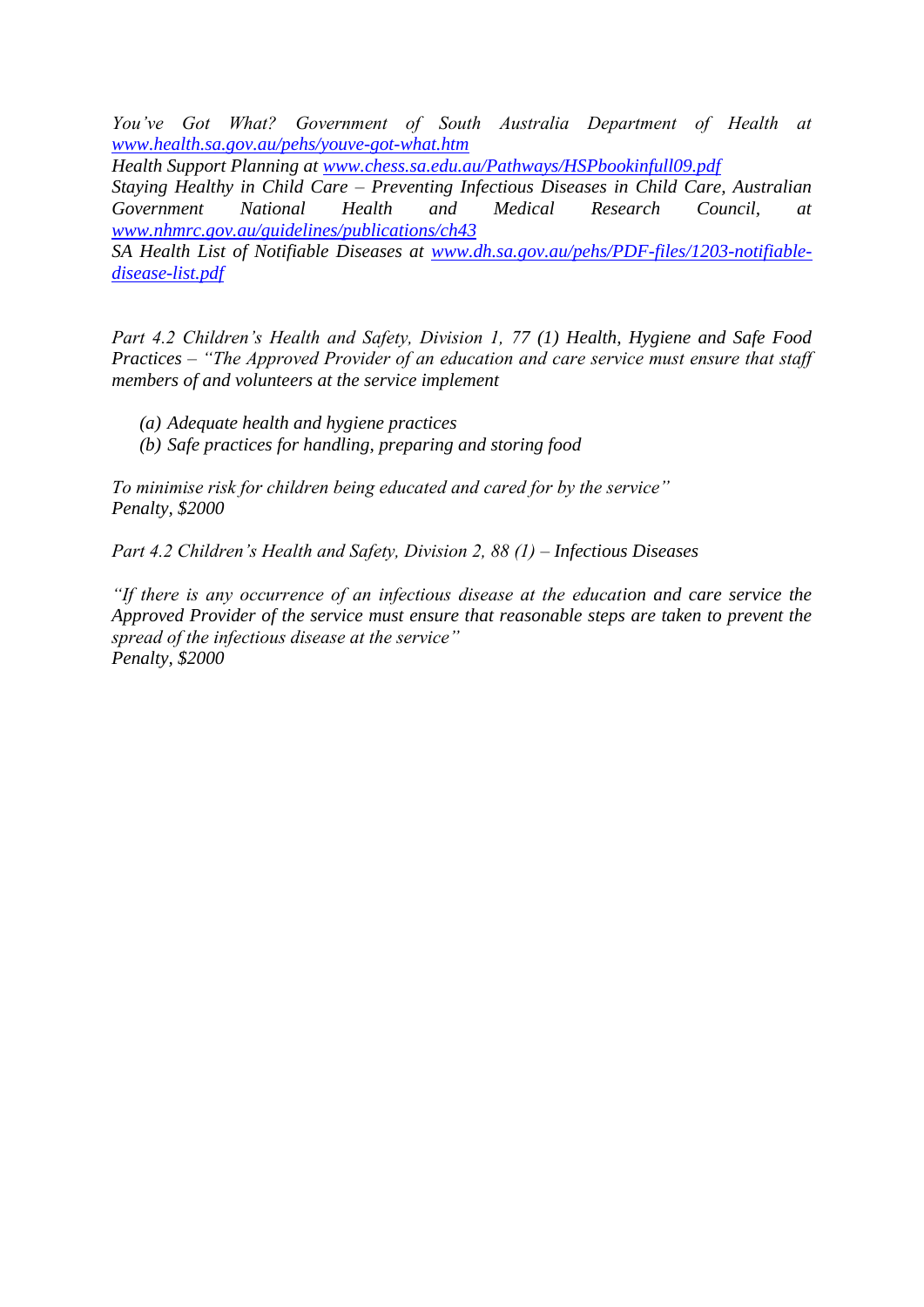### <span id="page-31-0"></span>**Policy S4-3: Immunisation**

The service will act to educate and provide information to families and staff about immunisations. The service will act upon advice in accordance with the National Health and Medical Research Council exclusion guidelines (*see appendix 6).* Children may be excluded from the service in the interest of safety and wellbeing to infected children, non-immunised children, non-infected children, families and educators.

- Parents will be encouraged to immunise their child against all diseases appropriate to the child's age. In accordance with the National Health and Medical Research Council exclusion guidelines *[\(see appendix 6\)](../Appendix/Appendix%206%20-%20exclusion_period_poster_130701.pdf)*,
- Children who are not immunised may be excluded from care during outbreaks of some infectious diseases, even if the child is well *(see Access to the Service policy)*
- Children who are younger than seven must meet the government's immunisation requirements for the family to be eligible for CCB – families can ask the FAO for further information (Childcare Services Handbook 2011-12, 8.3)
- Educators are encouraged to maintain their immunisations
- The service will display an immunisation schedule
- Parents are required to indicate the current status of their child/ren's immunisations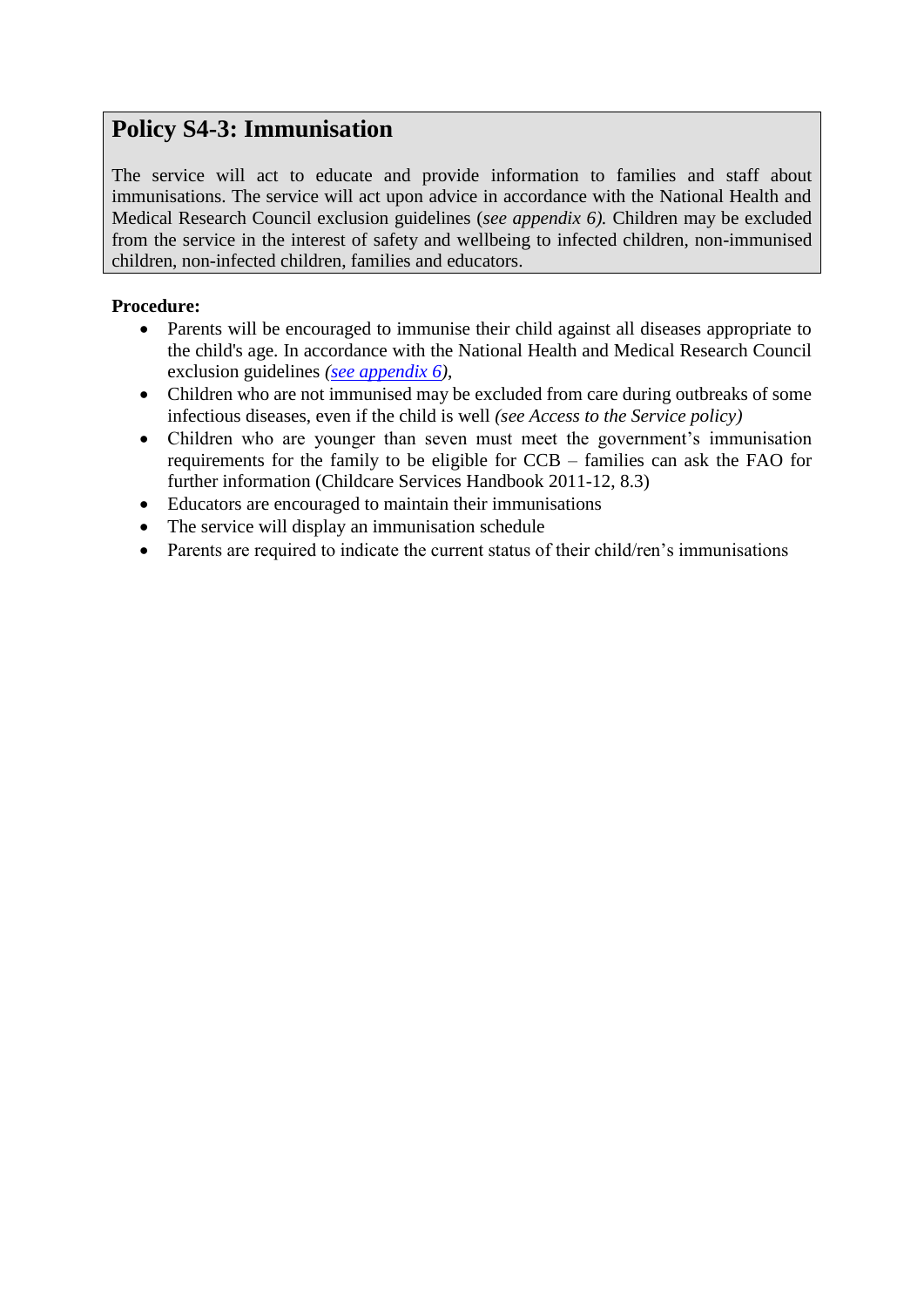## <span id="page-32-0"></span>**Policy S4-4: Nutrition**

Food provided at Happy Haven OSHC will be nutritious and varied. Snack times and activities involving food preparation aim to provide positive learning experiences for children, who will be encouraged to develop healthy eating habits. Parents will be consulted and encouraged to share family and multicultural values and experiences to enrich the variety and enjoyment of food to meet children's nutritional needs. The service uses the 'Dietary Guidelines for Children and Adolescents' developed by the National Health and Medical Research Council to inform its procedures *(see appendix 7)*. The service will comply with food handling practices contained in Australian Food Safety Standards.

- Food is prepared and stored hygienically in accordance with Australian Food Safety **Standards**
- The service will provide children with balanced snacks that meet the recommended nutritional needs of children.
- Snack times will be treated as social occasions. Where possible, Educators will sit with the children and interact with them to encourage good eating habits and an appreciation of a variety of foods and drinks.
- Where possible, snacks and drinks will reflect a wide variety of cultures, especially the cultural backgrounds of families within the local community.
- Food and beverages provided are nutritious, varied and of a sufficient quantity to ensure children have an appropriate amount to meet their growth and development needs
- Where possible, fresh produce will be used.
- Children will not be served any food after 5:00pm unless as a part of programmed activities.
- Menus will be planned with input from children, parents and educators.
- Drinking water will always be available and accessible to educators and children.
- Snack and meal times will have a regular schedule
- The service will display the term's menu
- Children will be encouraged to try different food but will never be forced to eat their food likes and dislikes and their family's religious and cultural beliefs regarding food will always be respected.
- Where children are on special diets, the parents may be asked to provide a list of suitable and unsuitable foods and their child's food preferences and/or to supply special food.
- The denial of food will never be used as punishment.
- Educators discuss healthy eating and nutrition as part of the program
- Information on nutrition, food handling and storage will be displayed at the service and provided to parents.
- During vacation care and PFD, parents will be asked to provide their child's food and drinks, except when otherwise stated on the vacation care program.
- Breakfast will be provided at before school care, vacation care and PFD before 8:00am (where this session type is offered)
- Educators who are dealing with food are required to complete Safe Food Handling Training
- Children are encouraged to wash hands before eating and observe the requirements of safe food handling
- Children are encouraged to bring drink bottles on excursion days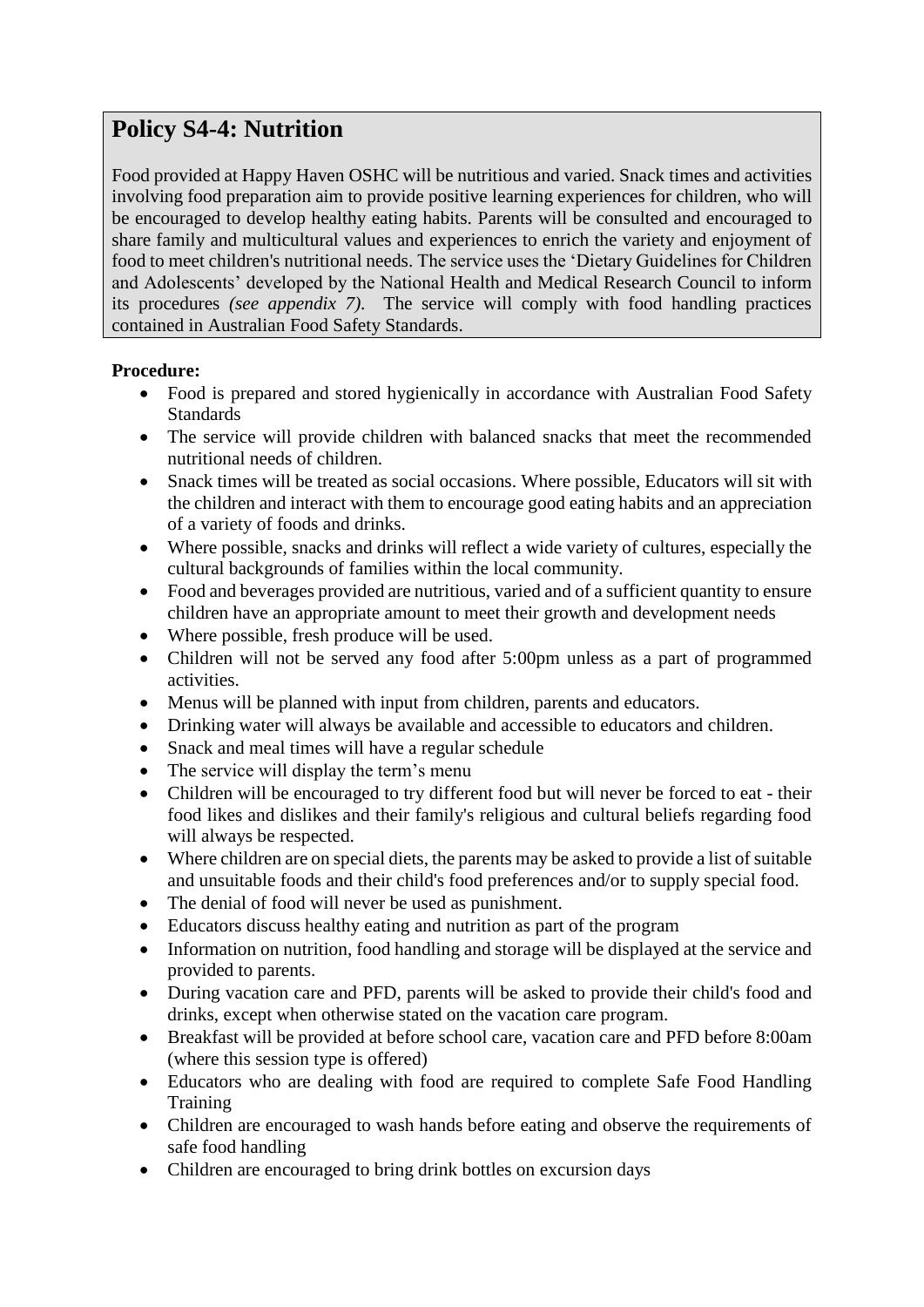- Children will be encouraged to participate in meal/snack preparation and clean-up activities as part of the service's life skills focus
- It is recognised that, on occasion, food and beverages supplied at the service may diverge from the guidelines for special purposes and celebrations

*Sources for further Reading*

- *1. Australian Food Safety Standards at [www.foodstandards.gov.au/foodstandards/foodsafetystandardsaustraliaonly/](http://www.foodstandards.gov.au/foodstandards/foodsafetystandardsaustraliaonly/)*
- *2. DECD Eat Well Rite Bite Healthy Eating Guidelines for South Australian Schools and Preschools at [www.decd.sa.gov.au/eatwellsa/files/links/A4pagesRightBitescreen.pdf](http://www.decd.sa.gov.au/eatwellsa/files/links/A4pagesRightBitescreen.pdf)*
- *3. Eat Smart Play Smart, Heart Foundation at [www.heartfoundation.org.au](http://www.heartfoundation.org.au/)*
- *4. NCAC OSHCQA Factsheet #3 Food Safety at [www.acecqa.gov.au](http://www.acecqa.gov.au/) (go to NCAC archive)*
- *5. Dietary Guidelines for Children and Adolescents in Australia at [www.nhmrc.gov.au/filesnhmrc/publication/attachments/n34.pdf](http://www.nhmrc.gov.au/filesnhmrc/publication/attachments/n34.pdf)*

*Part 4.2 Children's Health and Safety, Division 1, 78 (1) – Food and Beverages*

*"The Approved Provider of an education and care service must ensure that children being educated and cared for by the service must ensure that*

- *(a) Must have access to safe drinking water at all times*
- *(b) Are offered food and beverages appropriate to the needs of each child on a regular basis throughout the day"*

*Penalty, \$2000*

*Part 4.2 Children's Health and Safety, Division 1, 79 (1) – Service Providing Food and Beverages*

*"The Approved Provider of an education and care service that provides food or beverages to children being educated and cared for at the service must ensure that*

- *(a) The food or beverage provided is nutritious and adequate in quantity*
- *(b) The food or beverage provided is chosen having regard to the dietary requirements of individual children taking into account each child's growth and development needs, and any specific cultural, religious or health requirements"*

*Penalty, \$2000*

*Part 4.2 Children's Health and Safety, Division 1, 80 (1) – Weekly Menu*

*"The Approved Provider of an education and care service that provides food and beverages (other than water) to children being educated and cared for must ensure that a weekly menu*

*(a) Is displayed at a place that the education and care service premises accessible to parents of children being educated and cared for by the service*

*(b) Accurately describes the food and beverages to be provided by the service each day" Penalty, \$1000*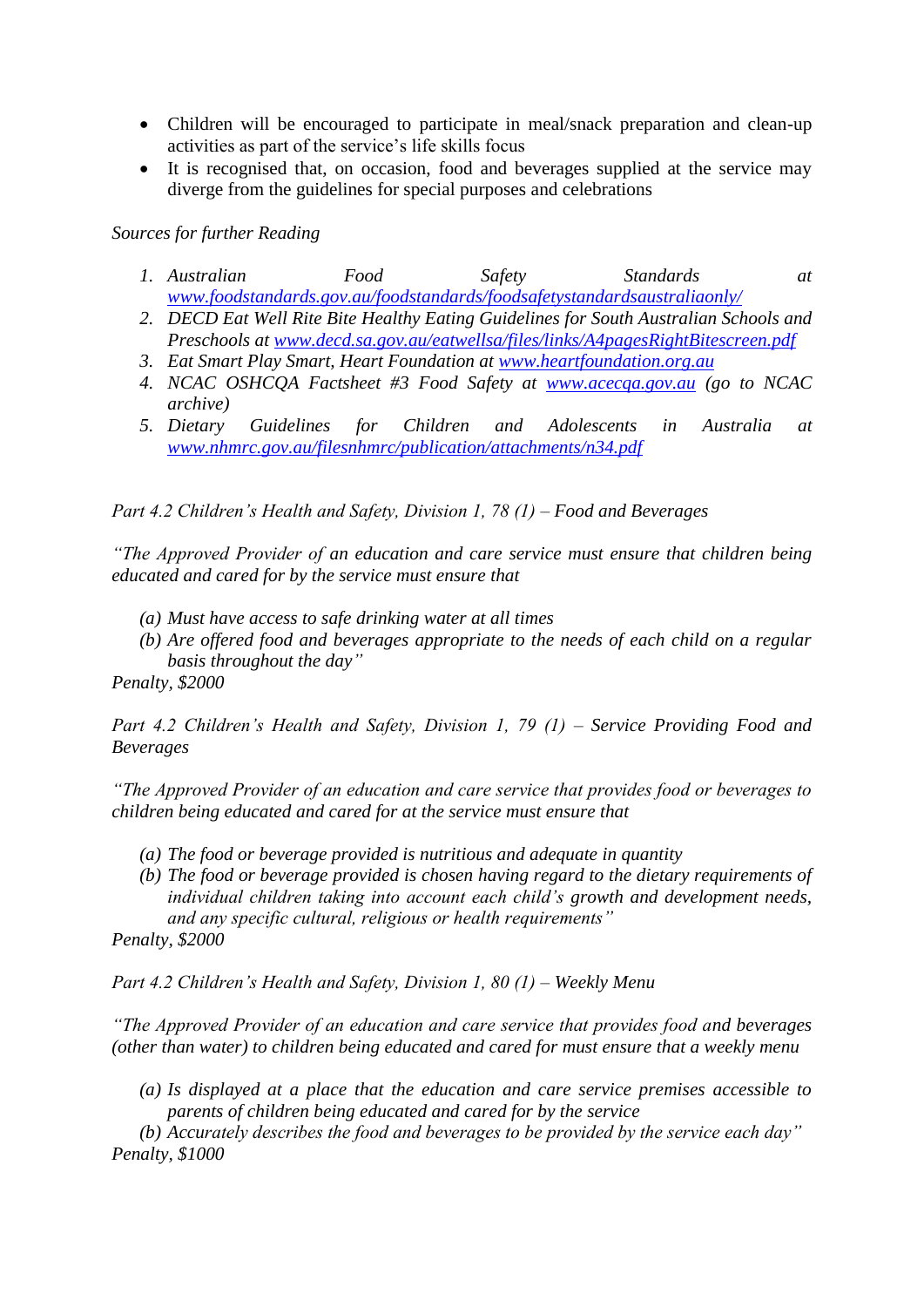## <span id="page-34-0"></span>**Policy S4-5: Water Safety**

The service acknowledges the risks posed by bodies of water (any area where there is at least 5cm of water deep) and takes the safety of children and educators involved in water-based activities and around bodies of water seriously. The service will ensure that every precaution is taken so that children are able to enjoy water-based activities safely. Risk assessments will be carried out for programmed water-based activities and the outcomes will underpin the educator to child ratio for such activities.

#### **Procedure:**

The service shall ensure the safety of children around bodies of water by:

- Undertaking a risk assessment that will determine the required educator to child ratio for the proposed activity
- Ensuring there are educators present that have a current, approved first aid training qualification including CPR
- Demonstrating a preference for venues that provide additional supervision in the form of life guards
- Ensuring educators are placed in positions that allow them to directly and actively supervise any child accessing a body of water
- Avoiding any venue with a body of water where sufficient precautions cannot be taken to ensure the safety of children
- At least one educator will supervise children from within the body of water
- On swimming excursions, we will not accept bookings for children four years old or younger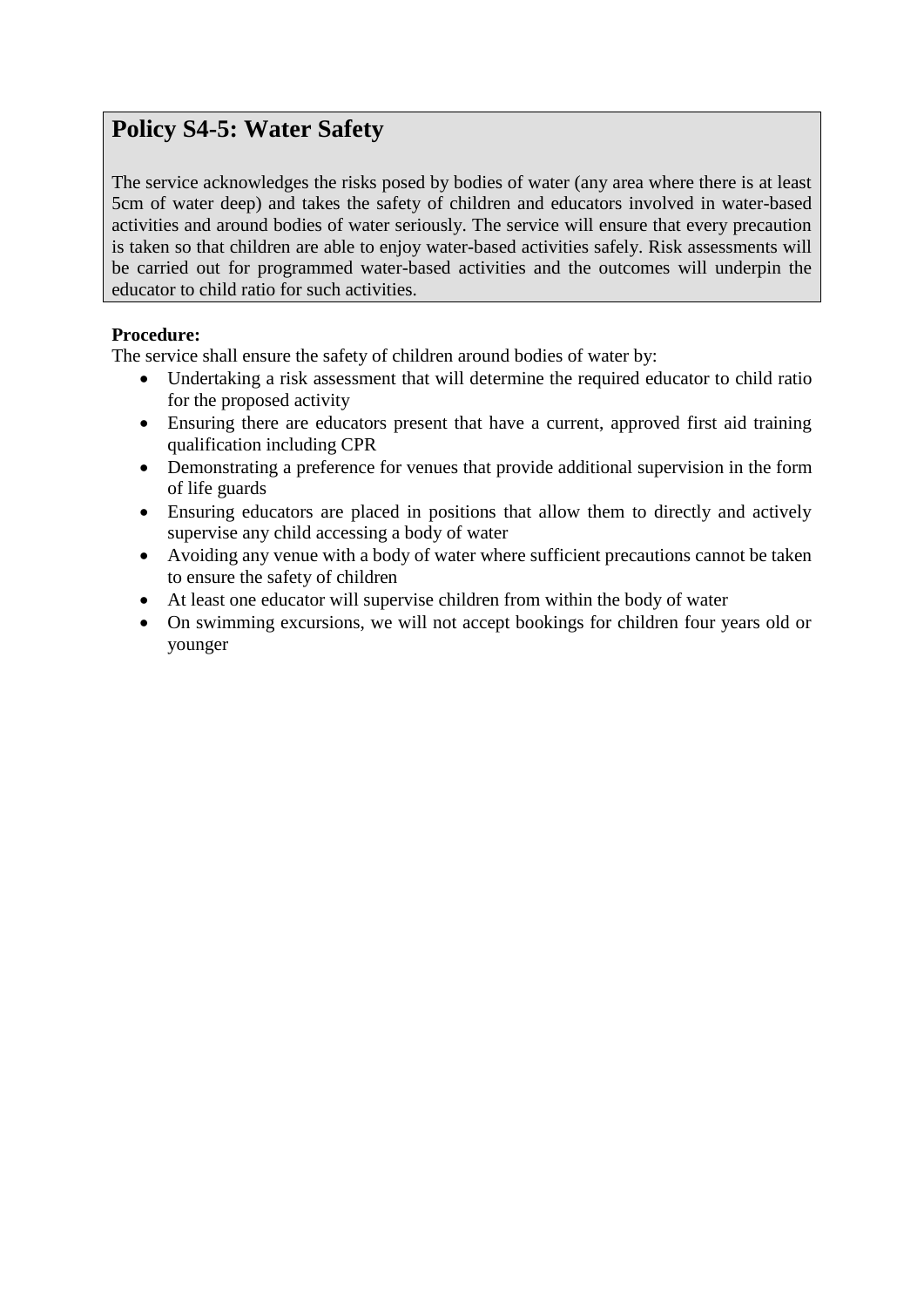## <span id="page-35-0"></span>**Policy S4-6: Sun Protection**

Happy Haven OSHC provides a balanced approach to ultraviolet radiation exposure. Skin needs to be protected when UV levels are 3 and above, and can be exposed when UV levels are 2 and below. This approach will follow the current scientific advice on UV exposure and provide children and educators with the opportunity for safe and protective UV exposure related to the UV index. A balance of UV exposure is necessary for good health. Too little exposure results in a lack of vitamin D, too much UV exposure damages the skin and increases risk for skin cancer. Over exposure results in sunburn, eye damage and cancer – sun exposure in the first 10 years of life is a major factor in determining future skin cancer risk. Vitamin D is vital for healthy bones, muscles and teeth, as well as general good health through regulating immune systems, hormones and the nervous system. When UV reaches a level of 3, it is strong enough to damage unprotected skin. It is recommended that skin is protected in five ways ('slip' on a shirt, 'slop' on sunscreen, 'slap' on a hat, 'seek' shade and 'slide' on sunglasses) when UV reaches levels of 3 and above.

#### **Procedure:**

- These procedures are for implementation throughout the whole year between 8:30am and 4:30pm and whenever UV levels are 3 and above
- The service will have hats available for purchase by families
- the service will utilise outdoor spaces with as much shade as possible
- children are encouraged to wear tops which cover the shoulders, and to wear loose fitting clothing that covers as much skin as possible
- children are encouraged to wear sunglasses when playing in outdoor areas
- children are required to wear a broad brimmed, legionnaires or bucket style hat when playing in outdoor areas, unless playing directly under a shade structure
- children are encouraged to play in shade wherever possible, wear sunglasses that cover as much of the eyes as possible and apply sunscreen
- children who do not have appropriate clothing and/or hats are required to only play under physical shade structures
- educators are required to wear an appropriate hat when supervising outdoor areas
- children are actively encouraged to apply sunscreen when playing in outdoor areas and to reapply where appropriate
- if the UV rating level is 2 or below, the Director<sup>\*</sup> may permit unrestricted outdoor play to encourage safe UV exposure to meet the children's needs for vitamin D (*refer to Sun Smart policy located at [www.sunsmart.com.au\)](http://www.sunsmart.com.au/)*
- SPF 30+ broad spectrum, water resistant sunscreen will be provided for children and educators, and educators will ensure this sunscreen has not reached its expiration date
- The service will incorporate sun protection and vitamin D into planned experiences and the learning and development program
- On enrolment parents will be informed of the service's sun protection policy
- Educators will be aware of the proper application of sunscreen and will model the above practices

#### *For further information see Sun Smart for early childhood education and care services located at [www.sunsmart.com.au](http://www.sunsmart.com.au/)*

*Or DECD Hat Wearing Guidelines for Policy Development at [www.decd.gov.au/policiesa-z](http://www.decd.gov.au/policiesa-z) Or Cancer Council for general information and resources at [www.cancersa.org.au](http://www.cancersa.org.au/)*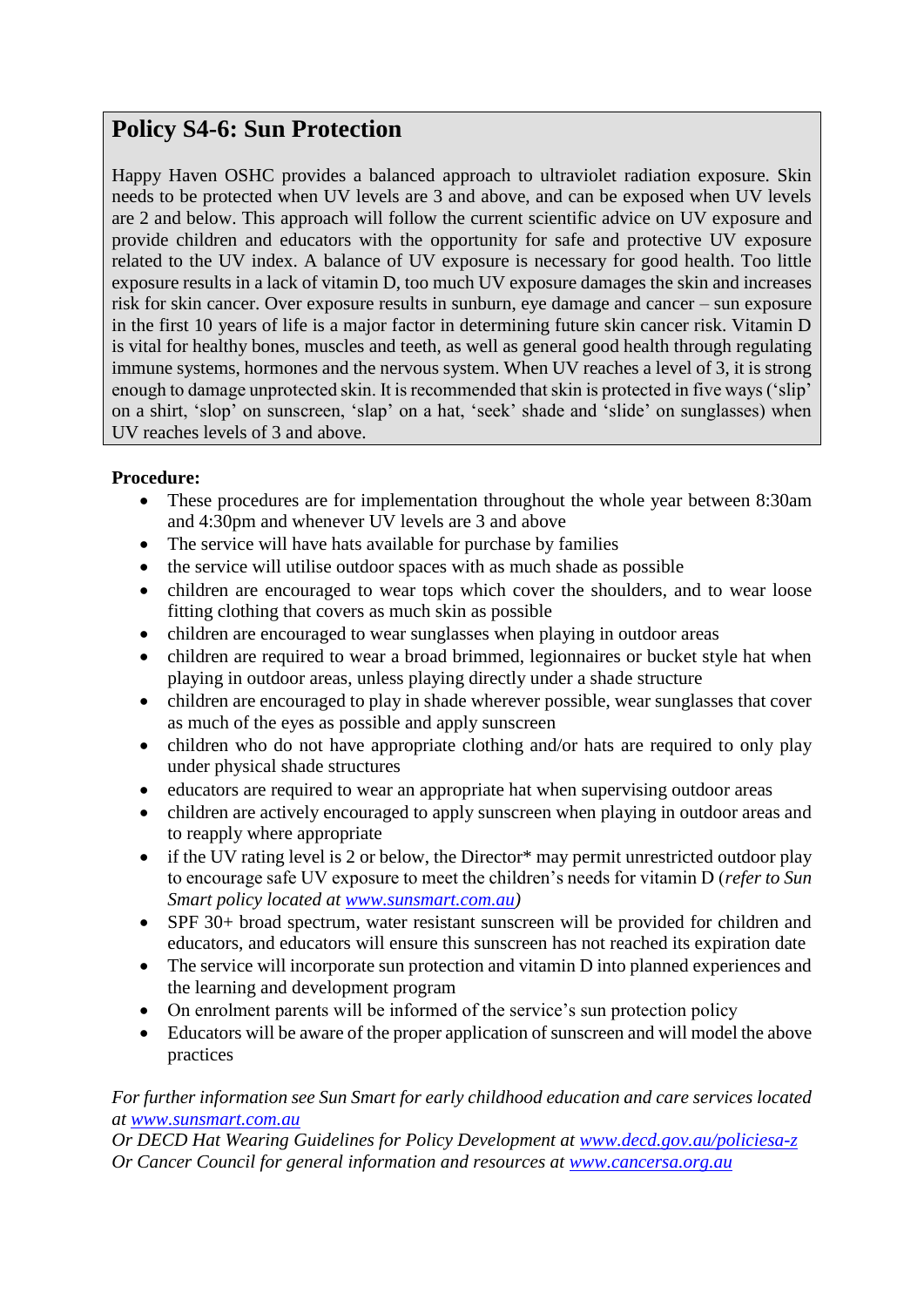## <span id="page-36-0"></span>**Policy S4-10: Soiled Clothing**

Happy Haven OSHC understands there will be times when children will soil their clothing. Our service will take measures to ensure to comfort and wellbeing of children who soil themselves, other children in attendance and educators. Educators will do so while maintaining the rights and dignity of the children.

#### **Procedure:**

In the case where a child soils his/her clothes, educators will:

- take steps to make the child comfortable and avoid embarrassment
- escort the child to the nearest toilet and ask the child to remove soiled clothing and place into plastic bags
- Soiled clothing is to be double bagged gloves must be worn *(see Incident, Injury, Trauma and Illness Policy)*
- Children will be provided with spare clothing where possible
- Assist the child where necessary
- Where a child requires extensive support two staff will be present to assist where possible
- For ongoing cases of a child soiling themselves, a health support plan will be developed by the service in consultation with families and advice of a medical practitioner
- If we are unable to provide suitable clothing, we will contact parents to advise for the child to be collected ASAP – if no contact can be made educators will attempt to contact an emergency contact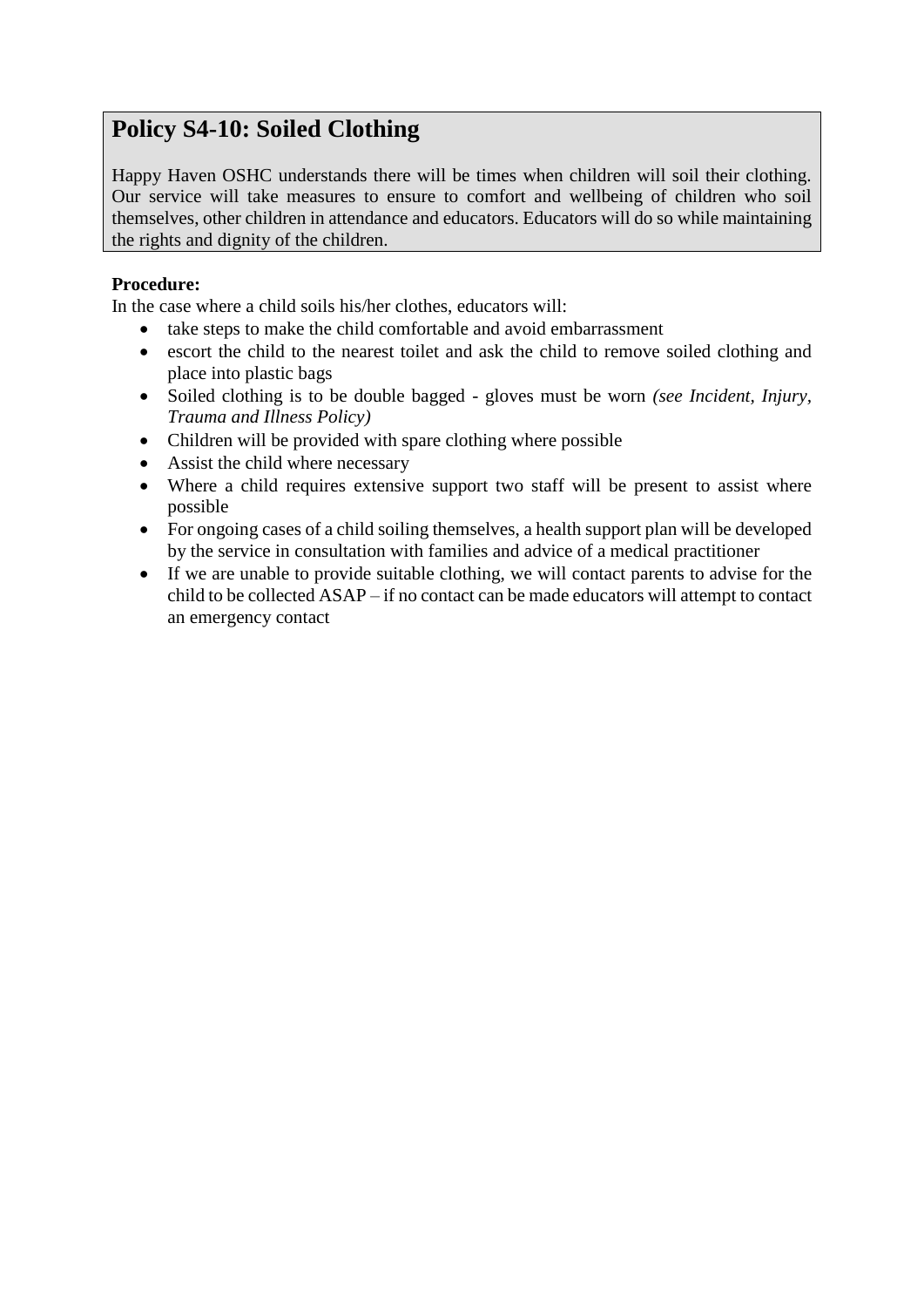## <span id="page-37-0"></span>**Policy S4-13: Child Safe Environments**

We believe that the welfare of all children is of paramount importance and that the service has an obligation to defend the child's right to care and protection. All employees have a responsibility to take action to protect children they suspect may be abused or neglected. All children have the right to be safe, and the provision of safe environments is essential in preventing injury and enabling them to grow and develop. Our service will carry our responsibilities and will fulfil our duty of care in responding to abuse and neglect as indicated under legislation under the Children's Protection Act 1993 Section 11(1)  $\&$  (2). We will adhere to the DECD policy on Child Protection in Schools, Early Childhood Education and Care Services. *(This policy is available at* 

*[www.decd.sa.gov.au/docs/documents/1/ChildProtectioninSchoolsE.pdf\)](http://www.decd.sa.gov.au/docs/documents/1/ChildProtectioninSchoolsE.pdf)*

- The Children's Protection Act 1993 requires educators and volunteers to notify the Child Abuse Report Line (131 478) if they suspect, on reasonable grounds, that a child has been or is being abused or neglected – this responsibility is part of the broad duty of care that educators and volunteers have towards the safety and wellbeing of children and young people
- All educators should complete 'Responding to Abuse and Neglect Education and Care Training' prior to working with children, or, if this is not possible, they will be provided with a copy of 'Protective Practices for Staff in Their Interactions with Students'*[\(see](../Appendix/Appendix%2013%20-%20ProtectivePracticesforSta.pdf)  [appendix](../Appendix/Appendix%2013%20-%20ProtectivePracticesforSta.pdf) 13)* and booked in for the first available RAN-EC course – the service will pay for required refresher courses
- 'Reporting Child Abuse and Neglect, Mandatory Notification Guidelines'*(se[e appendix](../Appendix/Appendix%2014%20-%20ConcernsChecklist.pdf)  [14\)](../Appendix/Appendix%2014%20-%20ConcernsChecklist.pdf)* are held at the service and must be read and understood by educators – these guidelines will also be available for families
- Employee obligations in relation to allegations of child abuse are included in educators' induction handbook
- Families will be made aware that the employees and work experience students of the service are mandated notifiers under the Act
- If an educator suspects abuse, they should follow guidelines from 'Responding to Abuse and Neglect Training'
- Educators are encouraged to discuss any issues or concerns with the Director prior to making a mandated notification
- Educators should remember that it is not their responsibility to prove the abuse, just to have reasonable suspicion that abuse or neglect has occurred
- Reports will be treated with strict confidentiality
- Educators will leave the situation in the hands of the Child Abuse Report Line once a report has been made – educators will follow the advice given by the Child Abuse Report Line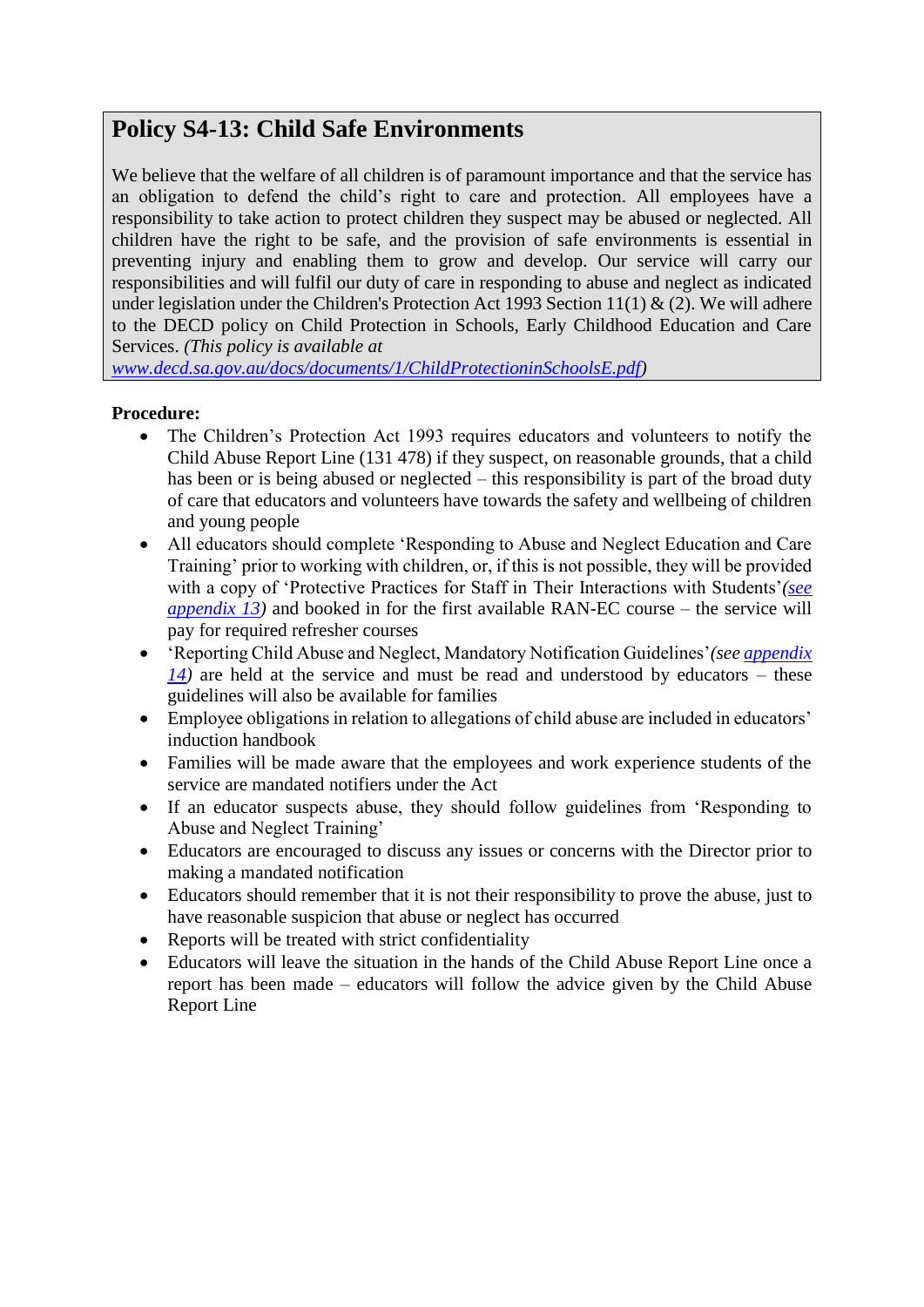## <span id="page-38-0"></span>**Policy S4-15: Anti-Bullying**

Bullying, harassment and violence are hurtful and destructive. Physical bullying can be seen, where cyber bullying happens behind the scenes. Bullying, harassment and violence continue to be issues of concern for parents/guardians. Bullying, harassment and violence are not acceptable at this service and will be dealt with seriously and swiftly. The service will work with the OSHC community and other services and agencies to support its children in being responsible and productive members of the community.

#### **Definitions:**

#### Bullying

Bullying is repeated verbal, physical or social behaviour that is harmful and involves the misuse of power by an individual or group towards one or more persons. Cyber-bullying refers to bullying through information and communication technologies. Conflicts or fights between equals and single incidents are not regarded as bullying. Bullying in any form or for any reason can have long-term effects on those involved, including bystanders.

#### Discrimination

Discrimination can occur when people are treated less favourably than others because of their race, culture or ethnic origin; religion; physical characteristics; gender; sexual orientation; marital, parenting or economic status; age; and/or ability or disability. Discrimination is often ongoing and commonly involves exclusion or rejection.

#### Harassment

Harassment is behaviour that targets an individual or group due to their identity, race, culture or ethnic origin; religion; physical characteristics; gender; sexual orientation; marital, parenting or economic status; age; and/or ability or disability, and that offends, humiliates, intimidates, or creates a hostile environment. Harassment may be an ongoing pattern of behaviour, or it may be a single act.

#### Violence

Violence is the intentional use of physical force or power, threatened or actual, against another person/s that result in harm, injury or in some cases death. Violence may involve provoked or unprovoked acts and can be a single incident or can occur over time.

- Educators will engage in professional development sessions through the service with a focus on how to handle bullying and harassment among children
- Anti-bullying and harassment messages and strategies will be incorporated into the service's learning and development program
- Children will be encouraged to follow the child grievance procedure
- Educators will actively be supervising and monitoring instances of bullying and harassment
- Children are encouraged to seek out an educator to report instances of bullying and harassment
- The service will make available information to families and children which will inform them of our anti-bullying policy and strategies they can implement if they are being bullied or harassed or if they see bullying or harassment occurring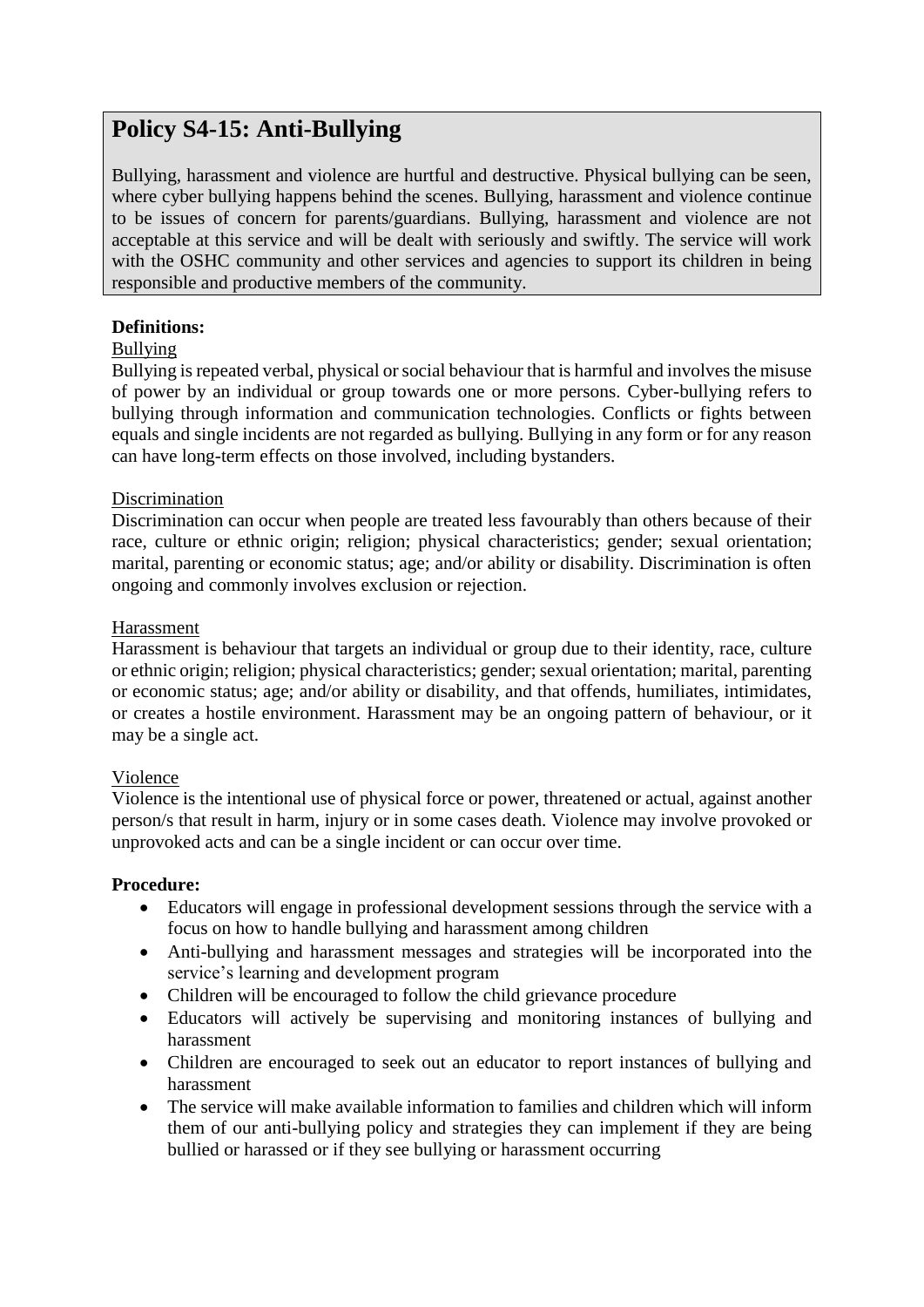- Educators will maintain a bully log to record and track instances of bullying amongst children, and this log will inform all educators to assist them to ascertain if a behaviour management incident is one of harassment or bullying
- Educators must role model appropriate interactions to children
- If harassment occurs the child being harassed has the right to ask for it to stop, educators will encourage and empower the child to do this
- If the harassment continues the child then needs to report it to an educator. The educator is then responsible for making sure the situation is dealt with as soon as possible and in an appropriate manner, and will follow the *Guiding Children's Behaviour Policy*.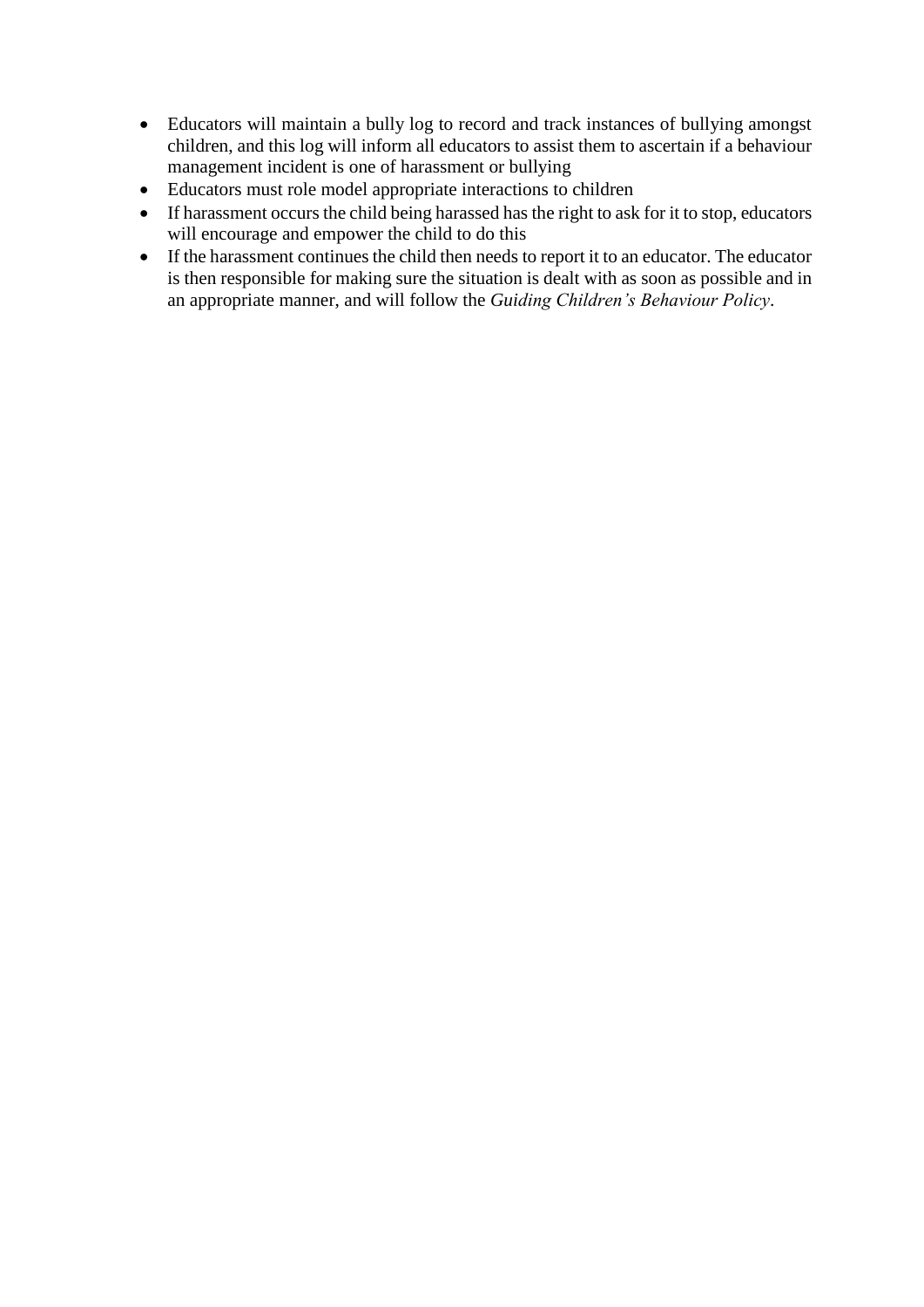## <span id="page-40-0"></span>**Policy S4-17: Delivery and Collection of Children**

Happy Haven OSHC maintains clear processes to ensure that the arrival and departure of children is carefully monitored. Safeguards are also developed and regularly reviewed to keep children safe during the time of transition between school and OSHC.

#### **Procedure:**

The service will retain records of attendance such as sign in sheets – families are responsible for initialling these attendance records daily. Regulation 158 states that the attendance record is to be signed by one of the following persons at the time a child arrives and departs:

- The person who delivers the child to the premises or collects the child from the premises
- The nominated supervisor or educator

A child in care may only leave the service premises in accordance with Regulation 99.

#### Authorisation for Collecting Children

- There is an agreement between the service and the school that at the conclusion of Before School Care (BSC) children will be signed out from OSHC where they will then walk to their classrooms to be under the supervision of the teacher on yard duty, Pre-School children and others as outlined in the service's LSA will be walked over by an educator to kindergarten at the time the kindergarten opens – parents whose children who are new to the service or new to school may arrange for them to be walked by educators to their classrooms, plans will be put in place to facilitate these children eventually walking to class by themselves
- Children coming to After School Care (ASC) will be signed in by an OSHC educator
- All children being dropped off for BSC, or being collected from ASC must be signed in/out by an approved person
- Children may not leave the premises unless there is signed written permission from a parent/guardian that identifies and qualifies such expectations – the Approved Provider/educators will reserve the right to negotiate such requests where there is a concern about children's safety
- The names and contact numbers of all people authorised to collect children from the service must be included on the enrolment form - any changes to these must be advised in writing to the service by the custodial parent as soon as possible

#### Absent & Missing Children

- If a child booked in for ASC has not arrived by the end of the sign in process, or by the time designated in writing by their parent, the following steps will be followed until the service is able to locate the child
- All educators will be aware of their role in these instances
- Educators will check all supervised areas to ensure the child is not there
- Speak with the child's peers or siblings, who may have relevant information their word will not be taken as fact, this step immediately will precede the next step and only act to provide more details to educators and parents
- Call the a parent, and if unable to get in contact with the parents the emergency contacts, to establish whether the child is meant to be at OSHC or if alternate arrangements have been made (at this point if the child has been collected by the family or some authorised person and the service has not been informed prior to initiating contact, a nonnotification fee will be charged – *see Miscellaneous Fees Policy)*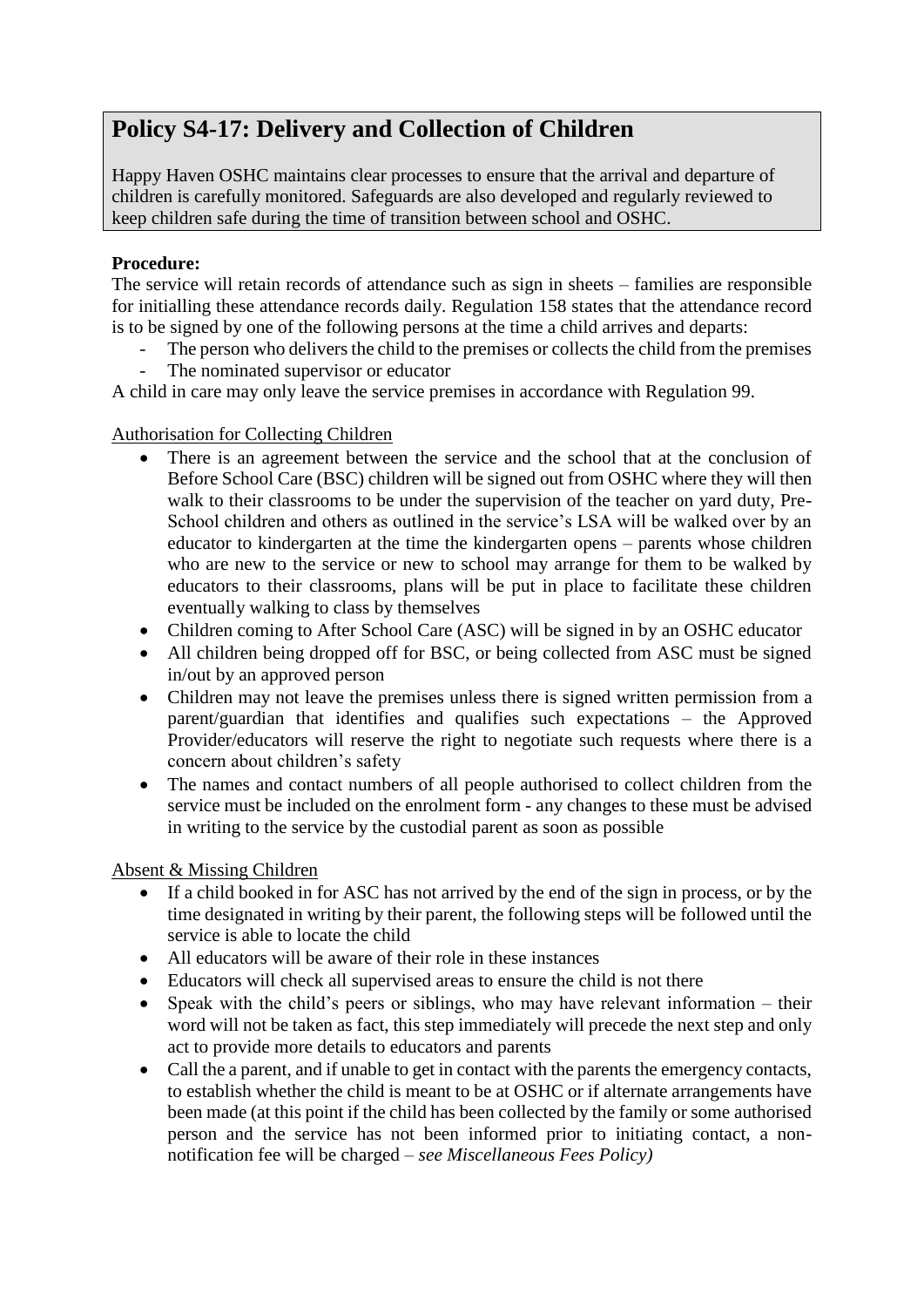- Check with the front office to ensure the child is not there, and check the rest of the school grounds
- If we are unable to establish the whereabouts of the child, the educator will seek advice from the parent/ emergency contact about further action. If a decision is made by either the parent or educator to contact the police a parent or representative will be asked to attend the school as soon as possible – the educator will then call the police (Police Call Centre 131 444) with the following information ready: name and address of the child; any known contact numbers; a description of the child; time the child was last seen; any medical conditions
- If the child is then located, that information is to be shared immediately with those who may be assisting to locate the child

#### Unauthorised Collection

- Where a child attending the service is not living with both parents, or where disputes arise or have arisen about the responsibility of the child, the following will apply:
- Parent responsibility remains with both parents jointly and individually
- Educators will refer to DECD Intervention Order Procedures for Leaders *(see [appendix](../Appendix/Appendix%2016%20-%20Intervention%20order%20procedures%20for%20leaders.pdf)  16*) when needing to support families in dealing with court orders. For any queries concerning the content of an order educators can contact DECD Legislation and Legal Services on 8226 1555
- If the custodial parent/guardian or authorised person arranges for an unauthorised person to collect their child from the service, they must contact the service to advise of this arrangement and confirm who will collect the child.
- If the service has not been notified and someone other than the custodial parent/guardian or authorised person arrives to collect the child, the SMIC will contact the custodial parent/guardian to get their authorisation.
- Wherever possible, prior notification in writing should be provided by the parent.
- The child will not be released until the custodial parent/guardian's authorisation has been obtained
- If that authorised person is not known to the service they will be required to provide proof of their identity.

#### Intoxicated Person Collecting Child

- In the case of a parent arriving at the service to collect a child in a visibly intoxicated or otherwise unfit state to drive (and where they will be the driver), the person will be encouraged to contact another adult to drive them and the child home or the service will offer to call a taxi.
- If the unfit person insists on taking the child, the police will be informed.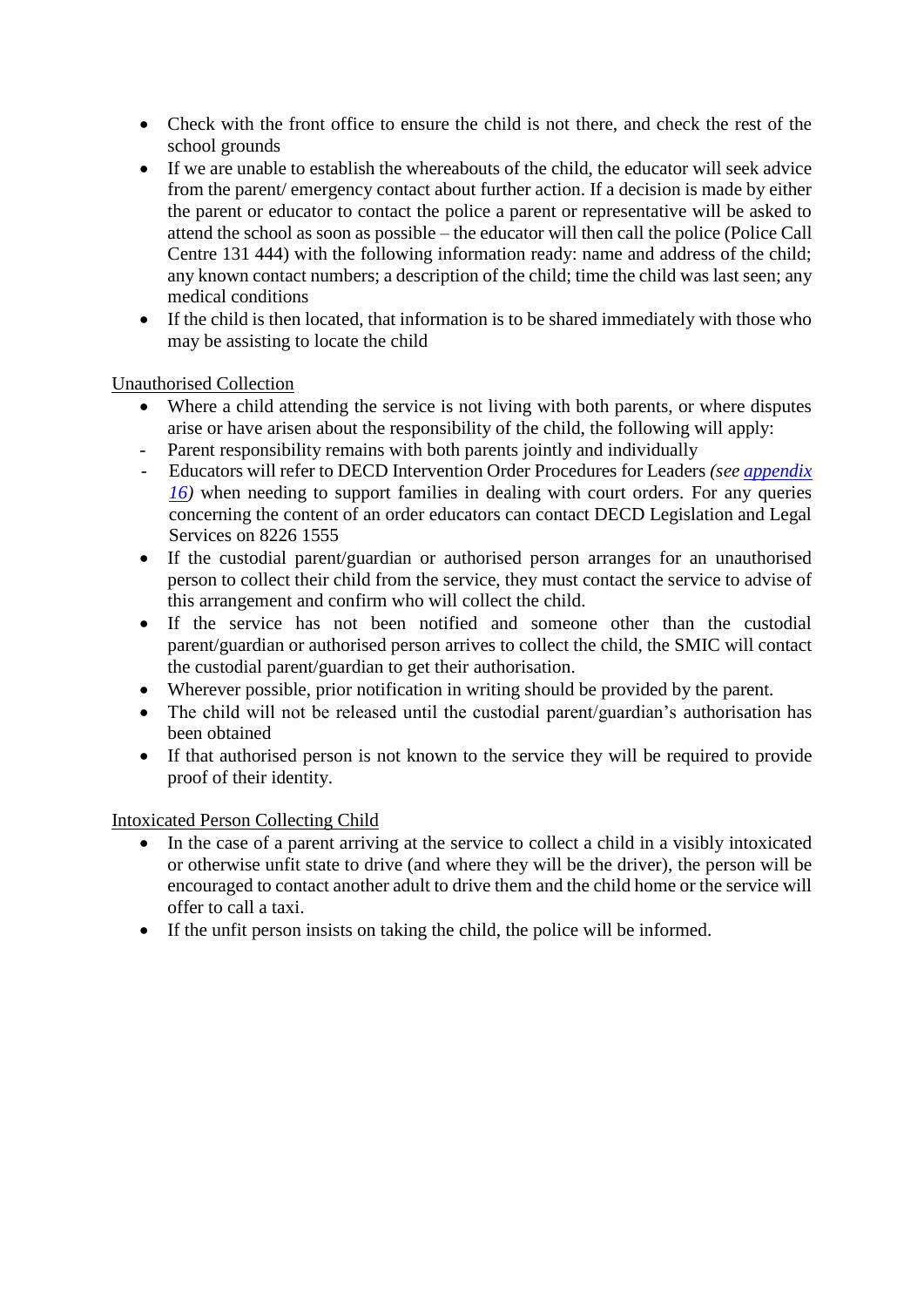## **Policy S4-18: Policy S4:19: Extreme Weather**

<span id="page-42-0"></span>In cases of extreme weather, measures will be taken to ensure the safety and comfort of all children and educators.

#### **Procedure:**

Extreme Hot Weather

- In addition to our Sun Protection policy, we will look to implement further measures to keep children and educators safe and comfortable
- We will look to use the coolest areas within the school grounds
- Suggested ways to keep play areas cool include using air-conditioning, keeping doors closed, keeping blinds lowered, turning lights off, not implementing physical play and considering the programmed snack (e.g. not using ovens)
- We may need to modify the scheduled programmed activities and encourage reduced level of physical activity
- We may use water play activities to keep children cool
- Precautions are taken to ensure children's lunches are kept cool
- We will more regularly promote children and educators to keep their fluids up and have drinking water readily available
- We will monitor and advise children about appropriate clothing
- We will look to implement measures to provide educators with relief

#### Extreme Cold Weather

- Measures will be taken to ensure children and educators are kept safe and comfortable during times of extreme cold weather
- Outside play will be reduced
- Consideration will be given to the snack provided
- Areas in the school that provide the most reliable form of temperature control will be used
- We may need to modify the scheduled programmed activities and encourage increased level of physical activity
- We will monitor and advise children about appropriate clothing
- We will look to implement measures to provide educators with relief

#### Rain, Lightning and Thunder

- If the SMIC makes an assessment that the weather provides a level of risk to children and educators then measures will be taken to reduce the potential hazards
- Outside areas may be made unavailable for play
- Movement between areas may be limited

#### Power Outage

- Educators must call ETSA for predicted length of outage (phone number is 131 366)
- For short term outages children will be kept on site wherever possible providing they can be kept safe and comfortable
- For outages that are predicted to be of longer duration the SMIC will consult with the Director about operating arrangements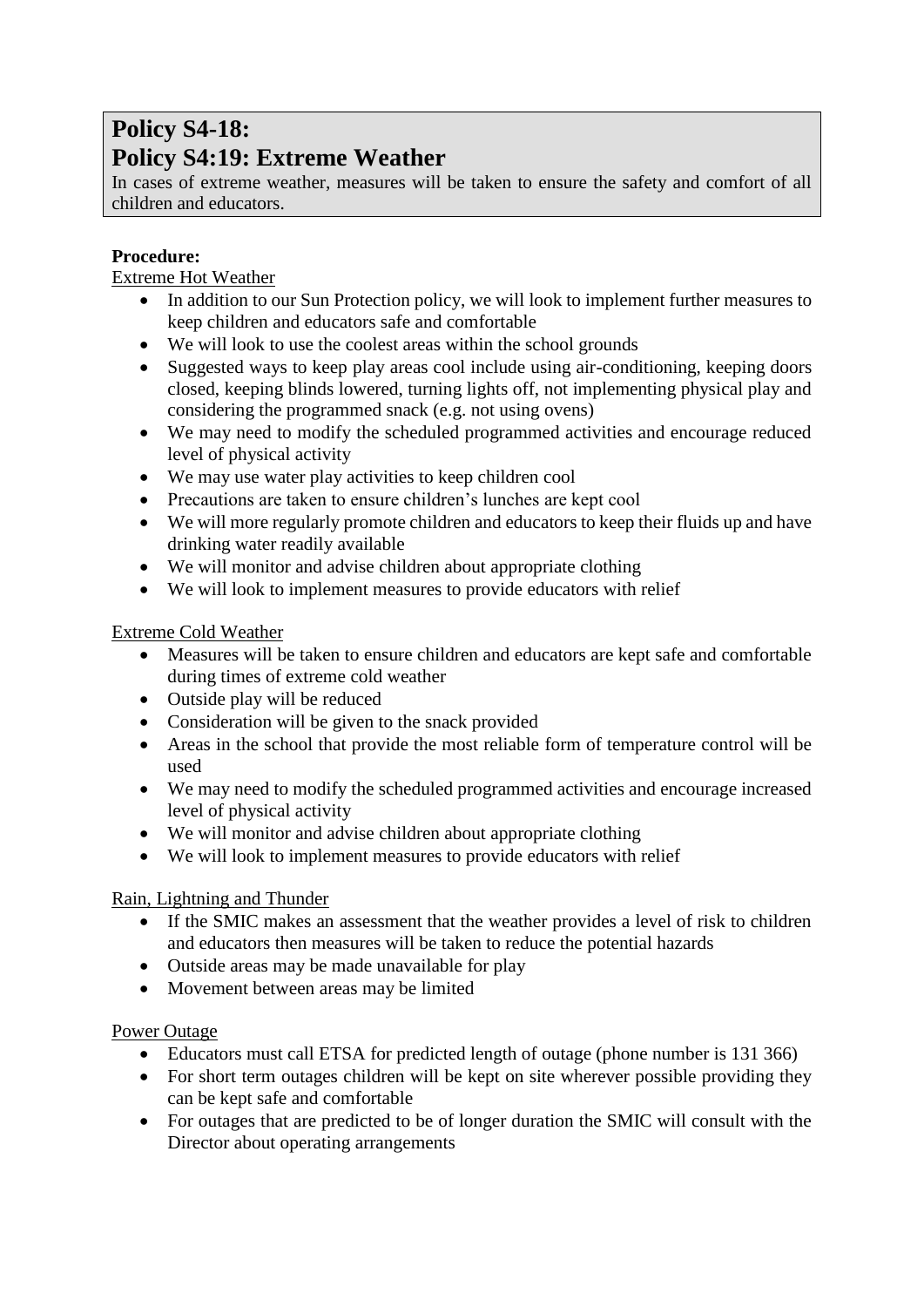• For extended periods of power outages, consideration will be given to families about advising them of the current situation, the strategies we are implementing and predicted length of power outage so they may make an informed decision about their child

#### Excursion Cancellation

- At the discretion of the Director (in consultation with Happy Haven Management) due to any of the above extreme weather situations, an excursion may be cancelled with potential for an alternate excursion used as a back up
- Our Vacation Care booking form will have a statement explaining this to families with the alternate excursion activities listed and must be signed as a pre-requisite for booking their child in for care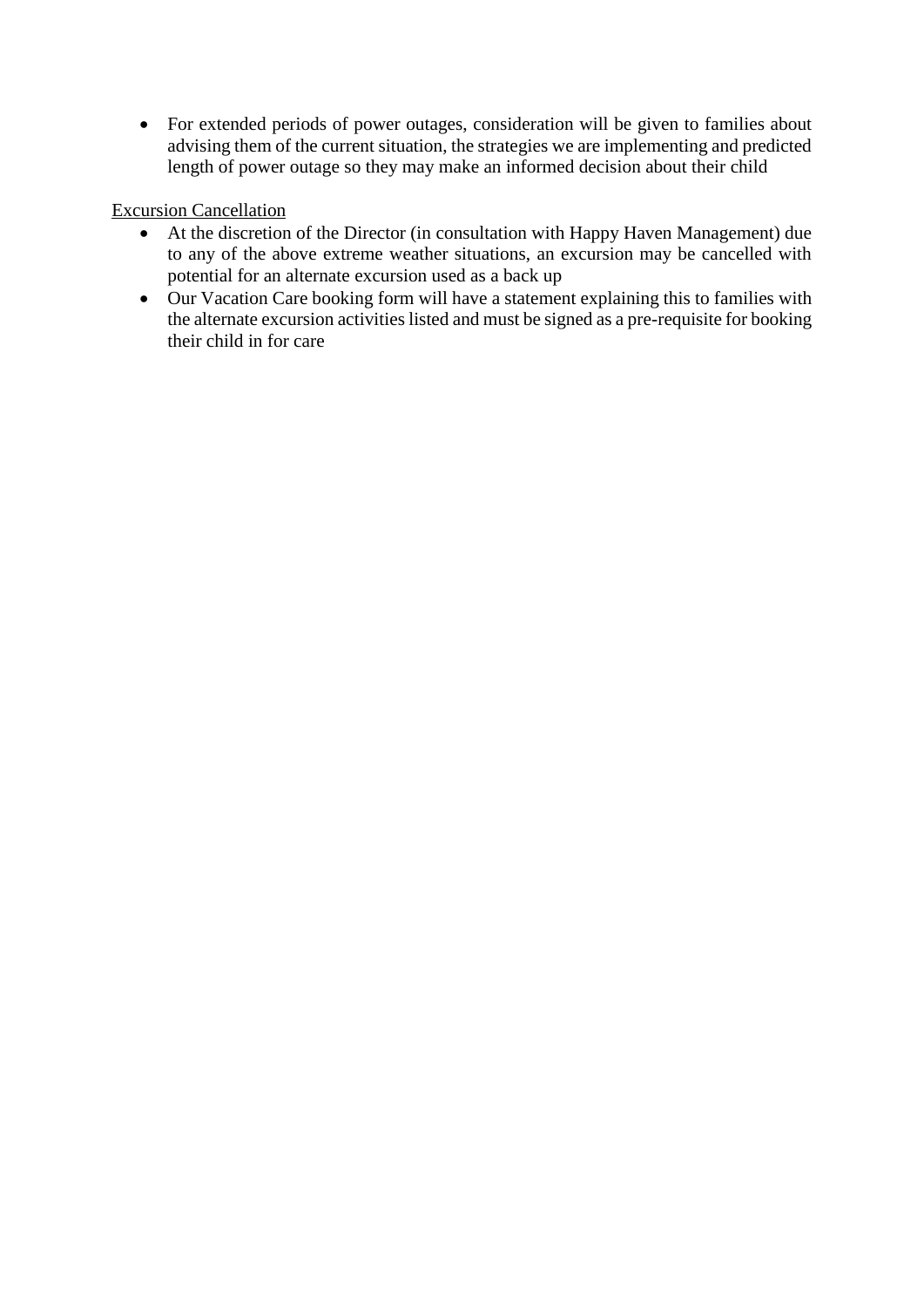# Operational

Happy Haven OSHC recognises the importance of sound operational practices in providing high quality care for children. We will implement clear and consistent expectations of practices for educators to ensure the smooth and effective running of the service. The rights and dignity of the child are of paramount importance, and Happy Haven OSHC aims to provide a service where the welfare and development of each child is the main focus.

- *S5-1* **[Interactions With Children](#page-45-0)**
- *S5-2* **[Children's Program](#page-46-0)**
- *S5-4* **[Excursions](#page-51-0)**
- *S5-5* **[Guiding Children's Behaviour](#page-54-0)**
- *S5-6* **[Diversity and Anti-Bias](#page-56-0)**
- *S5-7* **Gender Equity**
- *S5-8* **Electronic Games, Television and Computer Use**Error! Reference source not

found.

- *S5-9* **[Children's Personal Belongings](#page-60-0)**
- *S5-10* **Operating with a Single Educator**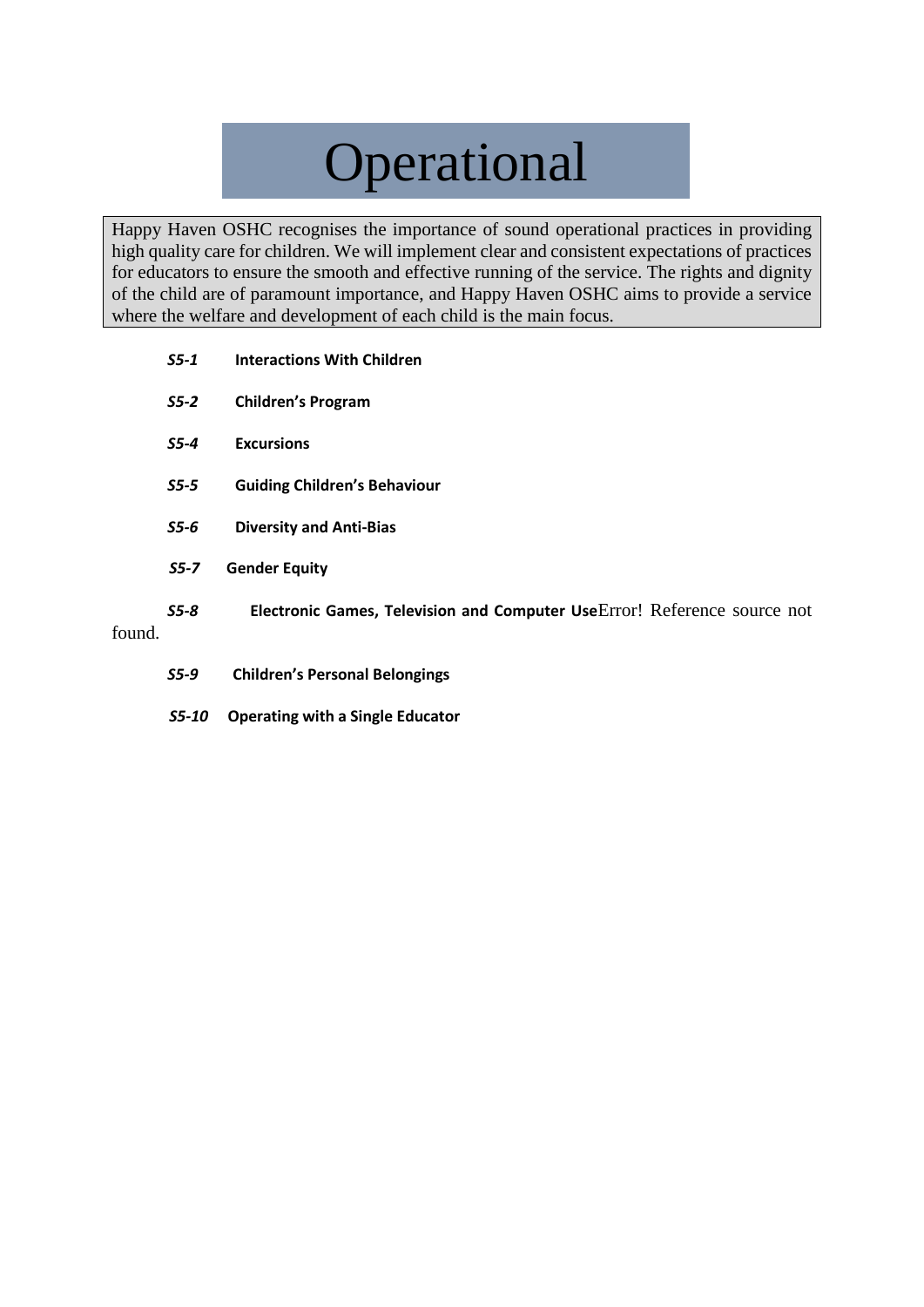## <span id="page-45-0"></span>**Policy S5-1: Interactions With Children**

Happy Haven OSHC service's philosophy on interactions with children will reflect that of the United Nation's 'Rights of the Child' document (*see appendix 1*). The service's educators will follow policies and procedures to ensure best practice and quality of care for children attending the service. Educators will utilise practices from the document 'Protective Practices for Staff in Their Interactions with Students' to assist them in making decisions and implementing strategies to manage positive and appropriate interactions with children.

#### **Procedure:**

Educators will:

- Encourage the children to express themselves and their opinions
- Allow the children to undertake experiences that develop self-reliance and self-esteem
- Maintain at all times the dignity and rights of each child
- Give each child positive guidance and encouragement toward acceptable behaviour
- Have regard to the family and cultural values, age, physical and intellectual development and abilities of each child being educated and cared for by the service
- The service will take reasonable steps to ensure that it provides children being educated and cared for by the service with opportunities to interact and develop respectful and positive relationships with each other and with educators of the service

*Part 4.5 Relationships with Children, 155 – Interactions with Children*

*"An approved provider must take reasonable steps to ensure that the education and care service provides education and care to children in a way that—*

*(a) encourages the children to express themselves and their opinions; and*

*(b) allows the children to undertake experiences that develop self-reliance and self-esteem; and*

*© maintains at all times the dignity and rights of each child; and*

*(d) gives each child positive guidance and encouragement toward acceptable behaviour; and (e) has regard to the family and cultural values, age, and physical and intellectual development and abilities of each child being educated and cared for by the service."*

*Part 4.5 Relationships with Children, 156 (1) & (2) – Relationships in Groups*

*"The approved provider of an education and care service must take reasonable steps to ensure that the service provides children being educated and cared for by the service with opportunities to interact and develop respectful and positive relationships with each other and with staff members of, and volunteers at, the service. (1)*

*For the purposes of subregulation (1), the approved provider must have regard to the size and the composition of the groups in which children are being educated and cared for by the service.(2)"*

**Note: A compliance direction may be issued for failure to comply with subregulation (1)**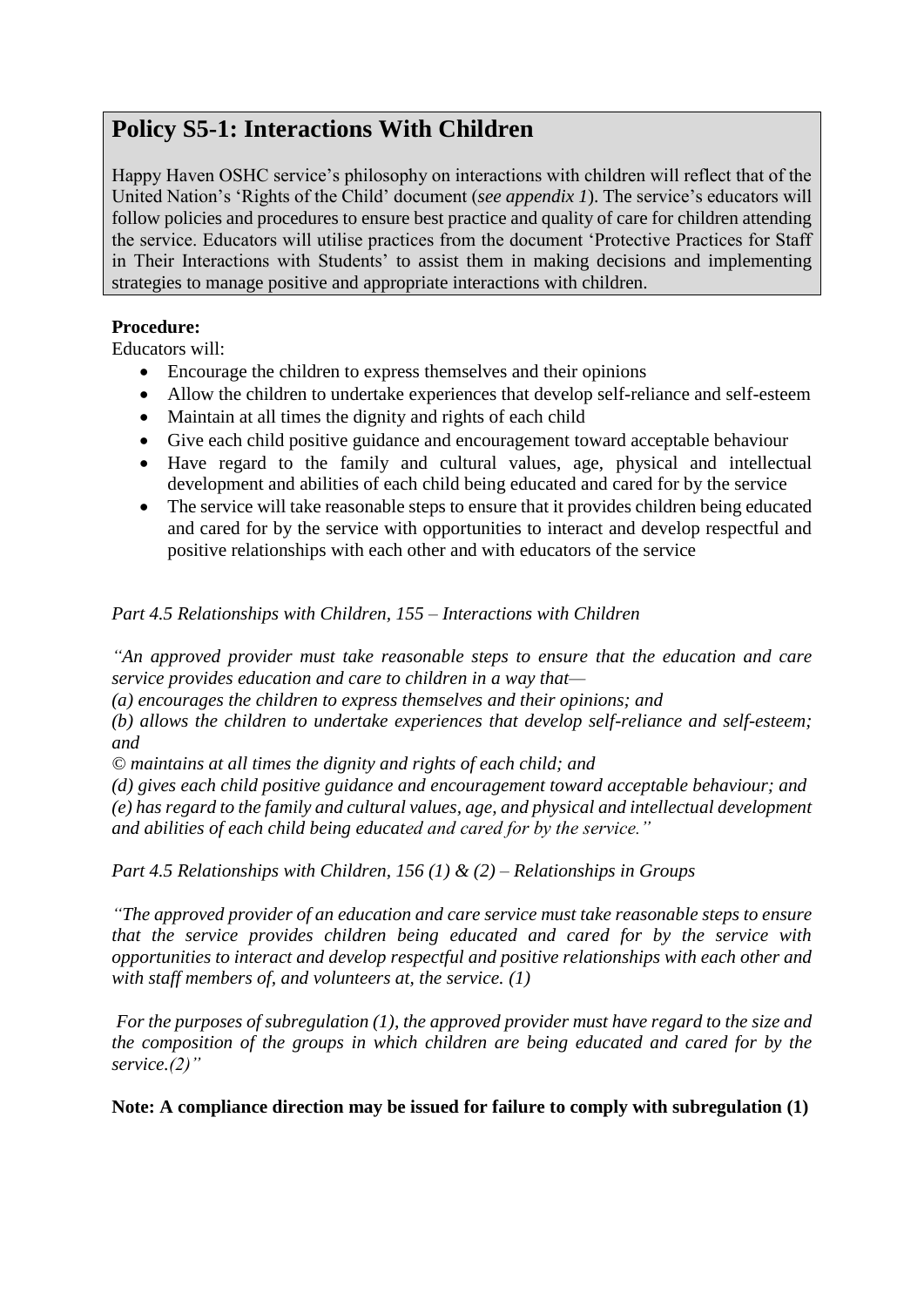## <span id="page-46-0"></span>**Policy S5-2: Children's Program**

Happy Haven OSHC will provide a program developmentally appropriate to the recreational and developmental needs of the children attending the service. Children will have opportunities to contribute to program planning, implementation and evaluation processes. The service will use the 'My Time, Our Place' framework as the guiding force to program planning and implementation, and will make consideration for the Early Years Learning Framework for services with pre-school children in attendance. Happy Haven OSHC will promote scaffolded learning to encourage children to be active learners in their environment.

#### **Procedure:**

- The service will include three main types of programming to provide the children with valuable learning, development and recreational activities
- The program will be derived from Quality Area 1 Educational Program and Practice and the 'My Time, Our Place' document
- We will provide a spontaneous program where children will have access to resources and facilities and have free liscence to use creativity in interacting with those resources and facilities
- We will provide a weekly themed program with structured activites aimed to cater for and meet the needs and interests of groups of children – this will involve activities relating to a central premise and tying in together, and may include significant events, holidays and traditions
- We will provide a Developmental Program designed to meet the needs and interests of individual children – through this the service will identify areas where an individual child could use support to develop their skills and will then plan programmed activities aimed at the interests of that specific child with the aim of guiding their learning in those areas
- The service will display the weekly themed program for educators, children and families
- Programmed experiences will be varied in nature so as to meet the needs and interests of different children
- Both small group and large group activities will be planned for
- Children will have opportunities to provide feedback on the program and be involved in the design of programs
- The service respects each child's right to free choice and as such experiences are planned with that in mind

The Director and educators will be responsible for the implementation and development of a program and for creating an atmosphere and environment responsive to the needs of each individual child and to the group as a whole and which reflects the philosophy and goals of the service.

Educators will be provided with opportunities to further their knowledge of child development theories and practice.

Programs will be developed for all aspects of the service (i.e. before school care; after school care; pupil free days; vacation care)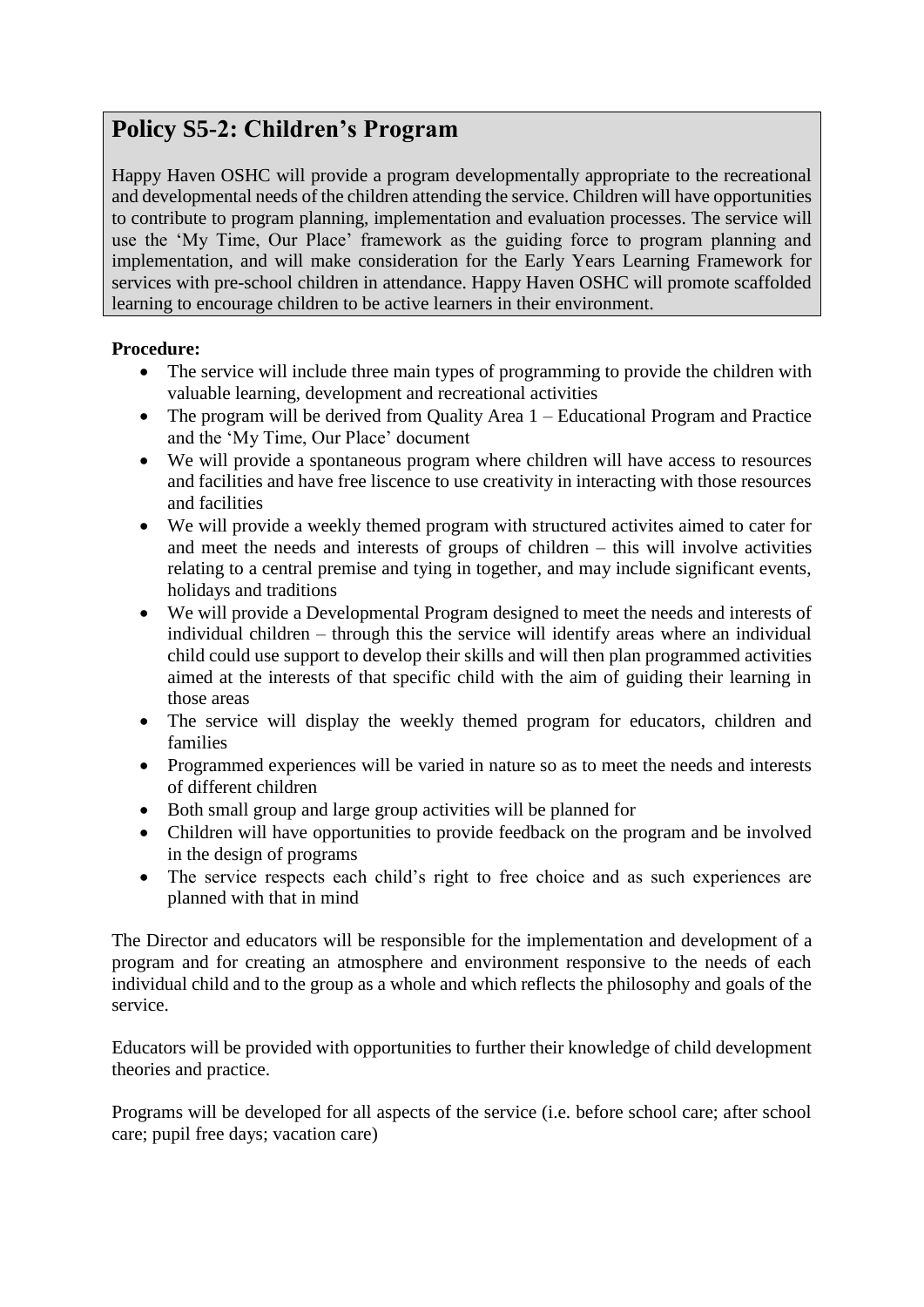All educators will be encouraged to explore and use good quality resources and training to offer fresh experiences for children and to further their own professional development and skills. Educators will have access to the My Time Our Place, National Quality Standard for Early Childhood Education and Care and School Age Care and other relevant resources to design their programs according to its requirements.

The programs will be balanced, providing a range of indoor/outdoor experiences, quiet/active times and settings, structured/unstructured activities, and opportunities to learn and practice life and social skills.

Programs will include opportunities that foster and enhance:

- Friendships between children
- Individual child/educator interactions
- Cooperative and responsible behaviours among children
- Individual and group interests
- The special needs, interests and talents of every child.

Programs will be flexible enough to allow for spontaneity, enjoyment and the unexpected. An approach to activities that values both processes and end products will be encouraged.

Programs will be developed to support and facilitate children's right to play.

Written programs will be displayed where parents are able to see them and can discuss any aspect of the program with educators. A copy of the vacation care program will be available for each family. Parents will be encouraged to have input into program development. Parent evaluations of the program will be encouraged and considered. The extent to which parents wish to be involved will be respected.

Children's programs will be inclusive of the cultural and linguistic diversity of all families using the service. They will support children to explore a range of cultural experiences in an environment free from racial prejudice and harassment.

The service will provide a variety of equipment and materials for all children to play with and use regardless of gender.

The program will be child-centred and will provide children with a variety of experiences and opportunities to pursue their own interests. There will always be a range of activities so that children can choose.

Children will be actively involved in programming processes through discussions, group sessions and planning; their suggestions and opinions will be listened to and acted upon.

Children will be appropriately supervised at all times.

Educators will join in the children's activities where appropriate and encourage them to try new experiences.

All educators will be responsible for working cooperatively with each other and the children to plan for the needs of the children, and for evaluating programs in relation to the stated philosophy and goals.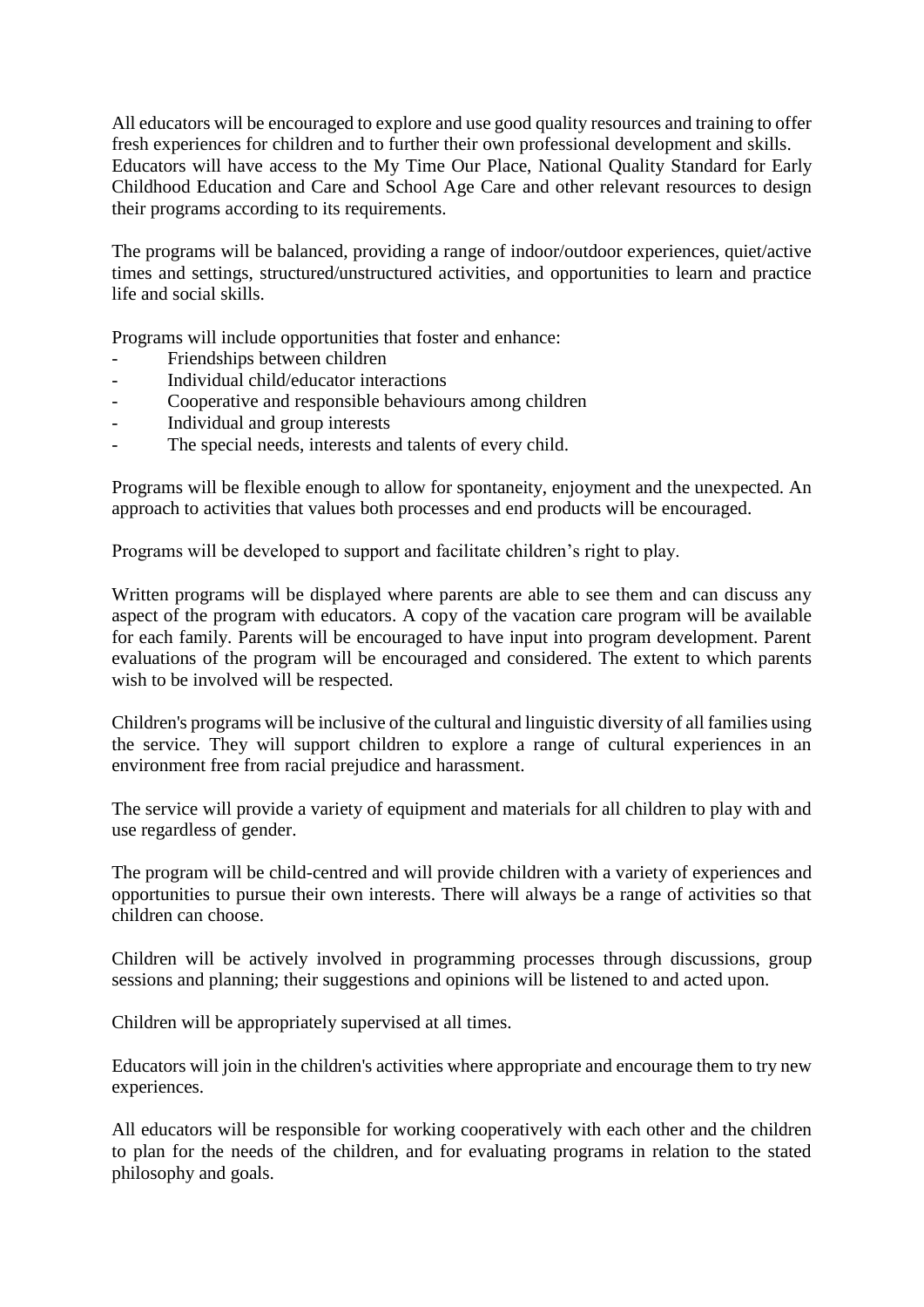Educators will regularly talk to parents concerning their child's interests and activities and respond to suggestions from parents.

When children first attend the service the needs of both parents and children will be respected. The parent may telephone the service during the session for reassurance that their child has settled in. Educators will provide information to the parent regarding the childs participation and wellbeing.

Where possible, new children will be encouraged to visit the service with their parents before enrolment to facilitate the child's orientation into the service.

Structured activities and routines will be built around the regular events of the day (i.e. arrivals and departures, snacks/drinks) and will take into account the developmental needs of individual children, children's attendance patterns, the weather and physical environment, the numbers and ages of children in a given group, children with special needs, new children entering the group and the expectations of parents.

Special group activities for older children may be organised from time to time. These will be planned collaboratively by educators, children and parents. Considerations will include the:

- Enthusiasm of the children
- Availability of suitable indoor and outdoor space or an excursion venue
- Transport, materials or equipment required
- Educator levels and required educator: child ratio
- Cost
- Number and ages of children
- Service philosophy and policies.

Excursions will be organised as part of the program. Excursions give variety in the program, especially during vacation care. Children benefit from experiences in the local and wider community (see Excursions policy for specific policies and procedures).

#### *Part 4.1 Educational Program and Practice, 73 (1) & (2) – Educational Program*

*" This Part applies in relation to the program (the educational program) that is required to be delivered under section 168 of the Law to a child being educated and cared for by an education and care service.(1)*

*An educational program is to contribute to the following outcomes for each child—*

*(a) the child will have a strong sense of identity;*

*(b) the child will be connected with and contribute to his or her world;*

*(c) the child will have a strong sense of wellbeing;*

*(d) the child will be a confident and involved learner;*

*(e) the child will be an effective communicator. (2)"*

*Part 4.1 Educational Program and Practice, 74 (1) & (2) – Documenting of Child Assessments or Evaluations for Delivery of Educational Program*

*"The approved provider of the education and care service must ensure that, for the purposes of the educational program, the following are documented—*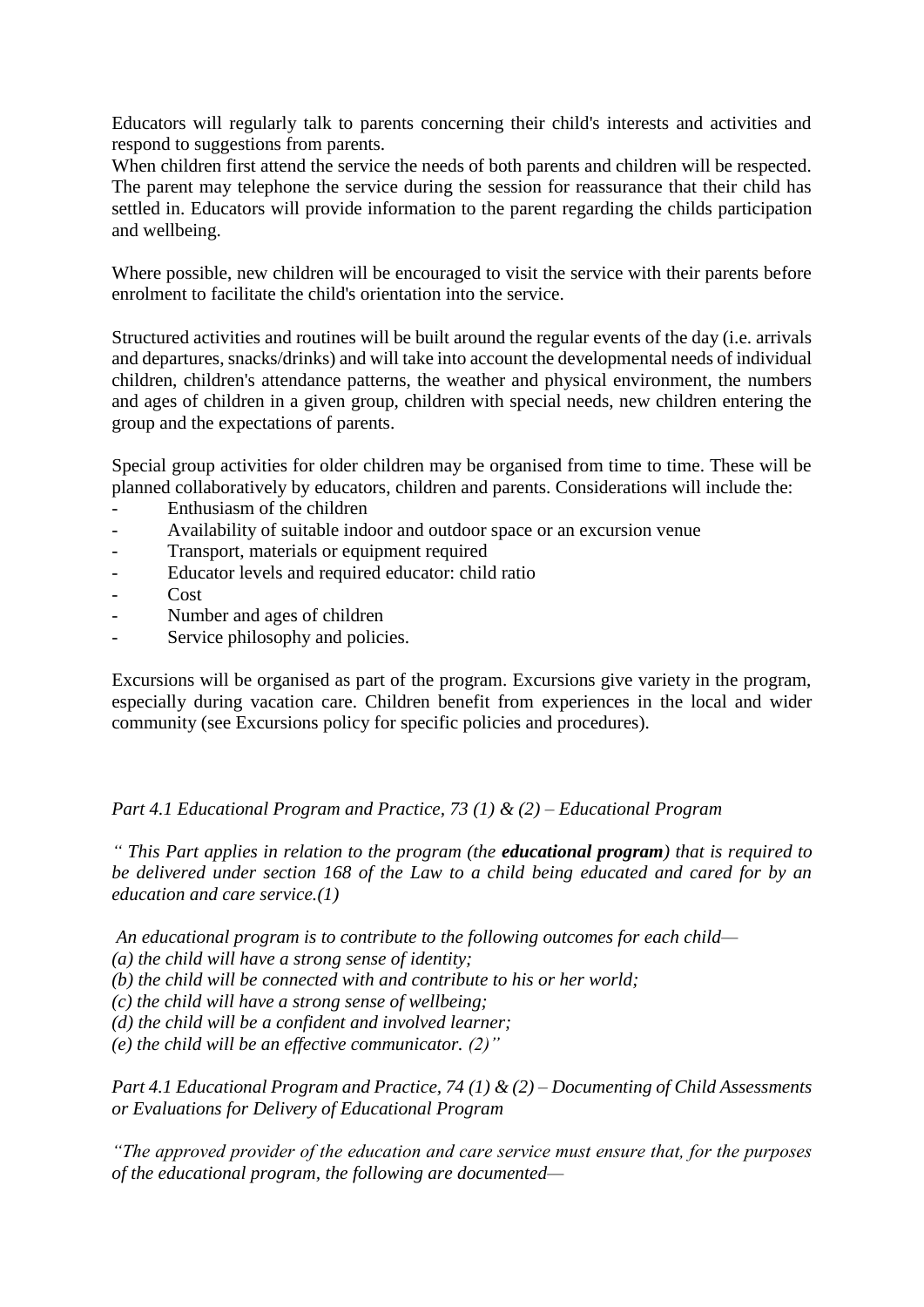*(b) for a child over preschool age, evaluations of the child's wellbeing, development and learning.(1)*

*In preparing the documentation, the approved provider must—*

*(a) consider—*

*(i) the period of time that the child is being educated and cared for by the service; and*

*(ii) how the documentation will be used by the educators at the service; and*

*(b) prepare the documentation in a way that is readily understandable by the educators at the service and the parents of the child. (2)"*

#### **Note: A compliance direction may be issued for failure to comply with subregulation (1).**

*Part 4.1 Educational Program and Practice, 75 – Information About Educational Program to be Kept Available*

*"The approved provider of an education and care service must ensure that—*

*(a) information about the contents and operation of the educational program for the service is displayed at the education and care service premises at a place accessible to parents of children being educated and cared for by the service; and* 

*(b) a copy of the educational program is available at the following places for inspection on request—*

*(i) in the case of a centre-based service, at the education and care service premises;* 

*(ii) in the case of a family day care service, at each family day care residence or family day care venue."*

#### **Note: A compliance direction may be issued for failure to comply with this regulation.**

*Part 4.1 Educational Program and Practice, 76 – Information About Educational Program to be Given to Parents*

*"The approved provider of an education and care service must ensure that a parent of a child being educated and cared for by the service is provided with the following information on request—*

*(a) information about the content and operation of the educational program so far as it relates to that child;* 

*(b) information about the child's participation in the program;* 

*(c) a copy of the documents kept under regulation 74 in respect of the child."*

#### **Note: A compliance direction may be issued for failure to comply with this regulation.**

*Part 4.1 Educational Program and Practice, 81 (1) – Sleep and Rest*

*"The approved provider of an education and care service must take reasonable steps to ensure that the needs for sleep and rest of children being educated and cared for by the service are met, having regard to the ages, development stages and individual needs of the children.* 

*Penalty: \$1000. (1)"*

*Part 7.1 General Transitional and Saving Provisions, Division 5, 254 (1) – Declared Approved Learning Frameworks*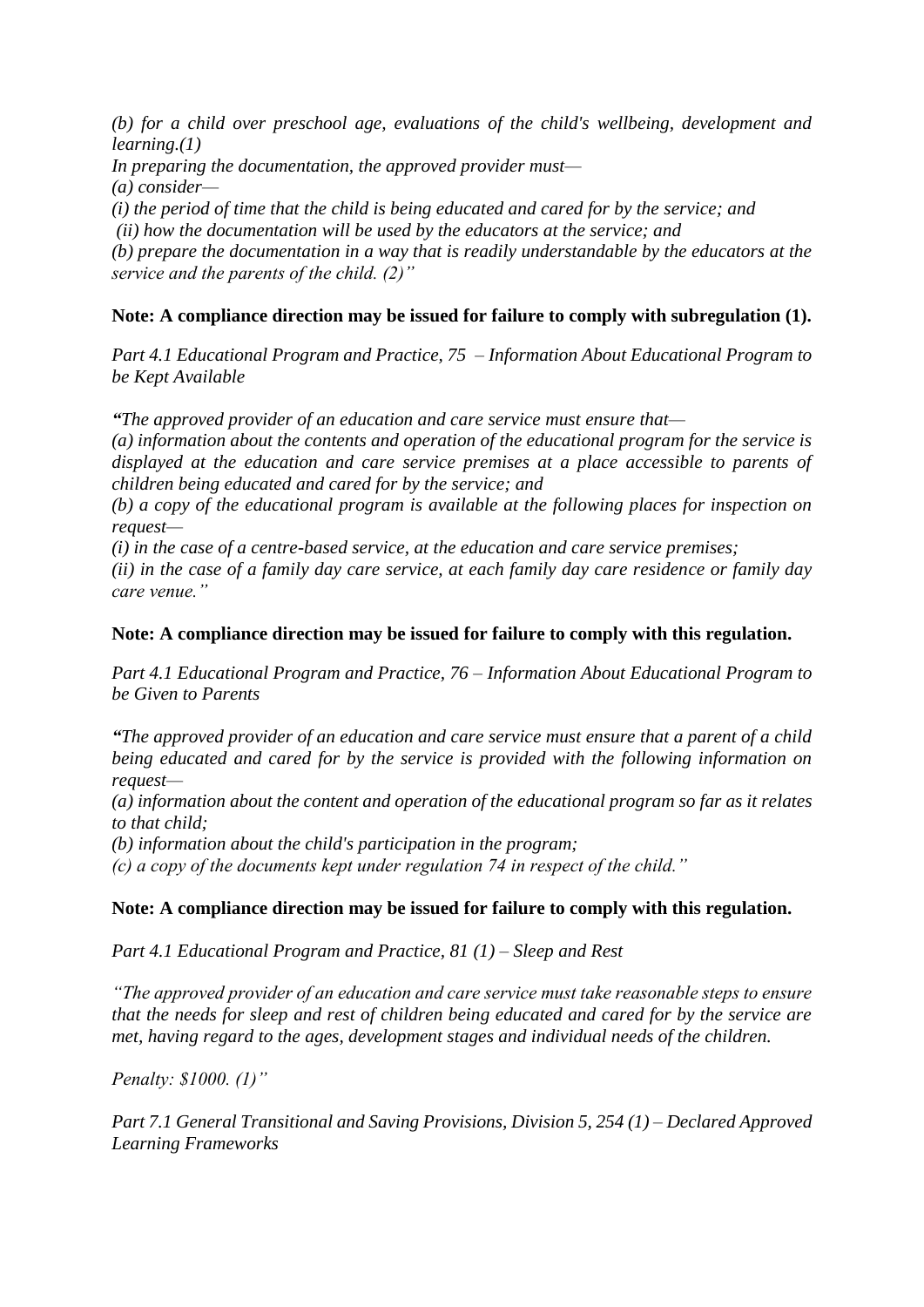*"For the purpose of section 323 of the Law, the following, as in force on the scheme commencement day, are declared approved learning frameworks—*

*(a) Belonging, Being and Becoming: The Early Years Learning Framework for Australia, produced by the Department of Education, Employment and Workplace Relations of the Commonwealth for the Council of Australian Governments, 2009;*

*(b) My Time, Our Place: Framework for School Age Care in Australia produced by the Commonwealth Government Department of Education, Employment and Workplace Relations for the Council of Australian Governments, 2011. (1)"*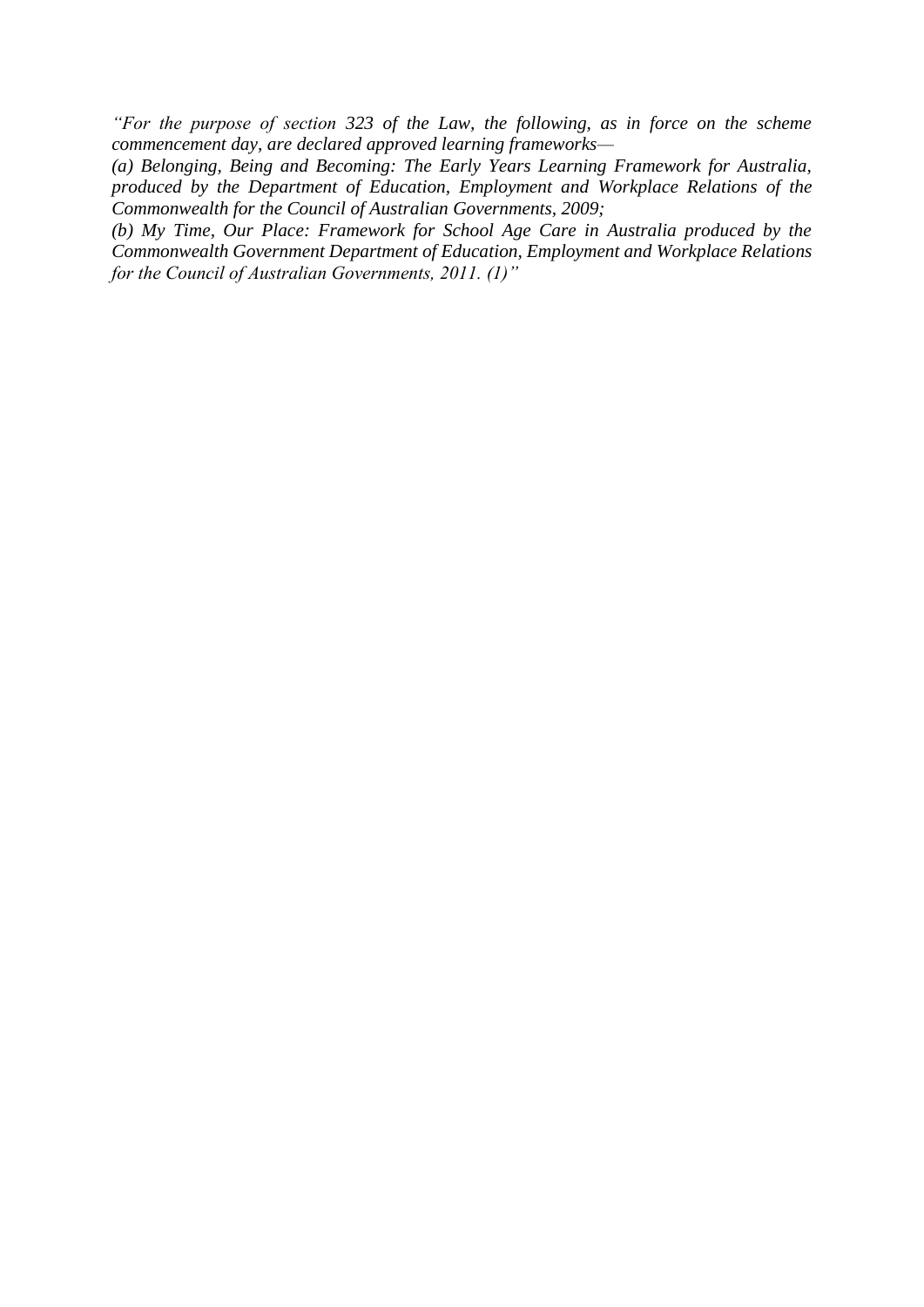## <span id="page-51-0"></span>**Policy S5-4: Excursions**

Excursions are an integral part of the children's program at Happy Haven OSHC and will be arranged to provide a broad variety of experiences for children.

- Parental permission will be sought for all excursions, which will be organised to comply with National Regulations.
- Families are required to arrive prior to the designated departure time
- The service will close its gates between the scheduled departure time and half hour prior as deemed appropriate by the Director or nominee in the interests of the organisation and wellbeing of those children who have arrived on time – children may be deemed as absent and therefore unable to attend the excursion if they arrive after the time of the gates being closed
- All excursions will be publicised to all parents with children attending those excursions with full details of destination, times of departure and return, and any special items children are required to bring
- There will be no change to the publicised itinerary unless the person in charge of the excursion decides it is necessary for the safety and wellbeing of the children or upon changes by venue.
- Happy Haven Management will appoint a person in charge for each excursion
- When on an excursion educators will take and have accessible:
	- A first-aid kit
	- A list of all children on the excursion and medical information for each child attending
	- List of emergency phone numbers.
	- A mobile phone.
	- Children's medications
- Risk assessments conducted and given to the educator in charge of the excursion
- A Happy Haven owned bus may be used to transport children
- When DECD school buses are used to transport children, the service will comply with the AIG 1-124 School transport procedures. *[See appendix 15](../Appendix/Appendix%2015%20-%20School%20Transport.tmp.pdf)*
- Private bus companies may be engaged to transport children to and from excursions
- A private vehicle may be used to transport children on excursions only if the vehicle is
- is equipped with seat belts for each occupant
- is registered and there is reason to believe that it is in safe mechanical condition
- has minimum third-party property damage insurance
- driven by an employee of the service and holds a full license and there is reason to believe that they are safe and responsible behind the wheel - 'L' plate or provisional license drivers must not carry children.
- parent consent must be obtained
- only staff who have completed a roadworthiness checklist may be approved to transport children in their vehicle on excursions
- Before the journey begins a person in charge should ensure that:
	- Every child has their seat belt on and secured
	- Children are seated in appropriate and properly fitted booster seats if required and as necessary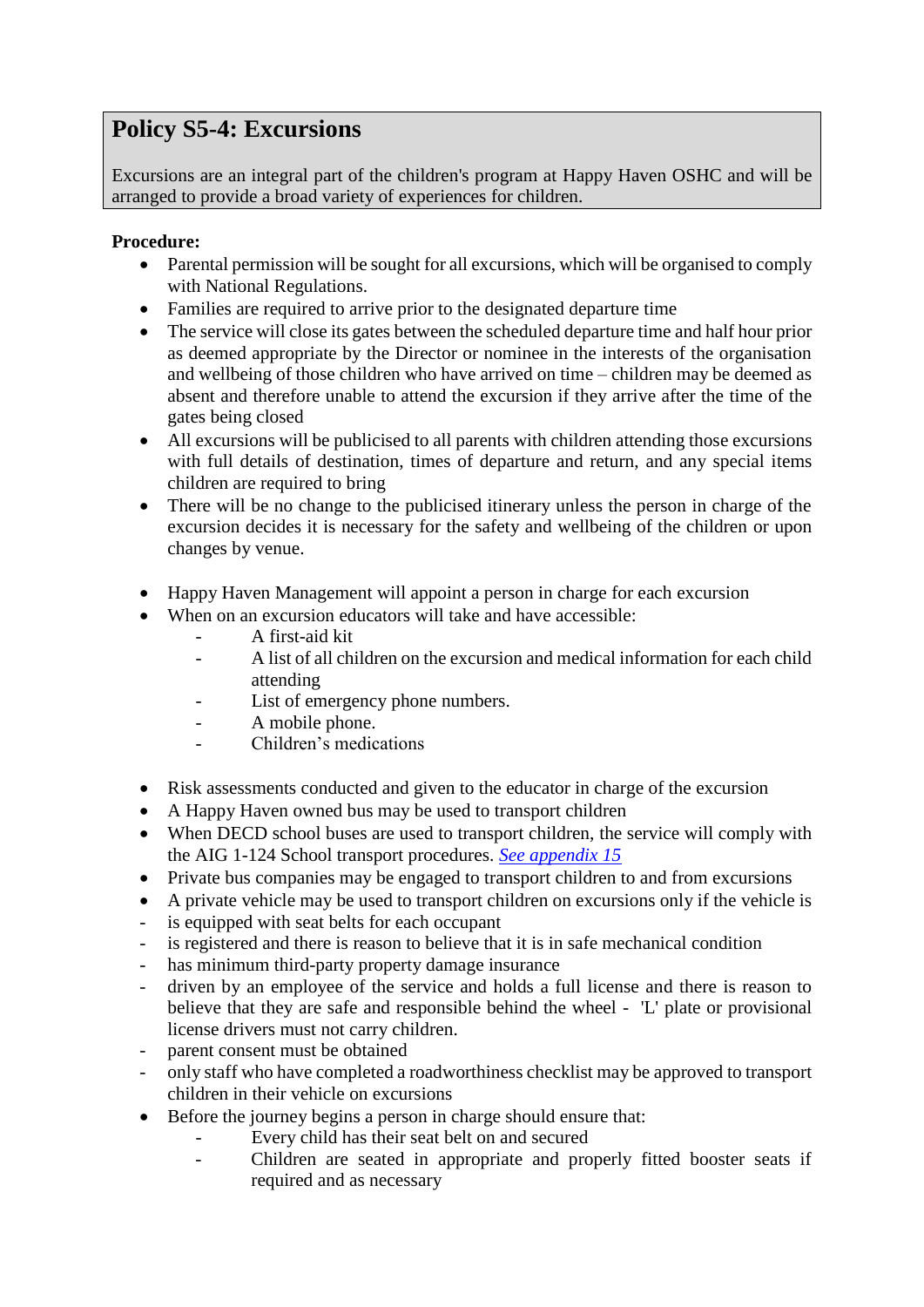*Part 4.2 Children's Health and Safety, Division 5, 98 – Telephone or Other Communication Equipment*

*"The approved provider of an education and care service must ensure that, when educating or caring for children as part of the service, the nominated supervisor and staff members of the service have ready access to an operating telephone or other similar means of communication to enable immediate communication to and from parents and emergency services.* 

*Penalty: \$1000.* 

#### *Example*

*Fixed-line telephone, mobile phone, satellite phone, 2-way radio, video conferencing equipment."*

#### **Note: A compliance direction may be issued for failure to comply with this regulation.**

*"The approved provider of an education and care service must ensure a risk assessment is carried out in accordance with regulation 101 before an authorisation is sought under regulation 102 for an excursion.* 

*Penalty: \$2000. (1)*

*A risk assessment is not required under this regulation for an excursion if— (a) the excursion is a regular outing; and (b) a risk assessment has been conducted for the excursion. (4)"*

*Part 4.2 Children's Health and Safety, Division 6, 101 (1) & (2) – Conductof Risk Assessment for Excursion*

*"A risk assessment for an excursion must— (a) identify and assess risks that the excursion may pose to the safety, health or wellbeing of any child being taken on the excursion; and (b) specify how the identified risks will be managed and minimised. (1)*

*Without limiting subregulation (1), a risk assessment must consider—*

*(a) the proposed route and destination for the excursion; and*

*(b) any water hazards; and*

*(c) any risks associated with water-based activities; and*

*(d) the transport to and from the proposed destination for the excursion; and*

*(e) the number of adults and children involved in the excursion; and*

*(f) given the risks posed by the excursion, the number of educators or other responsible adults that is appropriate to provide supervision and whether any adults with specialised skills are required; and*

#### *Example*

*Specialised skills could include life-saving skills.*

*(g) the proposed activities; and*

*(h) the proposed duration of the excursion; and*

*(i) the items that should be taken on the excursion.*

#### *Example*

*A mobile phone and a list of emergency contact numbers for children on the excursion. (2)"*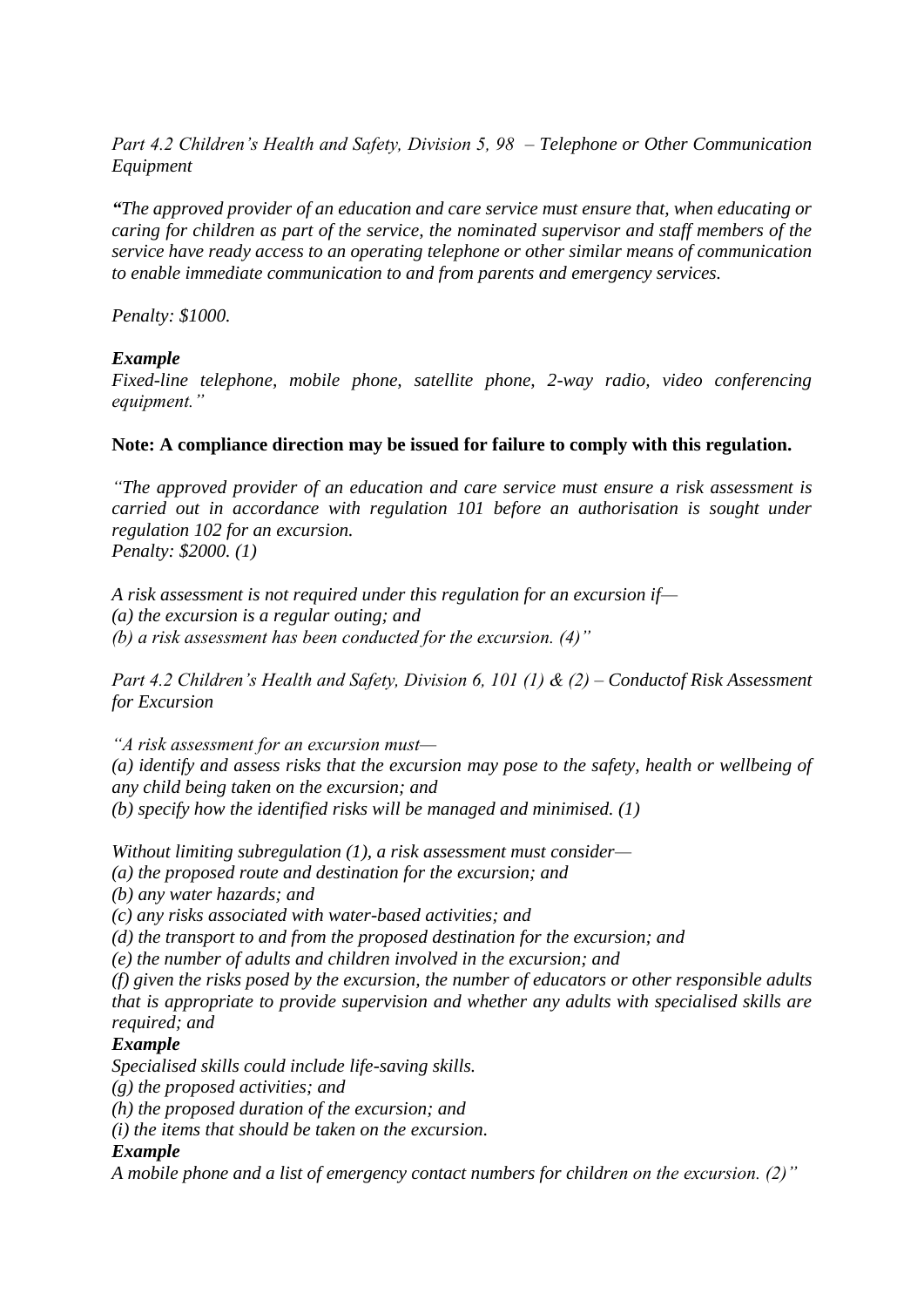*Part 4.2 Children's Health and Safety, Division 6, 102 (1), (4) & (5) – Authorisation for Excursions*

*"The approved provider of an education and care service must ensure that a child being educated and cared for by the service is not taken outside the education and care service premises on an excursion unless written authorisation has been provided under subregulation (4).* 

*Penalty: \$1000. (1)*

*The authorisation must be given by a parent or other person named in the child's enrolment record as having authority to authorise the taking of the child outside the education and care sevice premises by an educator and must state—*

*(a) the child's name; and*

*(b) the reason the child is to be taken outside the premises; and*

*(c) the date the child is to be taken on the excursion (unless the authorisation is for a regular outing); and*

*(d) a description of the proposed destination for the excursion; and*

*(e) the method of transport to be used for the excursion; and*

*(f) the proposed activities to be undertaken by the child during the excursion; and*

*(g) the period the child will be away from the premises; and*

*(h) the anticipated number of children likely to be attending the excursion; and*

*(i) the anticipated ratio of educators attending the excursion to the anticipated number of children attending the excursion; and*

*(j) the anticipated number of staff members and any other adults who will accompany and supervise the children on the excursion; and*

*(k) that a risk assessment has been prepared and is available at the service. (4)*

*If the excursion is a regular outing, the authorisation is only required to be obtained once in a 12 month period. (5)"*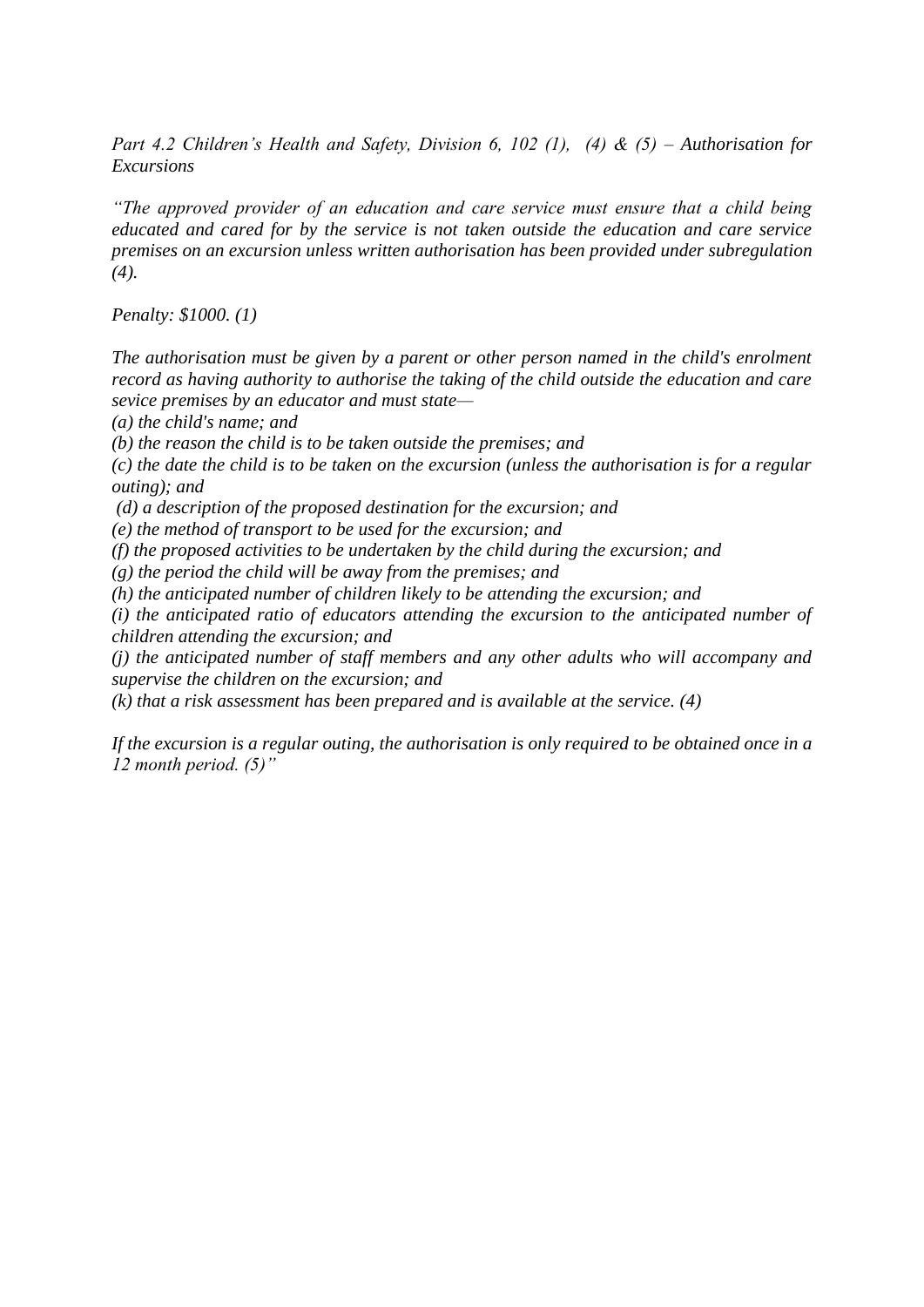## <span id="page-54-0"></span>**Policy S5-5: Guiding Children's Behaviour**

The Service is strongly committed to providing a positive environment for children in which to learn and develop self esteem. Every effort will be made to ensure that all interactions within the service are respectful, genuine and caring.

- Behaviour expectations will be developmentally appropriate. Positive adult behaviour and role modelling will promote a warm friendly environment for both children and adults. Educators will model appropriate, acceptable behaviour by building on each child's strengths and achievements and to understand the limits of children's ability to wait, share, and express feelings and to cope with tiredness, frustration or disappointment.
- Wherever possible educators will redirect play of the child, offer choices and encourage children to settle their differences peacefully. Guidance will focus on the positive rather than the negative aspects of the child's behaviour.
- Children are part of setting the OSHC Service behavioural expectations and are knowledgeable of the consequences. Such consequences will never include physical, verbal or emotional punishment or any punishment that humiliates, frightens or threatens a child. Such consequences will not result in the child being placed in solitary confinement, however the child may be withdrawn from the situation and required to think in "Reflection Time" about safe and/or appropriate behaviour (this will be supervised by educators). Educators are required to not only supervise safe reflection time but to also engage with that child to guide them to an understanding about what they have done wrong and how they can make it better / respond better next time.
- At all times it is the behaviour that is described as inappropriate, not the child themselves.
- Parents will have clear guidelines about acceptable behaviour within the service. Parents will be involved in determining appropriate strategies for dealing with any behavioural problems. Educators will be non-judgemental when discussing a child's behaviour problems with the parents and confidentiality will be maintained. Relevant agencies and/or professional advice will be sought where necessary.
- If parents guide their own child's behaviour within the service then no form of corporal punishment or unacceptable language is to be used. If this occurs, then the educator will report the situation to the Director.
- Under no circumstances, should a parent address another child about their behaviour.
- Before enrolment of children is successful we require families to read and sign the behaviour agreement so that everyone fully understands what is expected at OSHC.
- Children attending the program are expected to respect the rights of others and will be encouraged to choose acceptable behaviour during the sessions. OSHC is strongly committed to providing a positive environment for children in which to learn and develop self esteem. Every effort will be made to ensure that all interactions within the service are respectful, genuine and caring. Our guidance of children's behaviour is focused on reinforcing and encouraging the good and acceptable behaviours of children. We will reward children with acknowledgement and praise for choosing to behave acceptably. Every effort is made to "catch them being good".
- If a child's behaviour is considered unacceptable and they do not choose to behave appropriately, then the following steps will be implemented: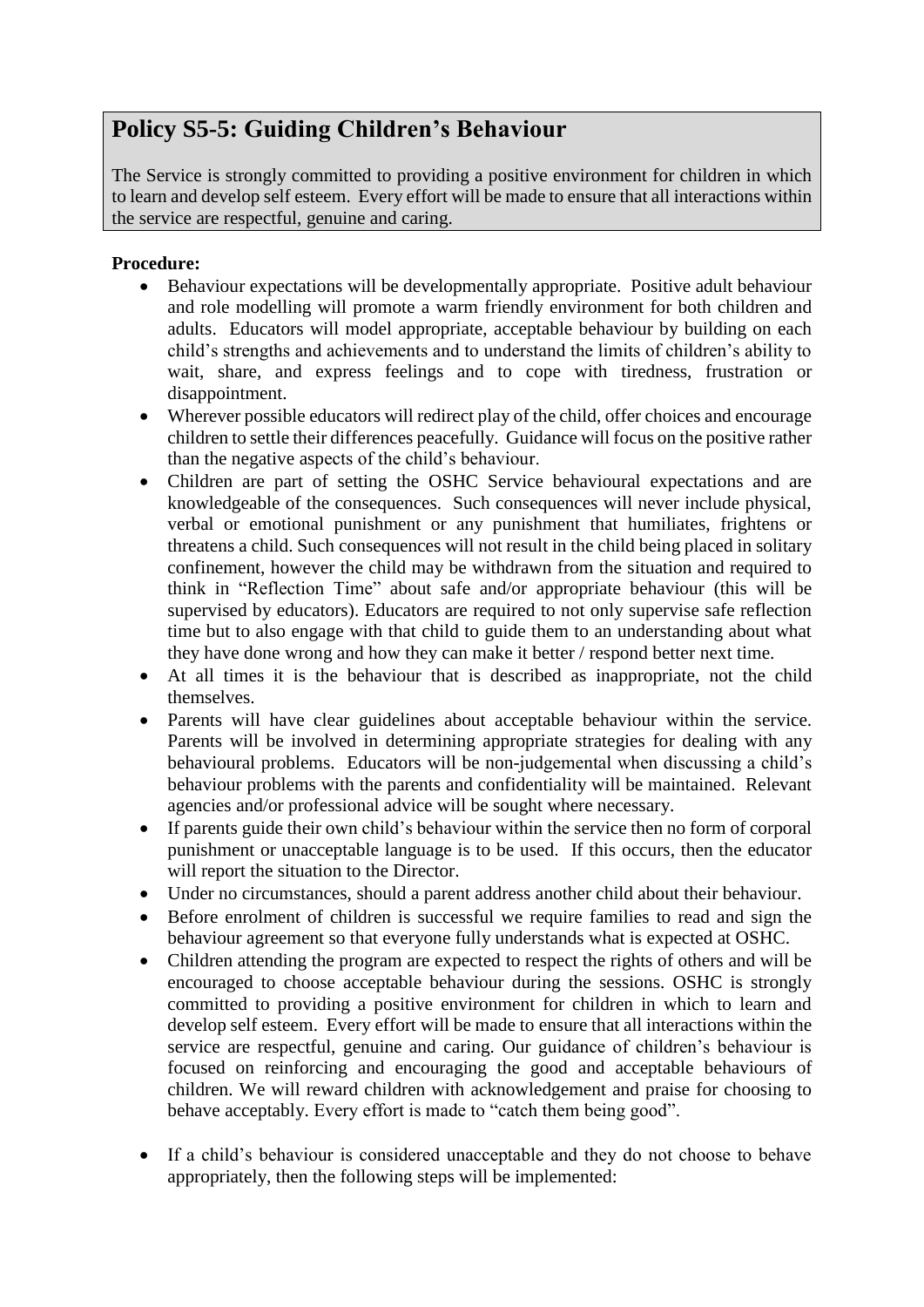- A reminder will be given about how to behave acceptably in that particular situation and informed that a positive choice about behaviour will result in continued play, but a negative choice will result in consequences being given.
- Consequences will be implemented if poor behaviour continues.
- If they continue to behave unacceptably or in an unsafe way, children may be given reflection time as a consequence. Depending on the severity of the behaviour, they may conduct this time in the area the behaviour occurred in, or else they will be asked to go to the office for more serious misbehaving. If directed to the office, educators will enter into the Restorative Justice process with them about their behaviour. This gives them the opportunity to reflect on why they are behaving this way, the feelings behind the unacceptable behaviour and it guides them to choose acceptable ways to deal with the problem/feelings/reasons. This is to show the seriousness of the behaviour, allow time to cool off and think about how to make the situation better.
- If behaviour continues the consequence may include restricted play. Restricted play can include limiting the choice of activity or play area.
- If the behaviour continues parents/caregiver will be notified, and the behaviour discussed. An individual behaviour plan will be developed for the child between the child, their parents/guardians and OSHC Director.
- Repeated or serious behaviour may result in children being sent home, suspended (internal or external) or excluded from the program (*see Suspension/Exclusion/Refusal of Care policy*) for a period deemed appropriate
- Encouragement of good behaviour and rewarding good behaviour with praise will continue throughout the above steps.
- Depending on the seriousness of the behaviour educators may choose to skip any of the above steps.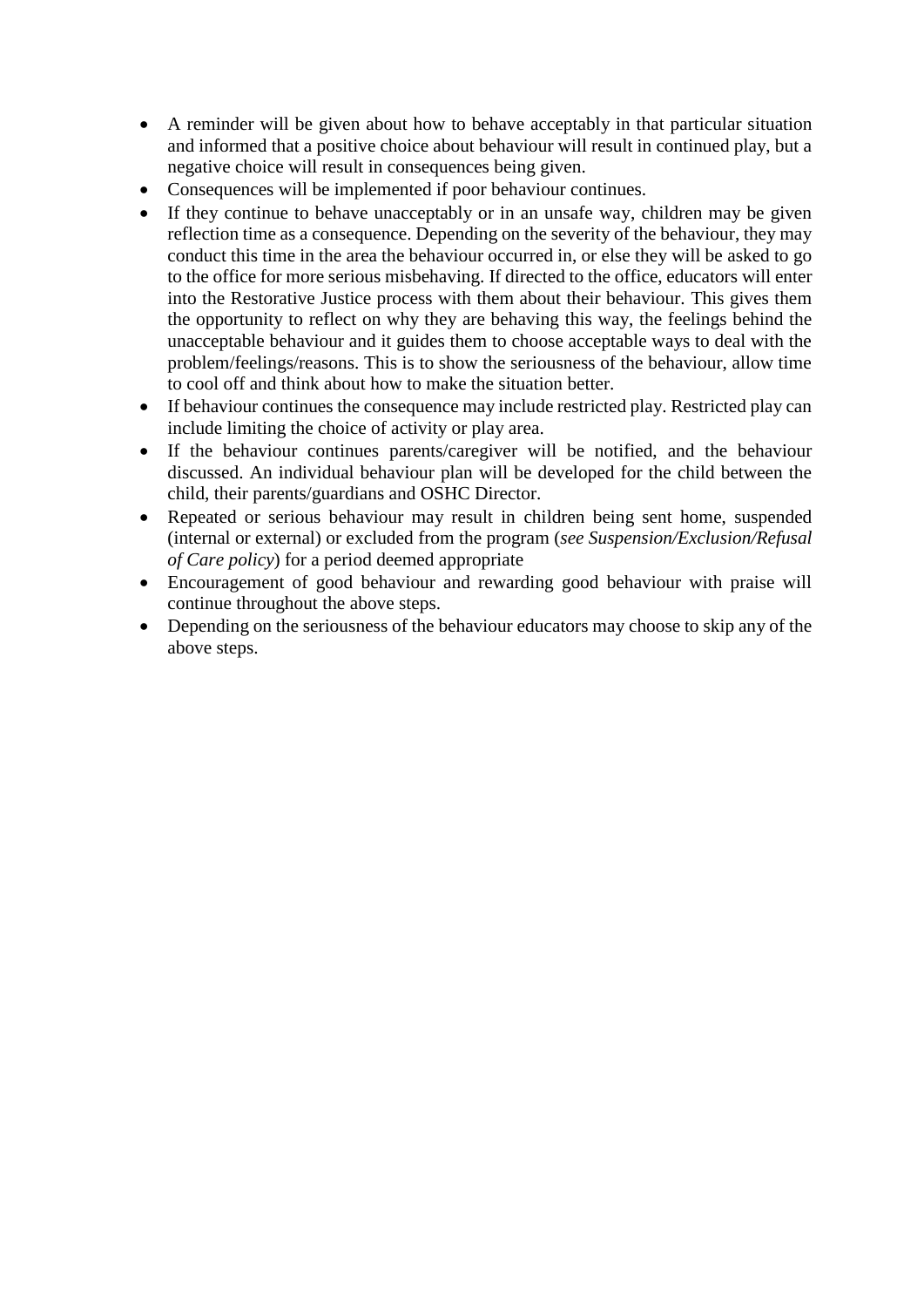## <span id="page-56-0"></span>**Policy S5-6: Diversity and Anti-Bias**

We will recognise the diversity of cultures in Australia and help foster an awareness and acceptance of other cultures within each child, through the thoughtful integration of a variety of cultural activities in the program.

- All activities and behaviour in the service will be considerate of the cultural and linguistic diversity of the families within the community
- Children will be encouraged to explore and share a range of cultural activities and experiences in an environment free from racial prejudice and harassment
- Educators shall accept and value every parent and child regardless of race, cultural background, religion, sex, ability or sexual preference
- Educators will make themselves aware of the specific cultures represented in the families and general community of the service
- No discrimination will be made against any family or child due to their culture, race or sexual preference
- Educators will not be judgemental towards the parents and respect any differences in childcare practices (with the exception of child protection concerns)
- Educators will ensure parents have confidence in the service's quality of care for their child by seeking information regarding their cultural issues
- Educators will encourage feedback and input from parents in relation to the program, policies or other issues in the service, which are affected by the families' culture or race
- Parents will be invited and encouraged to contribute knowledge of their own culture to enhance the overall program
- All educators will undertake training and sharing of information regarding the various cultures and multicultural programming
- Educators are encouraged to share knowledge of their own cultures with other educators, parents and children and to incorporate this into the program
- Educators will make themselves aware of any issues or behaviour, which may be offensive to the various cultures and avoid possible offensive behaviour
- All activities and behaviour in the service will be considerate of the cultural and linguistic diversity of the families within the community
- Where possible parent information will be translated into other languages
- Educators shall research and gain ideas regarding appropriate activities to be incorporated in the program
- Educators should be aware of and ensure that festivals and celebrations of many cultures are included in the program
- Cultural awareness should be integrated throughout all activities in the program and reflect an attitude of respect and positive appreciation for the difference in our society
- All activities in the service will be checked to ensure that negative and discriminating images of particular cultures or life-styles are avoided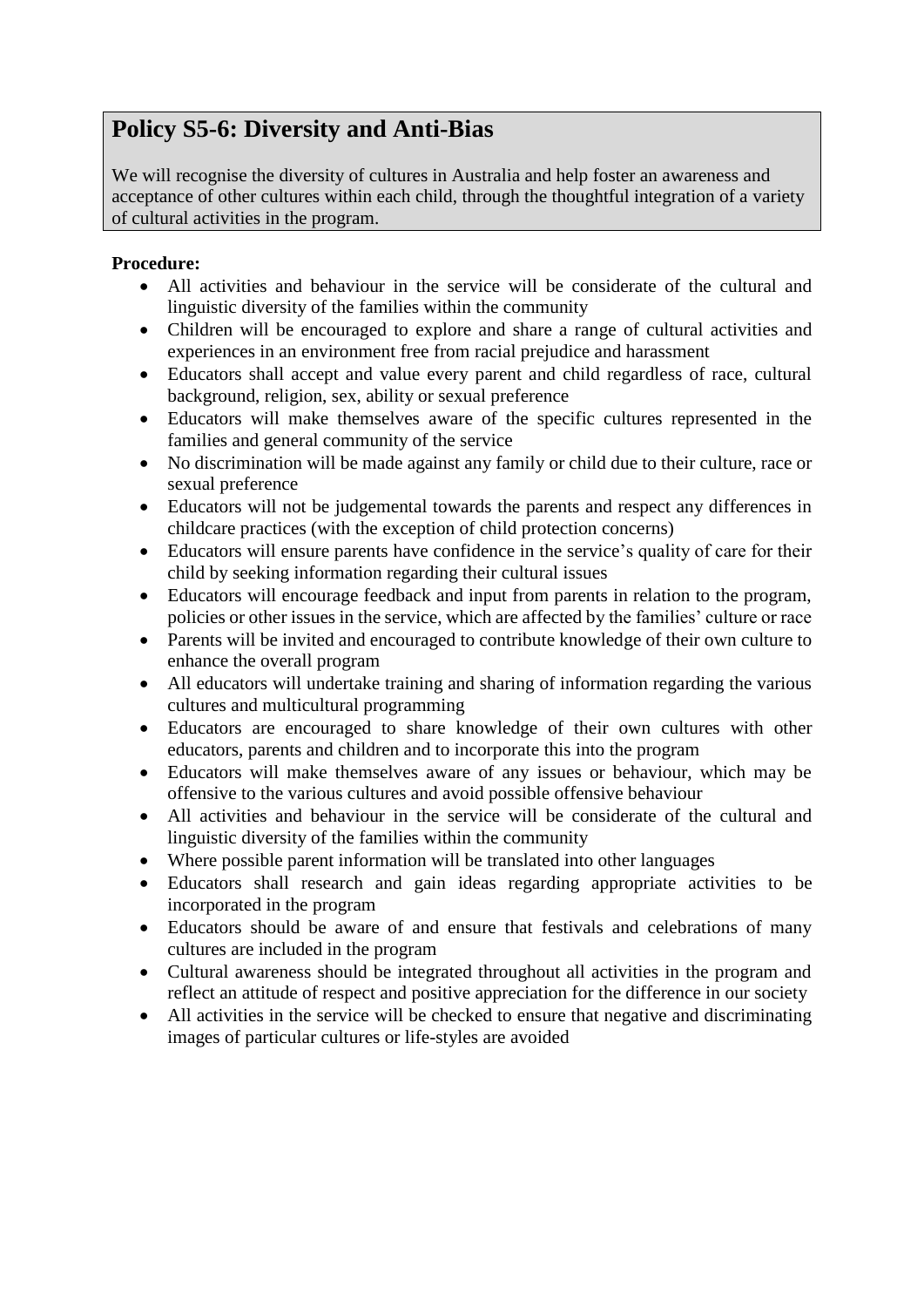*Part 4.5 Relationships with Children, 155 – Interactions with Children*

*"An approved provider must take reasonable steps to ensure that the education and care service provides education and care to children in a way that—*

*(a) encourages the children to express themselves and their opinions; and*

*(b) allows the children to undertake experiences that develop self-reliance and self-esteem; and*

*(c) maintains at all times the dignity and rights of each child; and*

*(d) gives each child positive guidance and encouragement toward acceptable behaviour; and (e) has regard to the family and cultural values, age, and physical and intellectual development and abilities of each child being educated and cared for by the service."*

*Part 4.5 Relationships with Children, 156 (1) & (2) – Relationships in Groups*

*"The approved provider of an education and care service must take reasonable steps to ensure that the service provides children being educated and cared for by the service with opportunities to interact and develop respectful and positive relationships with each other and with staff members of, and volunteers at, the service. (1)*

*For the purposes of subregulation (1), the approved provider must have regard to the size and the composition of the groups in which children are being educated and cared for by the service.(2)"*

**Note: A compliance direction may be issued for failure to comply with subregulation (1)**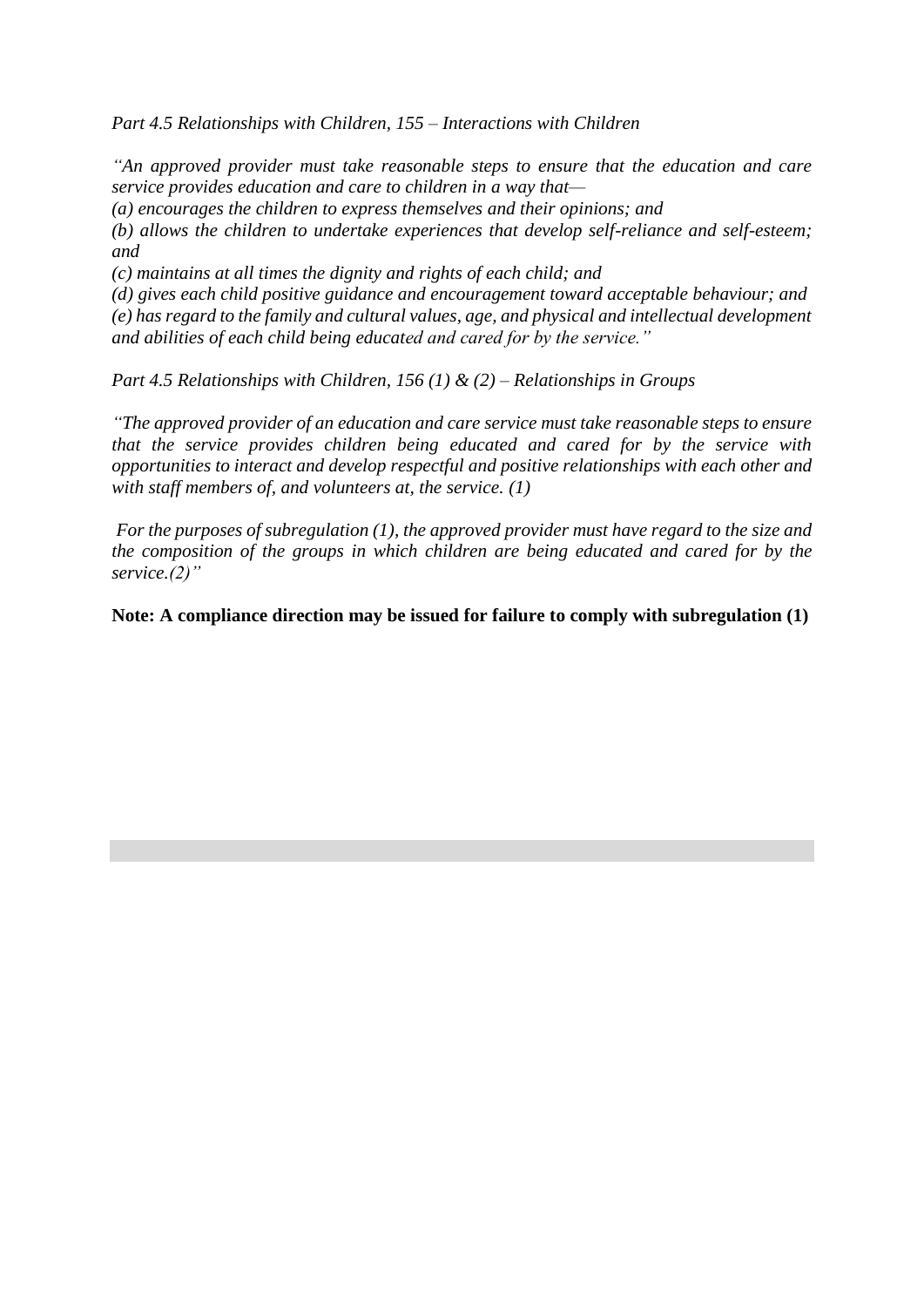## **Policy S5-7: Gender Equity**

We will help the children develop their full potential regardless of their gender. All children will be treated in the same manner and provided with the same access to all materials and equipment.

#### **Procedure:**

- Educators shall accept and value every parent and child regardless of sex
- Educators are to be aware of the way in which they treat individual children, parents and each other in regards to language, attitudes, assumptions and expectations, and will treat all children in the same manner regardless of gender
- The program will present positive experiences for the children, which are not based on sex role stereotypes
- All children will be encouraged to try a variety of activities regardless of sex
- Resource materials used in the service will as far as possible be non-stereotyped
- Educators will provide a range of equipment, which is non-sexist and meets the needs of children.
- Educators should act as positive role models encouraging children to be involved in activities commonly stereotyped for the opposite sex
- Educators will be actively involved in a variety of activities regardless of sex
- Every effort will be made to employ educators and from both sexes

*Part 4.5 Relationships with Children, 155 – Interactions with Children*

*"An approved provider must take reasonable steps to ensure that the education and care service provides education and care to children in a way that—*

*(a) encourages the children to express themselves and their opinions; and*

*(b) allows the children to undertake experiences that develop self-reliance and self-esteem; and*

*(c) maintains at all times the dignity and rights of each child; and*

*(d) gives each child positive guidance and encouragement toward acceptable behaviour; and (e) has regard to the family and cultural values, age, and physical and intellectual development and abilities of each child being educated and cared for by the service."*

*Part 4.5 Relationships with Children, 156 (1) & (2) – Relationships in Groups*

*"The approved provider of an education and care service must take reasonable steps to ensure that the service provides children being educated and cared for by the service with opportunities to interact and develop respectful and positive relationships with each other and with staff members of, and volunteers at, the service. (1)*

*For the purposes of subregulation (1), the approved provider must have regard to the size and the composition of the groups in which children are being educated and cared for by the service.(2)"*

**Note: A compliance direction may be issued for failure to comply with subregulation (1)**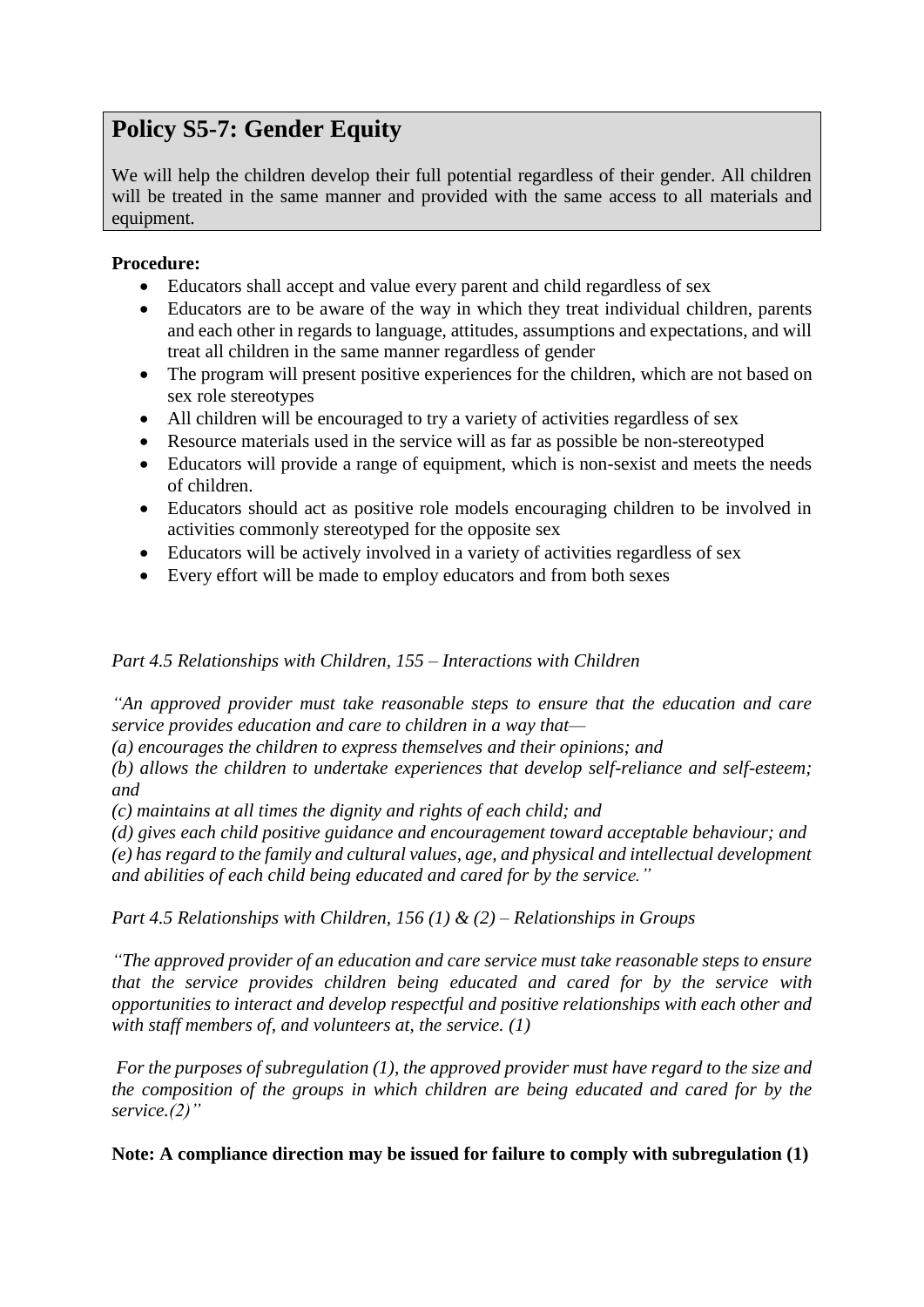## **Policy S5-8: Electronic Games, Television and Computer Use**

Happy Haven OSHC values the use of technology in its day-to-day scheduled and spontaneous program. We also understand the importance of having an active and healthy lifestyle, and as such will actively promote a balance of activity choice from children. Ultimately, we want to provide a variety or activity choices to meet the current needs, interests and abilities of the children in care – children should be able to exercise their right to choose how they wish to spend their time when in OSHC. The service ensures that only appropriate content is viewed by children and obtains consent from parents.

#### **Procedure:**

- The use of electronic games / television / computer time will be limited and used only when children have exhausted all other active activities, the exception being inclement weather
- Use of OSHC electronic games, televisions and computers will be resources accessible to children through our spontaneous program
- We will provide alternatives to technology so that children can choose other activities through all aspects of our program
- Use of OSHC electronic games, television and computers will not be actively promoted unless as an experience through a structured game or activity
- We will limit children's ability to use these technologies by implementing time limits before they must allow another child to use the OSHC electronic game / computer
- Where it is identified that a child is solely wishing to use technology in their play time, educators will actively encourage that child to engage in different types of play
- Children are not permitted to use their own USB devices in OSHC technologies
- As a part of our enrolment package, the service will include a consent section for children to watch 'G' and 'PG' films whilst in attendance at the service
- Children will be able to bring in movies from home so long as they are classified as 'G' or 'PG'
- Children may bring in video games from home so long as they are classified as 'G' or 'PG'

Useful websites for assessing content and classification are:

Australian Council on Children and the Media, [www.childrenandmedia.org](http://www.childrenandmedia.org/)

Australian classification website, [www.classification.gov.au](http://www.classification.gov.au/)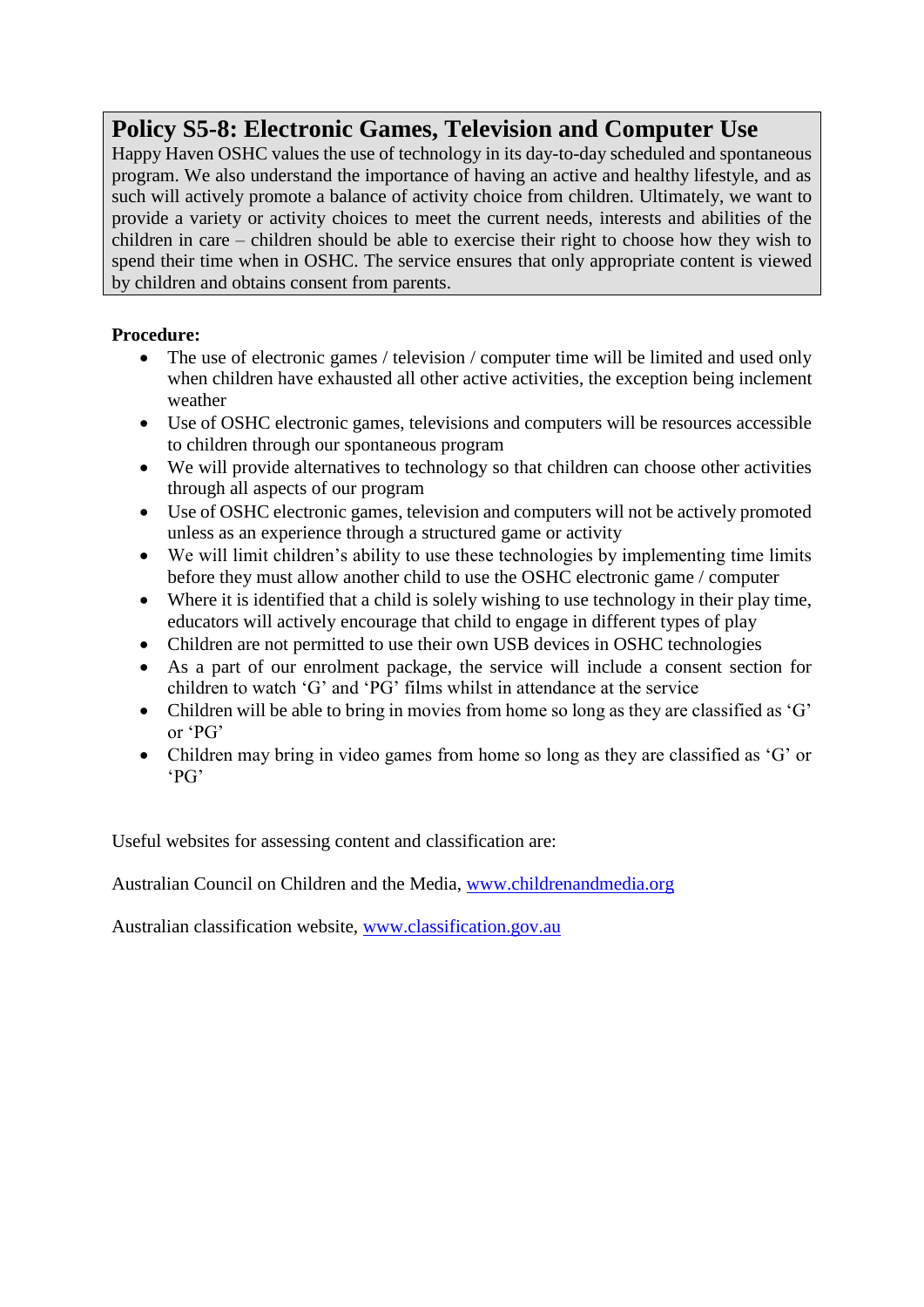## <span id="page-60-0"></span>**Policy S5-9: Children's Personal Belongings**

Happy Haven OSHC acknowledges that children have personal and unique interests and as such may wish to bring in items which the service does not possess or offer. We allow children to bring in items from home they wish to use so that they find their time at OSHC more enjoyable. Children's personal belongings are to remain the responsibility of that child and it is important families understand that whilst the service will attempt to guide the child to keep their belongings safe, is ultimately not responsible for the item whilst it is at OSHC.

- Any personal items that children bring are the responsibility of the child and not of the service
- If sharing of personal items is being used to bully or exclude other children, the item will be confiscated and held until the child is collected
- Where a child's personal belongings have been vandalised or stolen, educators will investigate and deal with the matter using our Guiding Children's Behaviour policy – the service is not responsible for any theft or damage to personal belongings
- Where a child brings in a personal communication device, this device must not be used to be in contact with others through any means (i.e. text messaging, calling, Facebooking etc.). Parents must not contact their children via their personal communication device – contact can be made through the service's phone.
- Where a child brings in a personal device capable of taking photo/video recording, they are not to use these functions
- Where a child brings in a device with multi-media capabilities, they may share these with others but only where the content is appropriate. If an educator suspects inappropriate content is being accessed they will ask the child to show them the content. If the content is inappropriate the device will be confiscated and held until the child is collected. If the child refuses to show the content, the device will be confiscated at which time the educator will seek the consent of the child's parent to view the content. If the parent does not give consent or where the SMIC has reasonable grounds to suspect the material is illegal, threatens the safety and welfare of children or presents child protection issues the SMIC may seek advice from their line manager and/or the police.